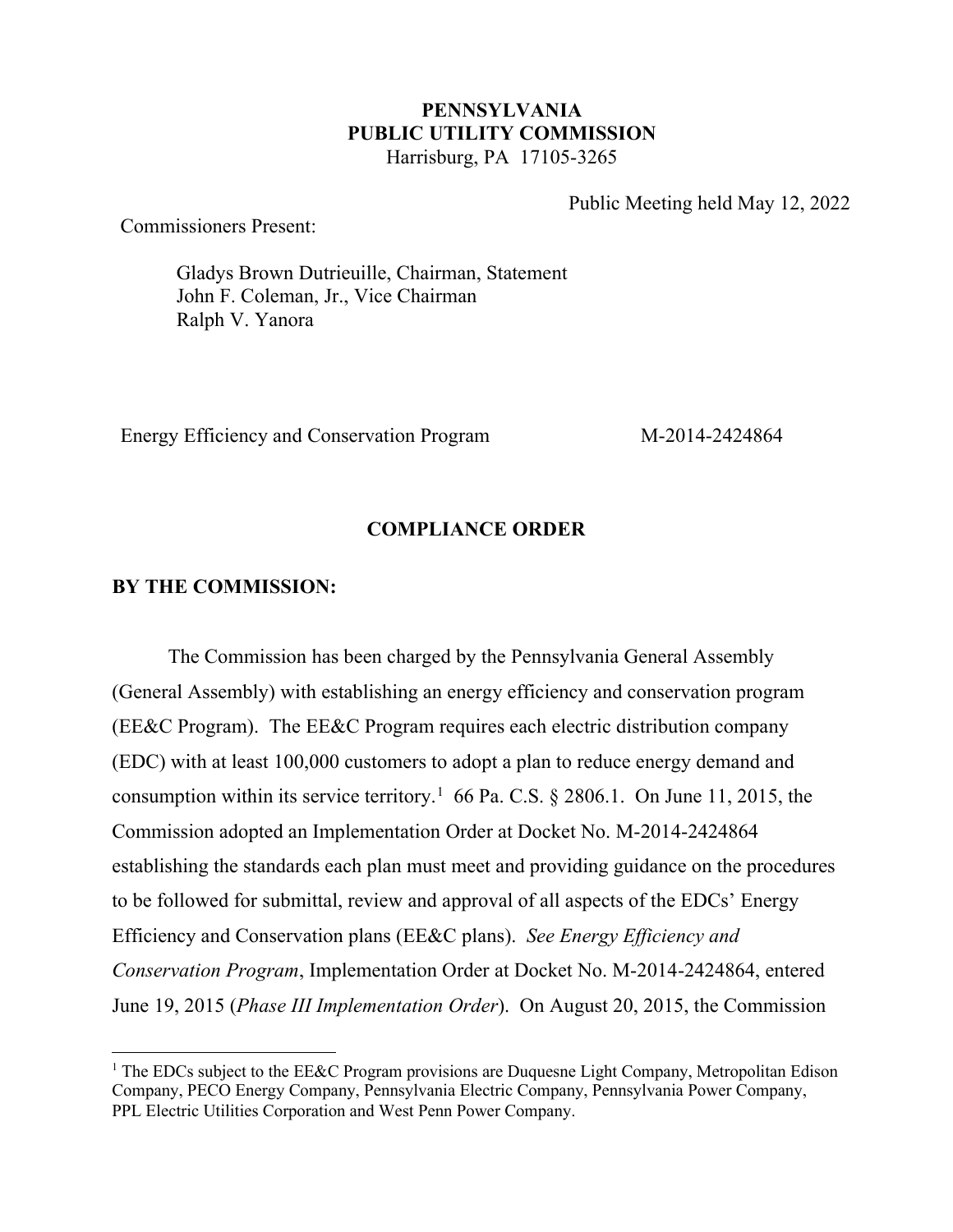adopted a Clarification Order at Docket No. M-2014-2424864 to address two Petitions filed on July 6, 2015 by the Energy Association of Pennsylvania (EAP) and the Metropolitan Edison Company, Pennsylvania Electric Company, Pennsylvania Power Company and West Penn Power Company (collectively, FirstEnergy) seeking clarification on certain aspects of the Phase III Implementation Order.

The Commission was also charged with the responsibility to evaluate the costs and benefits of the Energy Efficiency and Conservation (EE&C) Program by November 30, 2013, and every five years thereafter. 66 Pa. C.S. § 2806.1(c)(3). The Commission must adopt additional incremental reductions in consumption if the benefits of the EE&C Program exceed its costs. *Id*. With the Phase III Implementation Order, the Commission adopted additional incremental reductions in consumption that each EDC was required to meet by May 31, 2021.

Beginning five years following the effective date of Act 129, and annually thereafter, the Commission is required to submit a report to the Consumer Protection and Professional Licensure Committee of the Senate and the Consumer Affairs Committee of the House of Representatives. 66 Pa. C.S.  $\S 2806.1(i)(2)$ . The Commission believes the intent of this report is to provide information regarding the programs offered by the EDCs, an overview of the Commission's Statewide Evaluator's (SWE) activities,[2](#page-1-0) and information regarding EDCs' compliance with the mandates. To meet this requirement, the Commission directed the SWE to provide a comprehensive Phase III Final Annual Report, to be filed in lieu of a program year 12 (PY12) annual report. In addition to outlining its audit activities and findings for PY12, the SWE was to review the EDCs' PY12 Final Annual Reports<sup>[3](#page-1-1)</sup> and its own auditing information to determine whether or

<span id="page-1-0"></span><sup>2</sup> NMR Group, Inc., *et al*.

<span id="page-1-1"></span><sup>3</sup> The EDCs' PY12 Final Annual Reports are available at [http://www.puc.pa.gov/filing\\_resources/issues\\_laws\\_regulations/act\\_129\\_information/electric\\_distributio](http://www.puc.pa.gov/filing_resources/issues_laws_regulations/act_129_information/electric_distribution_company_act_129_reporting_requirements.aspx) [n\\_company\\_act\\_129\\_reporting\\_requirements.aspx.](http://www.puc.pa.gov/filing_resources/issues_laws_regulations/act_129_information/electric_distribution_company_act_129_reporting_requirements.aspx)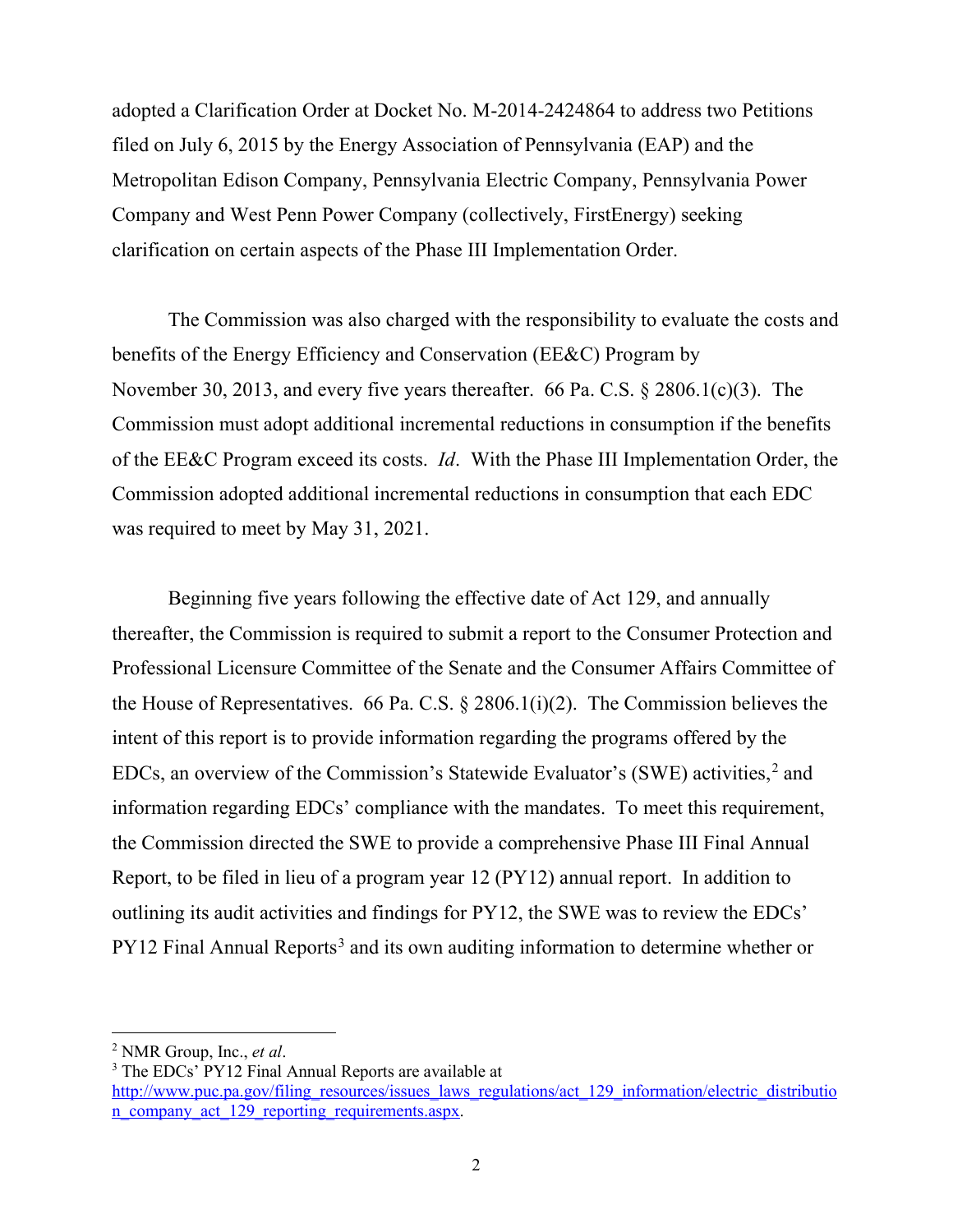not the consumption reductions reported by the EDCs were accurate. With this Order, the Commission releases the SWE's Phase III Final Annual Report.

The Commission must also determine whether the EDCs are in compliance with the targets adopted by the Commission in the *Phase III Implementation Orde*r in accordance with 66 Pa. C.S. §§ 2806.1(b), (c) and (d). With this Order, the Commission assesses the EDCs' compliance with these targets. Specifically, the Commission initially determines that Duquesne Light Company (Duquesne), Metropolitan Edison Company (Met-Ed), PECO Energy Company (PECO), Pennsylvania Electric Company (Penelec), Pennsylvania Power Company (Penn Power), PPL Electric Utilities (PPL), and West Penn Power Company (West Penn) are in compliance with the May 31, 2021 electric consumption reduction requirements as outlined in the table below:[4](#page-2-0)

| <b>EDC</b>      | <b>Phase III Overall</b><br><b>Savings Target</b><br>(MWh) | 3.5% G/E/NP<br>Carve-Out<br>(MWh) | 5.5% Low Income<br><b>Carve Out</b><br>(MWh) |
|-----------------|------------------------------------------------------------|-----------------------------------|----------------------------------------------|
| Duquesne        | 440,916                                                    | 15,432                            | 24,250                                       |
| Met-Ed          | 599,352                                                    | 20,977                            | 32,964                                       |
| <b>PECO</b>     | 1,962,659                                                  | 68,693                            | 107,946                                      |
| Penelec         | 566,168                                                    | 19,816                            | 31,139                                       |
| Penn Power      | 157,371                                                    | 5,508                             | 8,655                                        |
| <b>PPL</b>      | 1,443,035                                                  | 50,507                            | 79,367                                       |
| West Penn Power | 540,986                                                    | 18,935                            | 29,754                                       |

Furthermore, the Commission initially determines that each of the subject EDCs are in compliance with the May 31, 2021 requirement to obtain a minimum of three-and-one-half percent (3.5%) of all consumption reduction requirements from government/educational/nonprofit institutions. [5](#page-2-1) In addition, the Commission initially

<span id="page-2-0"></span><sup>4</sup> *See Phase III Implementation Order* at 47-59.

<span id="page-2-1"></span><sup>5</sup> *See Phase III Implementation Order* at 70-76.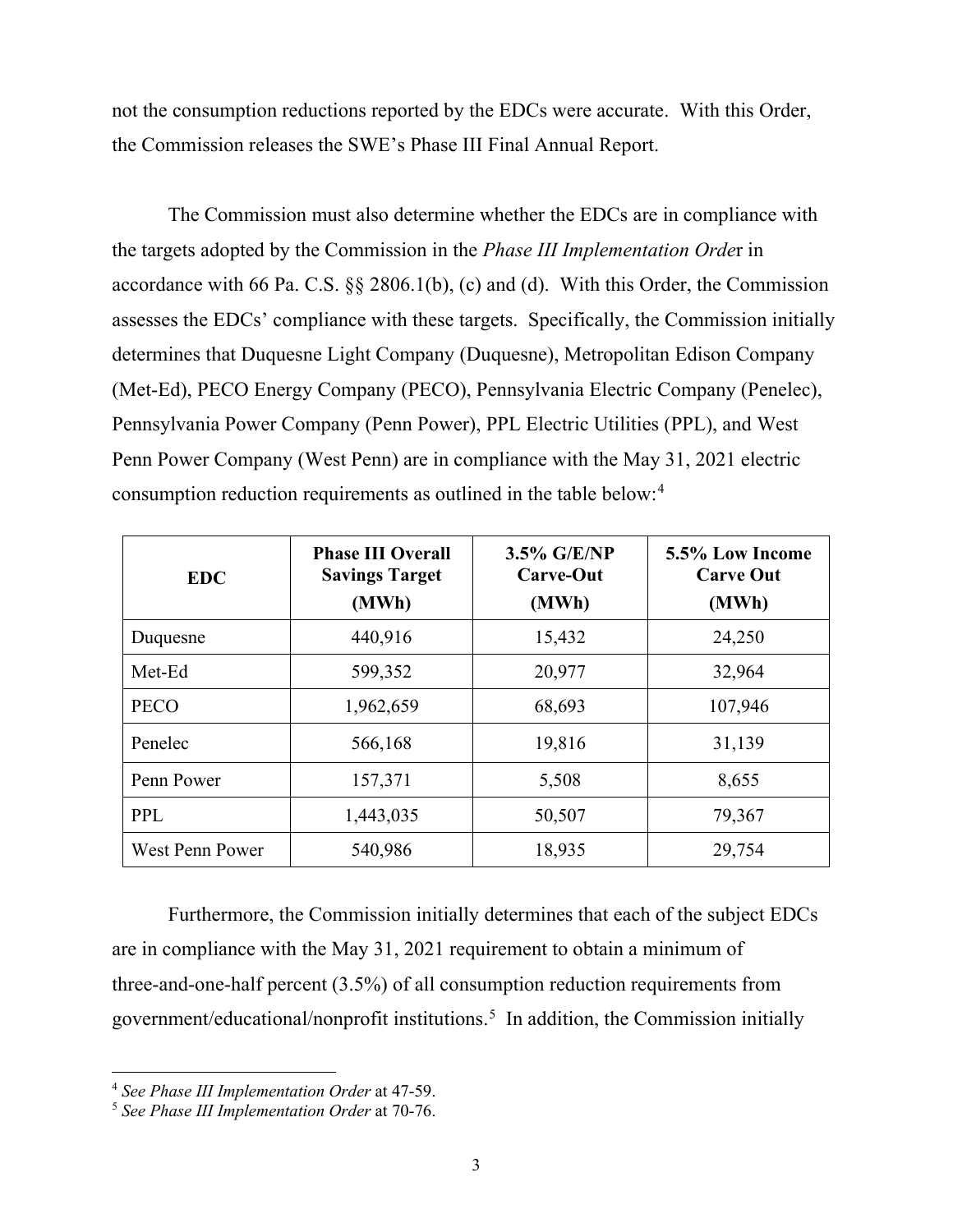determines that each of the subject EDCs are in compliance with the May 31, 2021 requirement to obtain a minimum of five-and-one-half percent (5.5%) of their total consumption reduction requirements from the low-income sector, as well as, the requirement to include specific energy efficiency measures for households at or below 150% of the federal poverty income guidelines in proportion to those households' share of the total energy usage in the EDCs' service territories.<sup>[6](#page-3-0)</sup> Finally, the Commission initially determines that each of the subject EDCs are in compliance with the May 31, 2021 primary peak demand reduction requirements as outlined in the table below:<sup>[7](#page-3-1)</sup>

| <b>EDC</b>             | <b>Phase III Overall</b><br><b>Demand Response</b><br><b>Target (MW)</b> | 85% Per-Event<br><b>Demand Response</b><br><b>Target (MW)</b> |
|------------------------|--------------------------------------------------------------------------|---------------------------------------------------------------|
| Duquesne               | 42                                                                       | 35.7                                                          |
| Met-Ed                 | 49                                                                       | 41.7                                                          |
| <b>PECO</b>            | 161                                                                      | 136.9                                                         |
| Penelec                | 0                                                                        | 0                                                             |
| Penn Power             | 17                                                                       | 14.5                                                          |
| <b>PPL</b>             | 92                                                                       | 78.2                                                          |
| <b>West Penn Power</b> | 64                                                                       | 54.4                                                          |

However, the Commission also established a requirement that the EDCs achieve at last 85% of the May 31, 2021 primary peak demand reduction requirement in each demand response (DR) event.<sup>[8](#page-3-2)</sup> The Commission initially determines that Duquesne, Met-Ed, Penelec, Penn Power, and PPL are in compliance with the requirement to achieve at least 85% of the May 31, 2021 primary peak demand reduction in each DR event. Regarding PECO's and West Penn's compliance with the 85% of the May 31, 2021 primary peak demand reduction requirement in each DR event, we are referring that

<span id="page-3-0"></span><sup>6</sup> *See Phase III Implementation Order* at 61-70.

<span id="page-3-1"></span><sup>7</sup> *See Phase III Implementation Order* at 15-47.

<span id="page-3-2"></span><sup>8</sup> *See Phase III Implementation Order* at 36.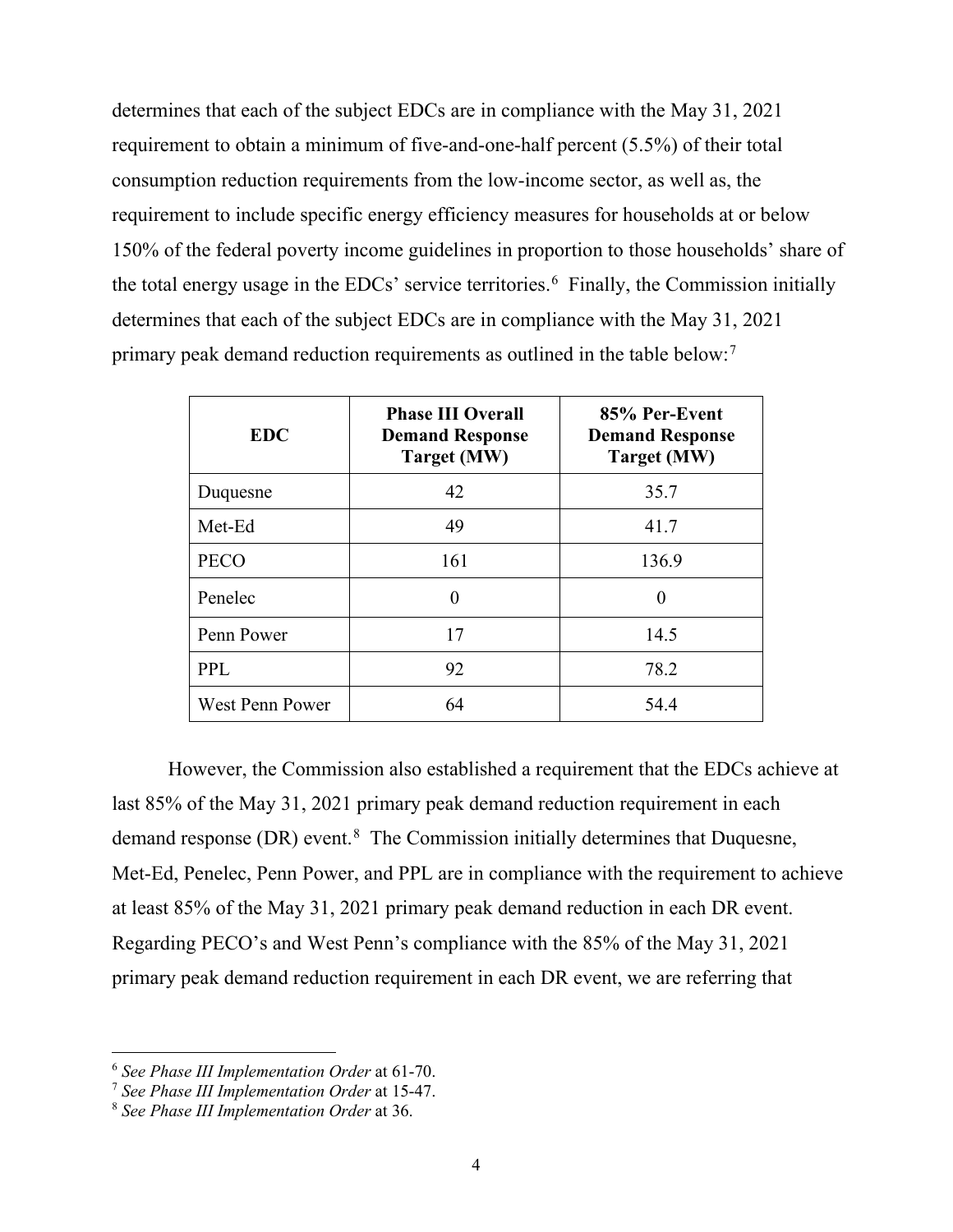matter to the Commission's Bureau of Investigation and Enforcement for investigation and further proceedings as necessary.

#### **BACKGROUND AND HISTORY OF THIS PROCEEDING**

Act 129 of 2008 (the Act or Act 129) was signed into law on October 15, 2008 and became effective on November 14, 2008. Among other things, Act 129 created an EE&C Program, codified in the Pennsylvania Public Utility Code at Sections 2806.1 and 2806.2, 66 Pa. C.S. §§ 2806.1 and 2806.2. This initial program required an EDC with at least 100,000 customers to adopt an EE&C plan, approved by the Commission, to reduce electric consumption by May 31, 2011 and May 31, 2013. *See*, 66 Pa. C.S. § 2806.1(c). Also, by May 31, 2013, peak demand was to be reduced by a minimum of 4.5% of the EDCs' annual system peak demand in the 100 hours of highest demand. *See*, 66 Pa. C.S.  $§$  2806.1(d)(1).

Act 129 requires the Commission to evaluate the costs and benefits of the EE&C Program and of the approved EE&C plans by November 30, 2013, and at least every five years thereafter. This evaluation is to be consistent with the total resource cost (TRC) test or a cost-benefit analysis determined by the Commission. As stated in Act 129, "[i]f the Commission determines that the benefits of the Program exceed the costs, the Commission shall adopt additional required incremental reductions in consumption" to be met by the large EDCs. *See* 66 Pa. C.S. § 2806.1(c)(3). Also, the Commission interpreted subsection  $2806.1(d)(2)$  of Act 129, 66 Pa. C.S.  $\S 2806.1(d)(2)$ , as requiring the Commission to prescribe specific peak demand reduction targets for subsequent phases of Act 129 if the demand response program is proven to be cost-effective.

The Statewide Evaluator (SWE) conducted Pennsylvania specific residential, commercial and industrial baseline saturation studies and prepared a Market Potential Study for the Commission that recommended EDC-specific energy efficiency and peak demand reduction targets. For Phase III, the Commission established a five-year length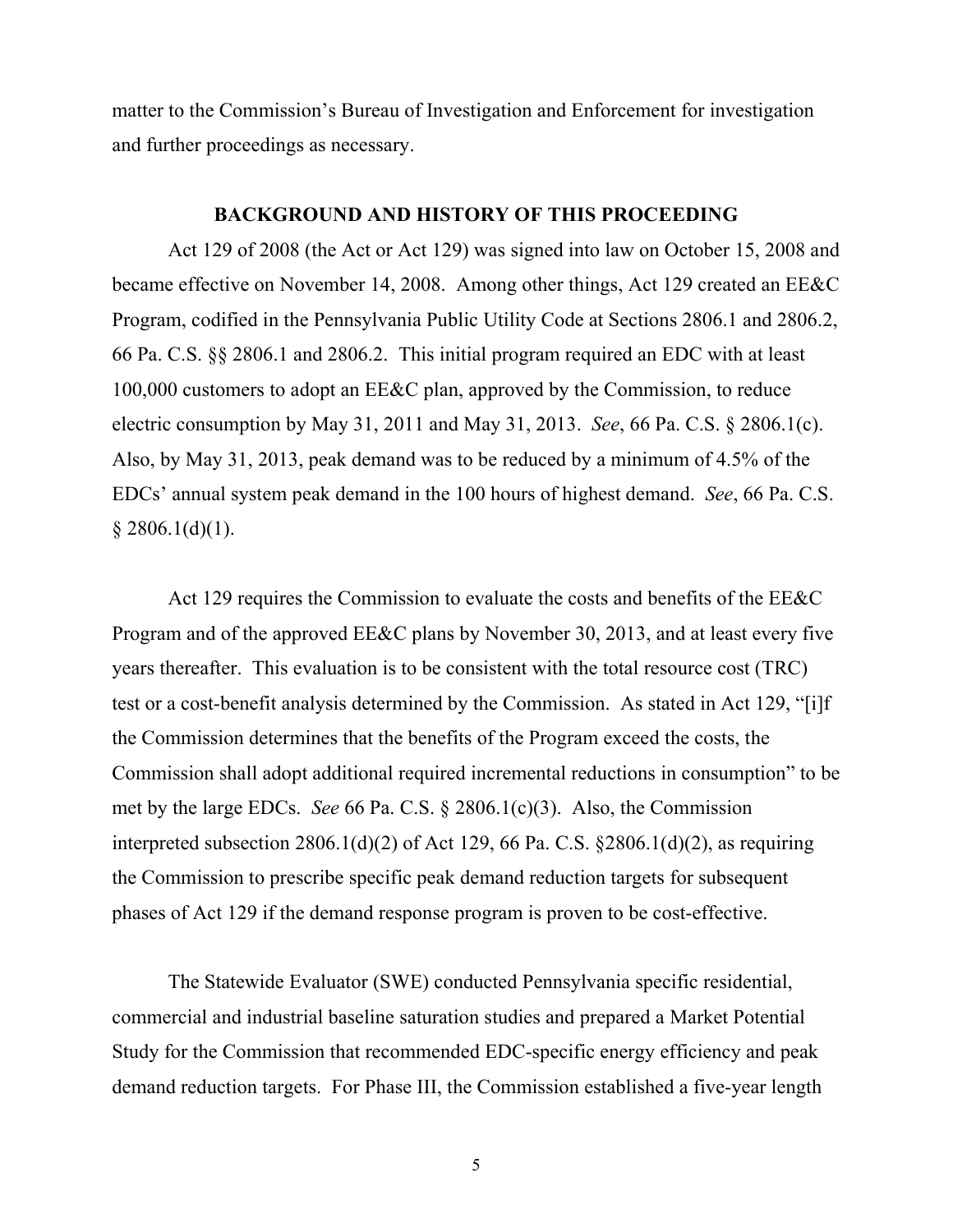of program. The Commission adopted the SWE recommended EDC-specific electric consumption and peak demand reduction requirements for Phase III.

If an EDC fails to achieve these reductions in electric consumption or in peak demand, that EDC shall be subject to a civil penalty of not less than \$1,000,000 and not greater than \$20,000,000. Such penalties may not be recovered from ratepayers. *See*, 66 Pa. C.S. § 2806.1(f)(2).

Act 129 also required the EDCs to file with the Commission annual reports relating to the results of their EE&C Plans for that program year. 66 Pa. C.S. §  $2806.1(i)(1)$ . These reports were to document the effectiveness of the EDCs' EE&C plans, the measurement and verification of energy savings, the evaluation of the cost-effectiveness of expenditures and any other information required by the Commission. For Phase III, EDCs were to submit three reports per program year. The first report, due January 15, was to be a semiannual report providing each EDC's reported savings for its EE&C portfolio for the first six months of the program year. The second report, due July 15, was to be a preliminary annual report that outlines each EDC's reported savings for its EE&C portfolio for the second six months of the program year, as well as reported savings for the entirety of the program year. The third report, due November 15, was to be a final annual report providing each EDC's reported savings for the program year, a cost-effectiveness evaluation (TRC Test), a process evaluation, as well as items required by Act 12[9](#page-5-0) and Commission Orders.<sup>9</sup>

Additionally, the SWE is required to provide annual reports which provide the results of its independent evaluations of the EDCs' programs. The SWE's PY12 annual report provides an overview of the entirety of Phase III. This Phase III Final Annual Report provides the SWE's analysis of whether or not it agrees with the EDCs' reported compliance electric consumption and peak demand reduction information. This report

<span id="page-5-0"></span><sup>9</sup> *See Phase III Implementation Order* at 98-102.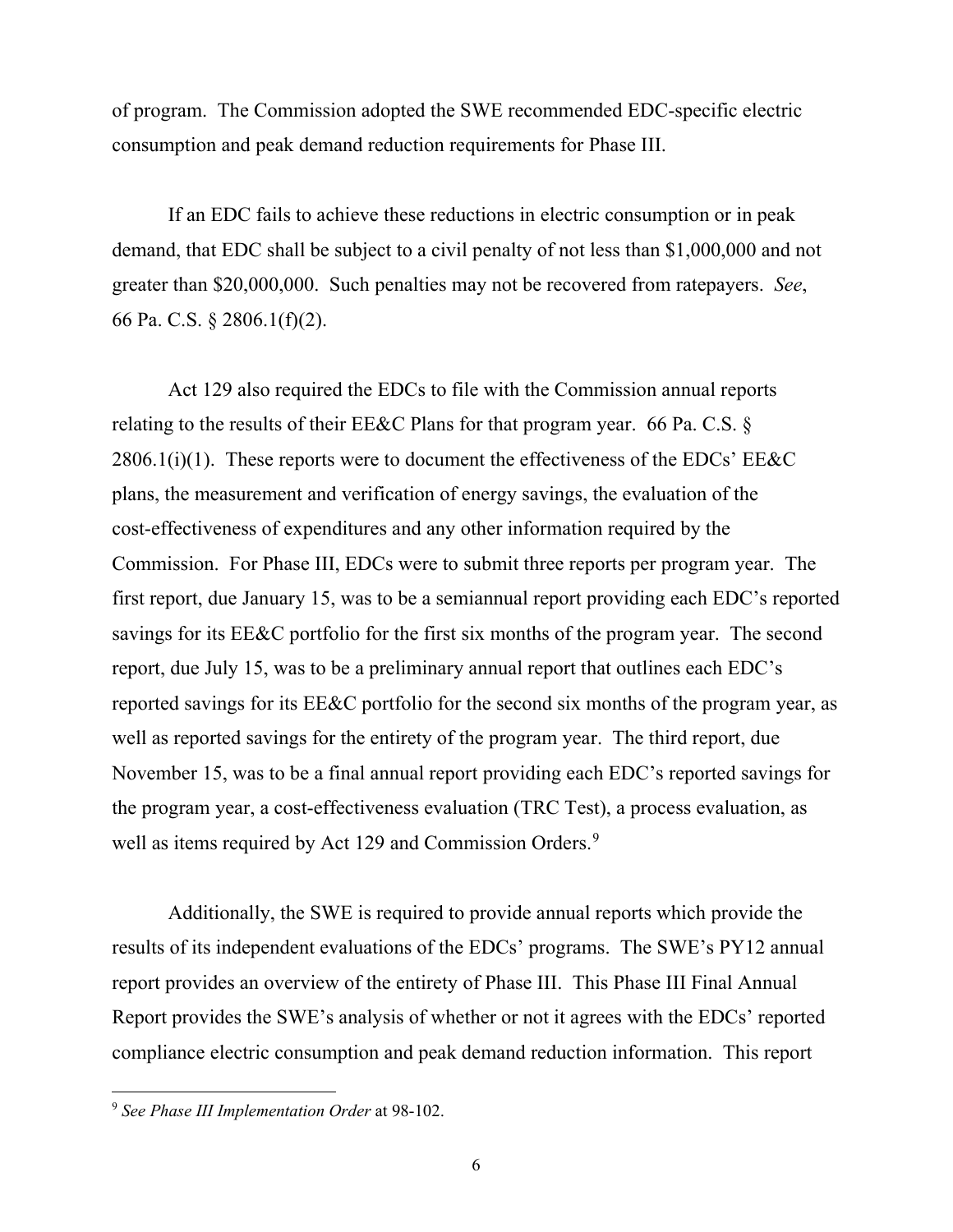will also provide the Commission with a report to submit to the Consumer Protection and Professional Licensure Committee of the Senate and the Consumer Affairs Committee of the House of Representatives in accordance with Section 2806.1(i)(2) of Act 129, 66 Pa. C.S. § 2806.1(i)(2).

#### **DISCUSSION**

## **A. Compliance**

The Commission has reviewed the results provided by all the EDCs in their Final Annual Reports and the SWE's Phase III Final Annual Report. Based on this review, we have outlined below our determinations of EDC compliance with the energy consumption and peak demand reduction targets. We have also outlined the EDCs' performance regarding their government/educational/non-profit and low-income EE&C Plan requirements. The compliance determinations outlined below are initial determinations that will become final unless a Petition is filed in accordance with 52 Pa. Code  $\S$  5.41 challenging the initial determination for a particular EDC within 20 days of the entry of this Order.

#### **1. May 31, 2021 - Electric Consumption Reduction Requirement**

As outlined in the previous table, the five-year electric consumption reduction requirements varied by EDC and were based on a specific mix of program potential, acquisition costs and funding availability under the 2% of revenue annual spending cap. In addition, the Commission allowed EDCs that achieved their Phase II reduction target before the end of Phase II to continue their programs and credit all those savings above the Phase II reduction target towards the Phase III reduction targets. In other words, the Commission allowed the EDCs to "carry over" into Phase III the Phase II verified energy savings that were actually obtained in Phase II and exceeded the Phase II compliance target. The Commission's determination of compliance with the May 31, 2021, portfolio-level electric consumption reduction requirement for each EDC follows.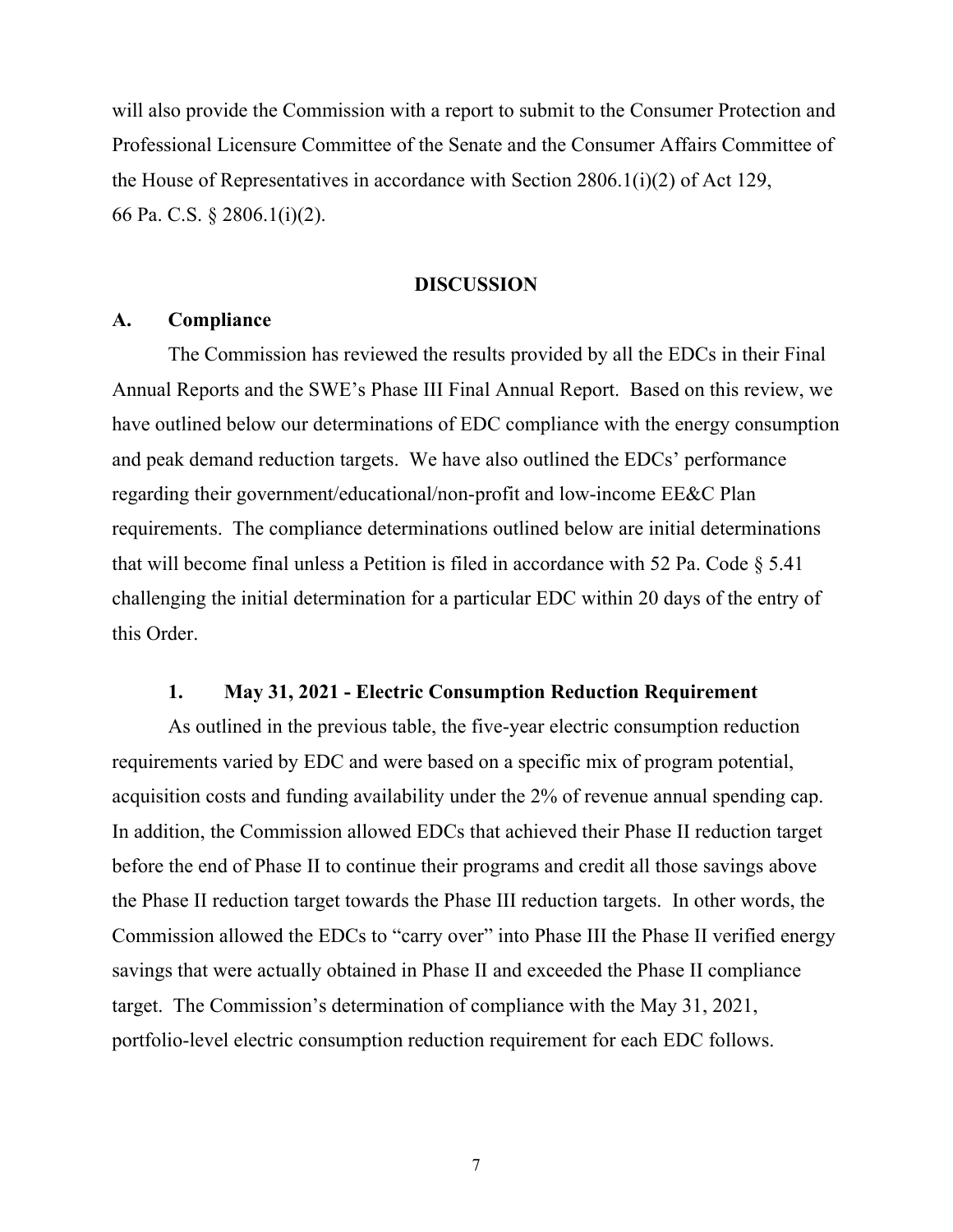#### **a. Duquesne**

Duquesne was required to reduce, by May 31, 2021, electric consumption in its service territory by  $440,916$  megawatt-hours (MWh).<sup>[10](#page-7-0)</sup> Duquesne reports, in its amended PY12 Final Annual Report, that when using the savings methodologies outlined in the Technical Reference Manual  $(TRM)$ ,<sup>[11](#page-7-1)</sup> it attained a reduction of 569,520 MWh in electric consumption as of May 31, 2021, including carryover savings from Phase II.<sup>[12](#page-7-2)</sup> In its Phase III Final Annual Report, the SWE validated Duquesne's reported TRM-verified savings of 569,520 MWh and notes that this amounts to 129% of Duquesne's electric consumption reduction requirement.<sup>[13](#page-7-3)</sup> The Commission agrees with the TRM-verified savings reported by Duquesne and confirmed by the SWE and initially deems Duquesne to be in compliance with the May 31, 2021, electric consumption reduction requirement.

#### **b. Met-Ed**

Met-Ed was required to reduce, by May 31, 2021, electric consumption in its service territory by 599,352 MWh.<sup>[14](#page-7-4)</sup> Met-Ed reports, in its amended PY12 Final Annual Report, it attained a TRM-verified reduction of 777,137 MWh in electric consumption as of May 31, 2021, including carryover savings from Phase II.<sup>[15](#page-7-5)</sup> In its Phase III Final Annual Report, the SWE validates Met-Ed's reported TRM-verified savings of 777,137 MWh and notes that this amounts to 130% of Met-Ed's electric consumption reduction requirement.<sup>16</sup> The Commission agrees with the TRM-verified savings reported by Met-Ed and confirmed by the SWE and initially deems Met-Ed to be in

<span id="page-7-0"></span><sup>10</sup> *See Phase III Implementation Order* at 57.

<span id="page-7-1"></span><sup>&</sup>lt;sup>11</sup> Hereafter referred to as "TRM-verified savings."

<span id="page-7-2"></span><sup>12</sup> *See Final Annual Report to the Pennsylvania Public Utility Commission: For the period June 1, 2020 to May 31, 2021*, at Docket No. M-2015-2515375, (Duquesne amended PY12 Final Annual Report), at 5, prepared by Guidehouse Inc. for Duquesne, filed November 12, 2021, amended March 24, 2022. <sup>13</sup> *See* Table 14: Phase III EE Performance, of the SWE Phase III and PY12 Annual Report.

<span id="page-7-4"></span><span id="page-7-3"></span><sup>14</sup> *See Phase III Implementation Order* at 57.

<span id="page-7-5"></span><sup>15</sup> *See Final Annual Report to the Pennsylvania Public Utility Commission: For the period June 1, 2020 to May 31, 2021*, at Docket No. M-2015-2514767, (Met-Ed amended PY12 Final Annual Report), at 28, prepared by ADM Associates and Tetra Tech for Met-Ed, filed November 15, 2021, amended April 7, 2022.

<span id="page-7-6"></span><sup>&</sup>lt;sup>16</sup> See Table 14: Phase III EE Performance, of the SWE Phase III and PY12 Annual Report.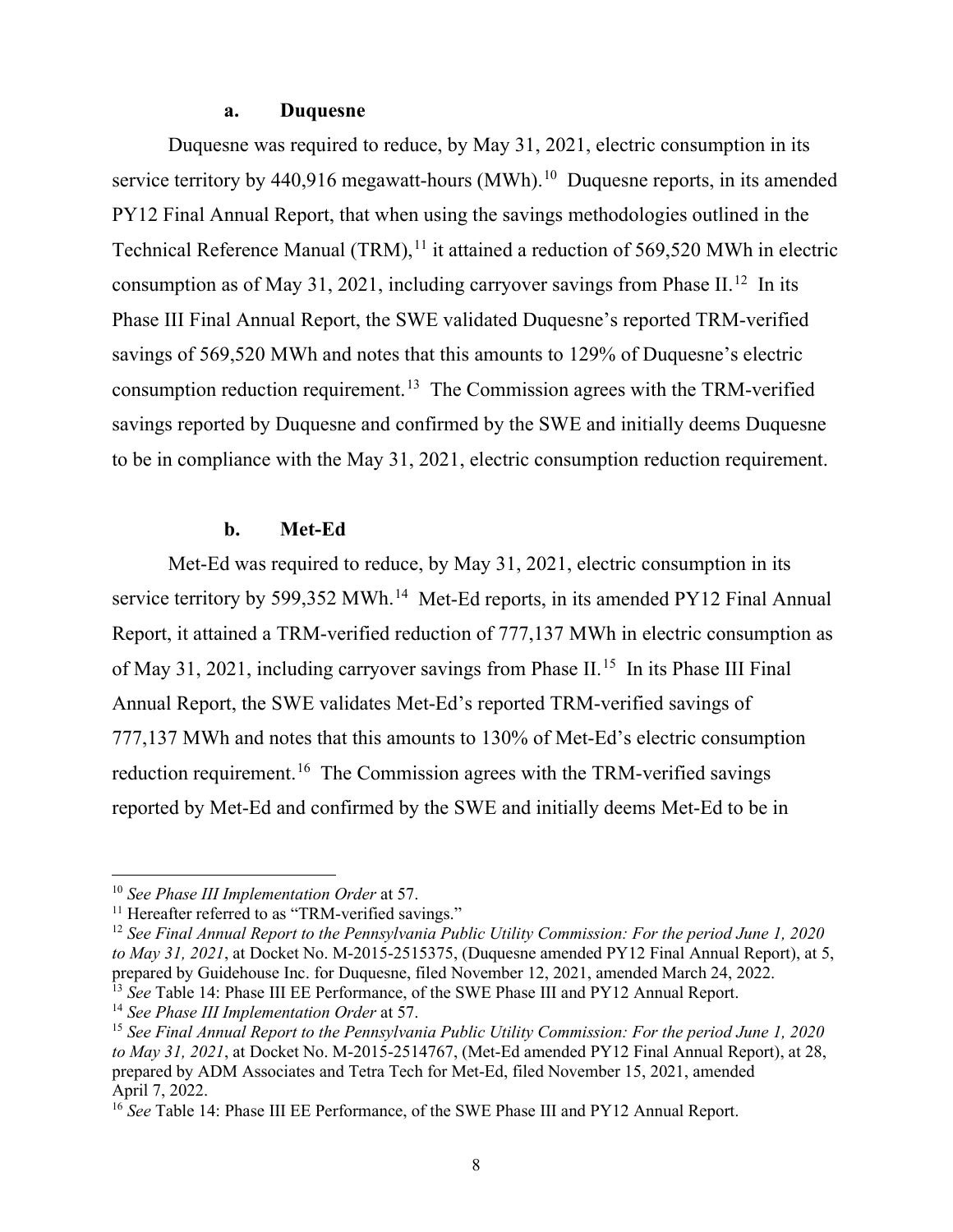compliance with the May 31, 2021, electric consumption reduction requirement.

# **c. PECO**

PECO was required to reduce, by May 31, 2021, electric consumption in its service territory by 1,962,659 MWh.<sup>[17](#page-8-0)</sup> PECO reports, in its PY12 Final Annual Report, it attained a TRM-verified reduction of 2,067,672 MWh in electric consumption as of May 31,2021.<sup>18</sup> In its Phase III Final Annual Report, the SWE was not able to validate PECO's reported TRM-verified electric consumption reduction of 2,067,672 MWh. The SWE notes, that verified savings were underestimated by 1,205 MWh due to mischaracterization of several upstream lighting measures, therefore PECO's actual TRM-verified electric consumption reduction of 2,067,672 MWh increases to 2,068,877 MWh, which amounts to 105% of PECO's electric consumption reduction requirement.<sup>[19](#page-8-2)</sup> The Commission agrees with the SWE verified and adjusted electric consumption reduction of 2,068,877 MWh and initially deems PECO to be in compliance with the May 31, 2021, electric consumption reduction requirement.

### **d. Penelec**

Penelec was required to reduce, by May 31, 2021, electric consumption in its service territory by 566,168 MWh.<sup>[20](#page-8-3)</sup> Penelec reports, in its amended PY12 Final Annual Report, it attained a TRM-verified reduction of 745,888 MWh in electric consumption as of May 31, 20[21](#page-8-4), including carryover savings from Phase II.<sup>21</sup> In its Phase III Final Annual Report, the SWE validates Penelec's reported TRM-verified savings of

<span id="page-8-0"></span><sup>17</sup> *See Phase III Implementation Order* at 57.

<span id="page-8-1"></span><sup>18</sup> *See Final Annual Report to the Pennsylvania Public Utility Commission: For the period June 1, 2020 to May 31, 2021*, at Docket No. M-2015-2515691, (PECO PY12 Final Annual Report), at 4, prepared by Guidehouse Inc. for PECO, filed November 15, 2021.

<span id="page-8-2"></span><sup>&</sup>lt;sup>19</sup> See Table 14: Phase III EE Performance and Appendix B.1 (PECO Key Audit Findings), of the SWE Phase III and PY12 Annual Report.

<span id="page-8-3"></span><sup>20</sup> *See Phase III Implementation Order* at 57.

<span id="page-8-4"></span><sup>21</sup> *See Annual Report to the Pennsylvania Public Utility Commission: For the period June 1, 2020 to May 31, 2021,* at Docket No. M-2015-2514768, (Penelec amended PY12 Final Annual Report), at 28, prepared by ADM Associates and Tetra Tech for Penelec, filed November 15, 2021, amended April 7, 2022.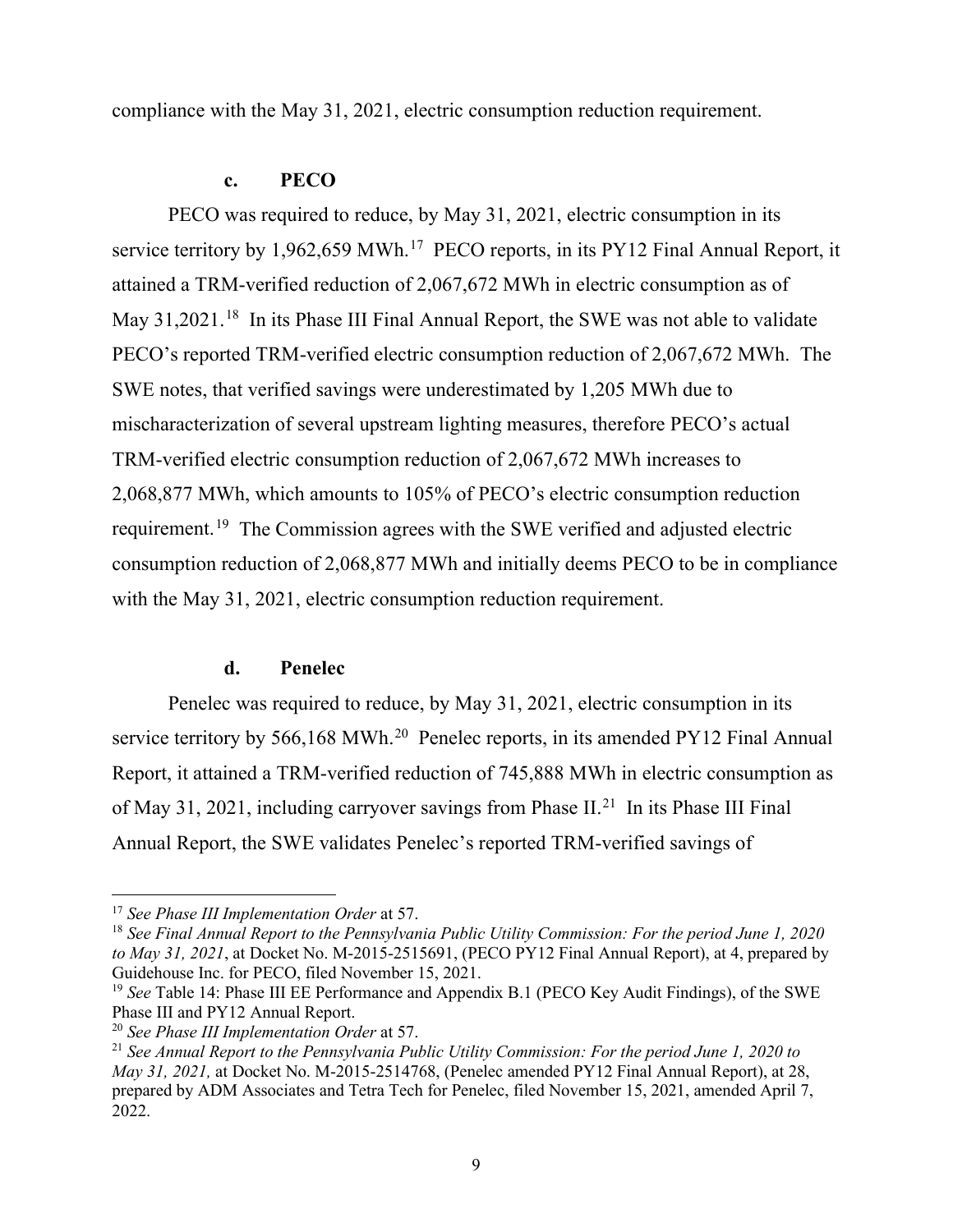745,888 MWh and notes that this amounts to 132% of Penelec's electric consumption reduction requirement.<sup>22</sup> The Commission agrees with the TRM-verified savings reported by Penelec and confirmed by the SWE and initially deems Penelec to be in compliance with the May 31, 2021, electric consumption reduction requirement.

#### **e. Penn Power**

Penn Power was required to reduce, by May 31, 2021, electric consumption in its service territory by 157,371 MWh.<sup>[23](#page-9-1)</sup> Penn Power reports, in its amended PY12 Final Annual Report, it attained a TRM-verified reduction of 237,814 MWh, in electric consumption as of May 31, 2021, including carryover savings from Phase II.<sup>[24](#page-9-2)</sup> In its Phase III Final Annual Report, the SWE validates Penn Power's reported TRM-verified savings of 237,814 MWh and notes that this amounts to 151% of Penn Power's electric consumption reduction requirement.<sup>[25](#page-9-3)</sup> The Commission agrees with the TRM-verified savings reported by Penn Power and confirmed by the SWE and initially deems Penn Power to be in compliance with the May 31, 2021, electric consumption reduction requirement.

# **f. PPL**

PPL was required to reduce, by May 31, 2021, electric consumption in its service territory by 1,443,035 MWh.<sup>[26](#page-9-4)</sup> PPL reports, in its PY12 Final Annual Report, it attained a TRM-verified reduction of 1,749,311 MWh in electric consumption as of May 31, 2021.<sup>27</sup> In its Phase III Final Annual Report, the SWE was not able to validate

<span id="page-9-0"></span><sup>22</sup> *See* Table 14: Phase III EE Performance, of the SWE Phase III and PY12 Annual Report.

<span id="page-9-1"></span><sup>23</sup> *See Phase III Implementation Order* at 57.

<span id="page-9-2"></span><sup>&</sup>lt;sup>24</sup> See Annual Report to the Pennsylvania Public Utility Commission: For the period June 1, 2020 to May *31, 2021,* at Docket No. M-2015-2514769, (Penn Power amended PY12 Final Annual Report), at 28, prepared by ADM Associates and Tetra Tech for Penn Power, filed November 15, 2021, amended April 7, 2022.

<span id="page-9-3"></span><sup>&</sup>lt;sup>25</sup> See Table 14: Phase III EE Performance, of the SWE Phase III and PY12 Annual Report.

<span id="page-9-4"></span><sup>26</sup> *See Phase III Implementation Order* at 57.

<span id="page-9-5"></span><sup>27</sup> *See Annual Report to the Pennsylvania Public Utility Commission: For the period June 1, 2020 to May 31, 2021,* at Docket No. M-2015-2515642, (PPL PY12 Final Annual Report), at 10, prepared by Cadmus for PPL, filed November 15, 2021.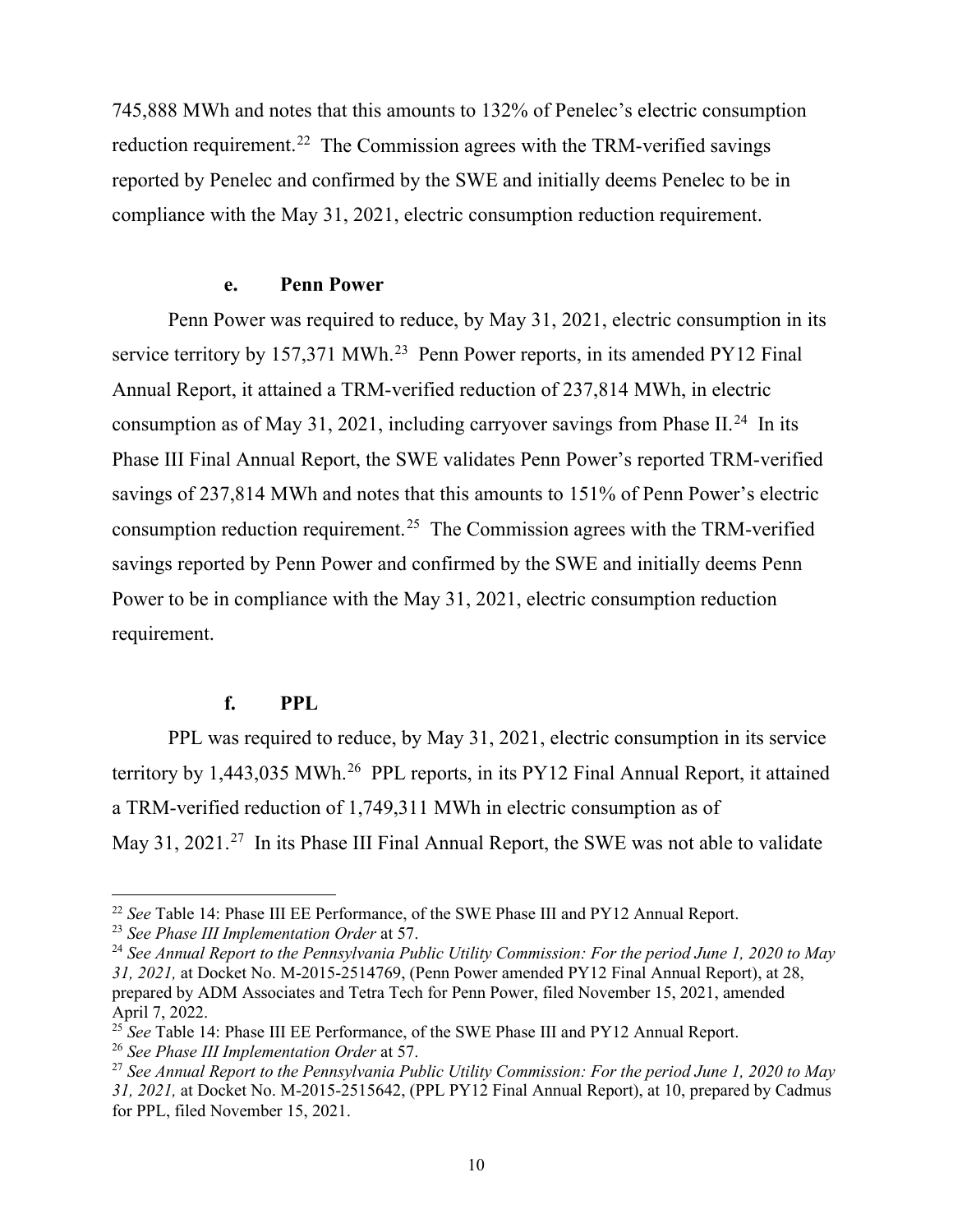PPL's reported TRM-verified savings of 1,749,311 MWh. The SWE notes, that verified savings were overestimated due to mismatched ENERGY STAR refrigerator model information and baseline wattages, and the inclusion of an ineligible model, therefore PPL's actual TRM-verified electric consumption reduction of 1,749,311 MWh decreases to 1,749,310 MWh, which amounts to 121% of PPL's electric consumption reduction requirement.<sup>[28](#page-10-0)</sup> The Commission agrees with the SWE verified and adjusted electric consumption reduction of 1,749,310 MWh and initially deems PPL to be in compliance with the May 31, 2021, electric consumption reduction requirement.

### **g. West Penn**

West Penn was required to reduce, by May 31, 2021, electric consumption in its service territory by 540,986 MWh.<sup>[29](#page-10-1)</sup> West Penn reports, in its amended PY12 Final Annual Report, it attained a TRM-verified reduction of 730,006 MWh in electric consumption as of May 31, 2021, including carryover savings from Phase II.<sup>[30](#page-10-2)</sup> In its Phase III Final Annual Report, the SWE validates West Penn's reported TRM-verified savings of 730,006 MWh and notes that this amounts to 135% of West Penn's electric consumption reduction requirement.<sup>[31](#page-10-3)</sup> The Commission agrees with the TRM-verified savings reported by West Penn and confirmed by the SWE and initially deems West Penn to be in compliance with the May 31, 2021, electric consumption reduction requirement.

### **2. Government/Educational/Non-Profit Carve-Out**

Act 129 required that those EE&C Plans filed by July 1, 2009, obtain a minimum of 10% of the required reductions in consumption and peak demand be obtained from units of federal, state and local governments, including municipalities, school districts,

<span id="page-10-0"></span><sup>28</sup> *See* Table 14: Phase III EE Performance and Appendix C.5.1.2 (PPL Residential Non-Lighting) of the SWE Phase III and PY12 Annual Report.

<span id="page-10-1"></span><sup>29</sup> *See Phase III Implementation Order* at 57.

<span id="page-10-2"></span><sup>30</sup> *See Annual Report to the Pennsylvania Public Utility Commission: For the period June 1, 2020 to May 31, 2021,* at Docket No. M-2015-2514772, (West Penn amended PY12 Final Annual Report), at 28, prepared by ADM Associates and Tetra Tech for West Penn, filed November 15, 2021, amended April 7, 2022.

<span id="page-10-3"></span><sup>31</sup> *See* Table 14: Phase III EE Performance, of the SWE Phase III and PY12 Annual Report.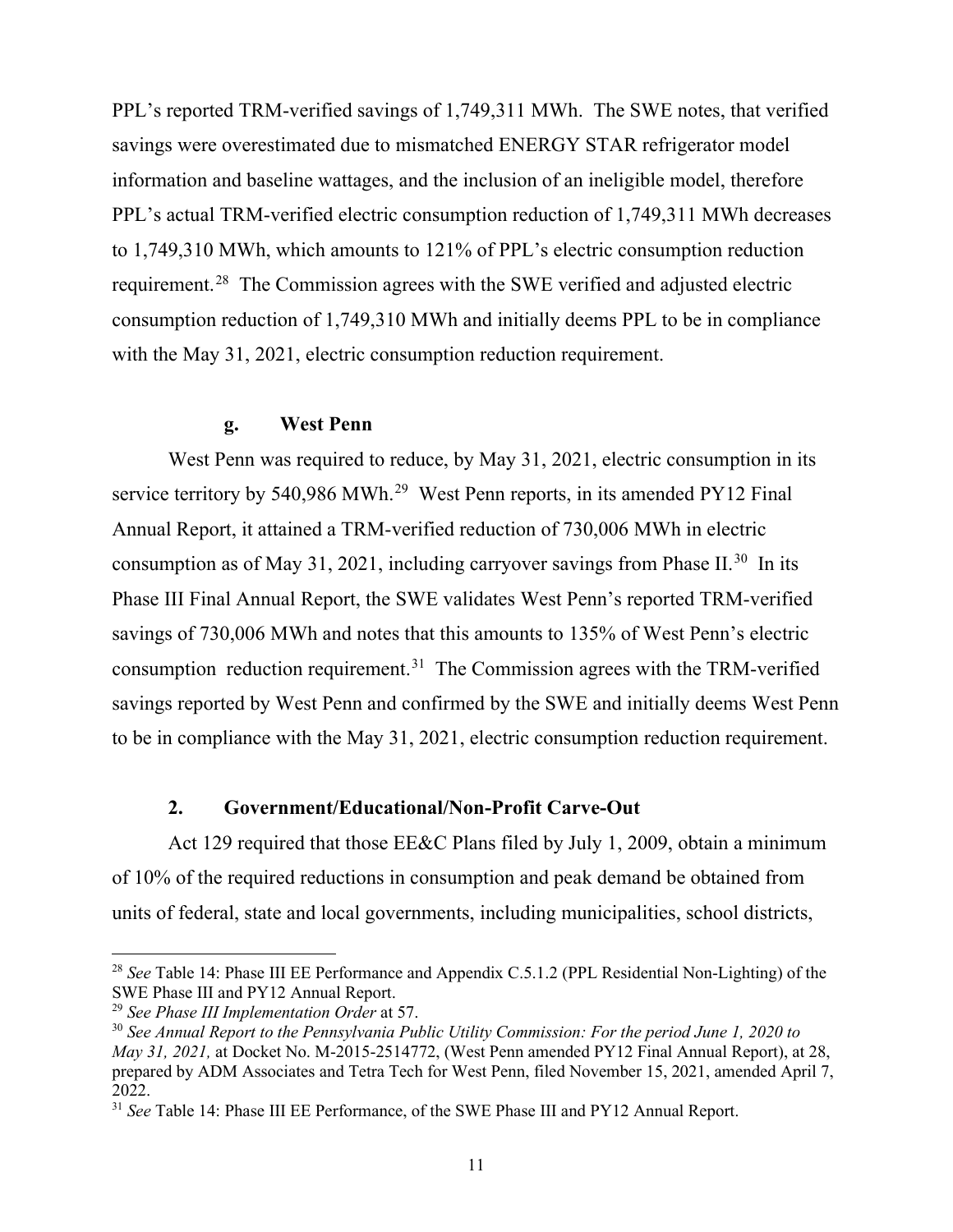institutions of higher education and nonprofit entities (G/E/NP).

66 Pa. C.S. § 2806.1(b)(1)(i)(B). The Commission believed that it has the discretion to make modifications and/or remove a specific sector carve-out for the G/E/NP sector based on the cost-effective savings that can be obtained from that sector. Therefore, for Phase III, the Commission directed all EDCs to obtain a minimum of 3.5% of all consumption reduction requirements from the federal, state and local governments, including municipalities, school districts, institutions of higher education and nonprofit entities.<sup>32</sup> The Commission's determination of compliance with the  $G/E/NP$  consumption reduction carve-out for each EDC follows.

#### **a. Duquesne**

Duquesne was required to obtain 15,432 MWh of its total electric consumption reduction from the  $G/E/NP$  sector in its service territory.<sup>33</sup> Duquesne reports, in its amended PY12 Final Annual Report, it attained a TRM-verified reduction of 61,955 MWh from the G/E/NP sector.<sup>[34](#page-11-2)</sup> In its Phase III Final Annual Report, the SWE validates Duquesne's reported TRM-verified savings of 61,955 MWh and notes that this amounts to 401% of Duquesne's G/E/NP consumption reduction requirement.<sup>[35](#page-11-3)</sup> The Commission agrees with the TRM-verified savings from the G/E/NP sector reported by Duquesne and confirmed by the SWE and initially deems Duquesne to be in compliance with the G/E/NP consumption reduction requirement.

### **b. Met-Ed**

Met-Ed was required to obtain 20,977 MWh of its total electric consumption reduction from the G/E/NP sector in its service territory.<sup>36</sup> Met-Ed reports, in its amended PY12 Final Annual Report, it attained a TRM-verified reduction of

<span id="page-11-0"></span><sup>32</sup> *See Phase III Implementation Order* at 70-76.

<span id="page-11-1"></span><sup>33</sup> *See* Table 6: Phase III LI and GNI Carve-Out, of the SWE Phase III and PY12 Annual Report.

<span id="page-11-2"></span><sup>34</sup> *See* Duquesne amended PY12 Final Annual Report at 7.

<span id="page-11-3"></span><sup>&</sup>lt;sup>35</sup> See Table 16: Phase III GNI Carve-Out Performance, of the SWE Phase III and PY12 Annual Report.

<span id="page-11-4"></span><sup>36</sup> *See* Table 6: Phase III LI and GNI Carve-Out, of the SWE Phase III and PY12 Annual Report.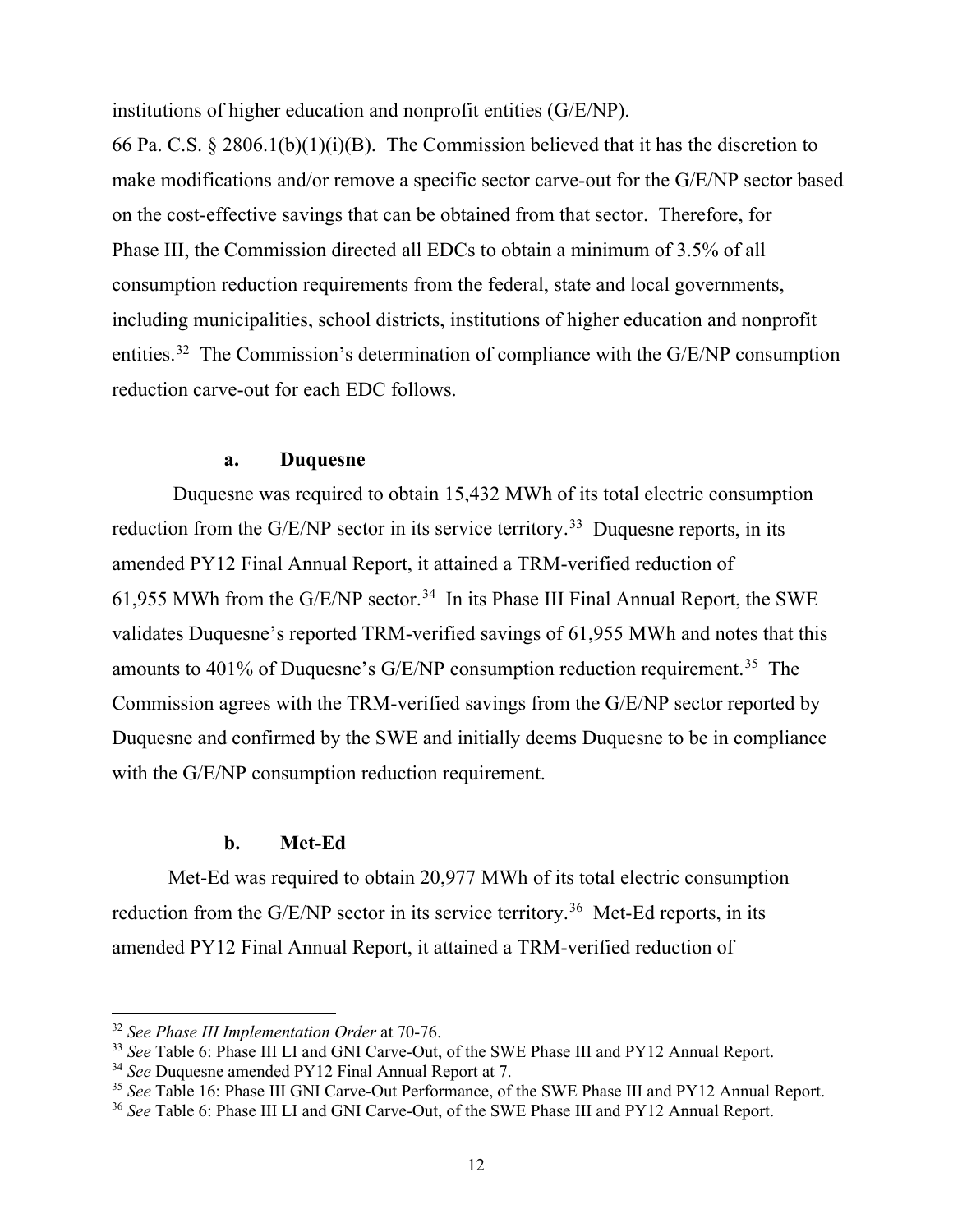[37](#page-12-0),654 MWh from the G/E/NP sector.<sup>37</sup> In its Phase III Final Annual Report, the SWE validates Met-Ed's reported TRM-verified savings of 37,654 MWh and notes that this amounts to 179% of Met-Ed's G/E/NP consumption reduction requirement.<sup>[38](#page-12-1)</sup> The Commission agrees with the TRM-verified savings from the G/E/NP sector reported by Met-Ed and confirmed by the SWE and initially deems Met-Ed to be in compliance with the G/E/NP consumption reduction requirement.

#### **c. PECO**

PECO was required to obtain 68,693 MWh of its total electric consumption reduction from the G/E/NP sector in its service territory.<sup>39</sup> PECO reports, in its PY12 Final Annual Report, it attained a TRM-verified reduction of 235,437 MWh from the G/E/NP sector.<sup>40</sup> In its Phase III Final Annual Report, the SWE validates PECO's reported TRM-verified savings of 235,437 MWh and notes that this amounts to 343% of PECO's G/E/NP consumption reduction requirement.<sup>[41](#page-12-4)</sup> The Commission agrees with the TRM-verified savings from the G/E/NP sector reported by PECO and confirmed by the SWE and initially deems PECO to be in compliance with the G/E/NP consumption reduction requirement.

# **d. Penelec**

Penelec was required to obtain 19,816 MWh of its total electric consumption reduction from the G/E/NP sector in its service territory.<sup>42</sup> Penelec reports, in its amended PY12 Final Annual Report, it attained a TRM-verified savings value of 62,200 MWh from the G/E/NP sector, including carryover savings from Phase II.<sup>[43](#page-12-6)</sup> In its Phase III Final Annual Report, the SWE validates Penelec's reported TRM-verified

<span id="page-12-0"></span><sup>37</sup> *See* Met-Ed amended PY12 Final Annual Report at 32.

<span id="page-12-1"></span><sup>&</sup>lt;sup>38</sup> See Table 16: Phase III GNI Carve-Out Performance, of the SWE Phase III and PY12 Annual Report.

<span id="page-12-2"></span><sup>39</sup> *See* Table 6: Phase III LI and GNI Carve-Out, of the SWE Phase III and PY12 Annual Report.

<span id="page-12-3"></span><sup>40</sup> *See* PECO PY12 Final Annual Report at 6.

<span id="page-12-4"></span><sup>41</sup> *See* Table 16: Phase III GNI Carve-Out Performance, of the SWE Phase III and PY12 Annual Report.

<span id="page-12-5"></span><sup>42</sup> *See* Table 6: Phase III LI and GNI Carve-Out, of the SWE Phase III and PY12 Annual Report.

<span id="page-12-6"></span><sup>43</sup> *See* Penelec amended PY12 Final Annual Report at 32.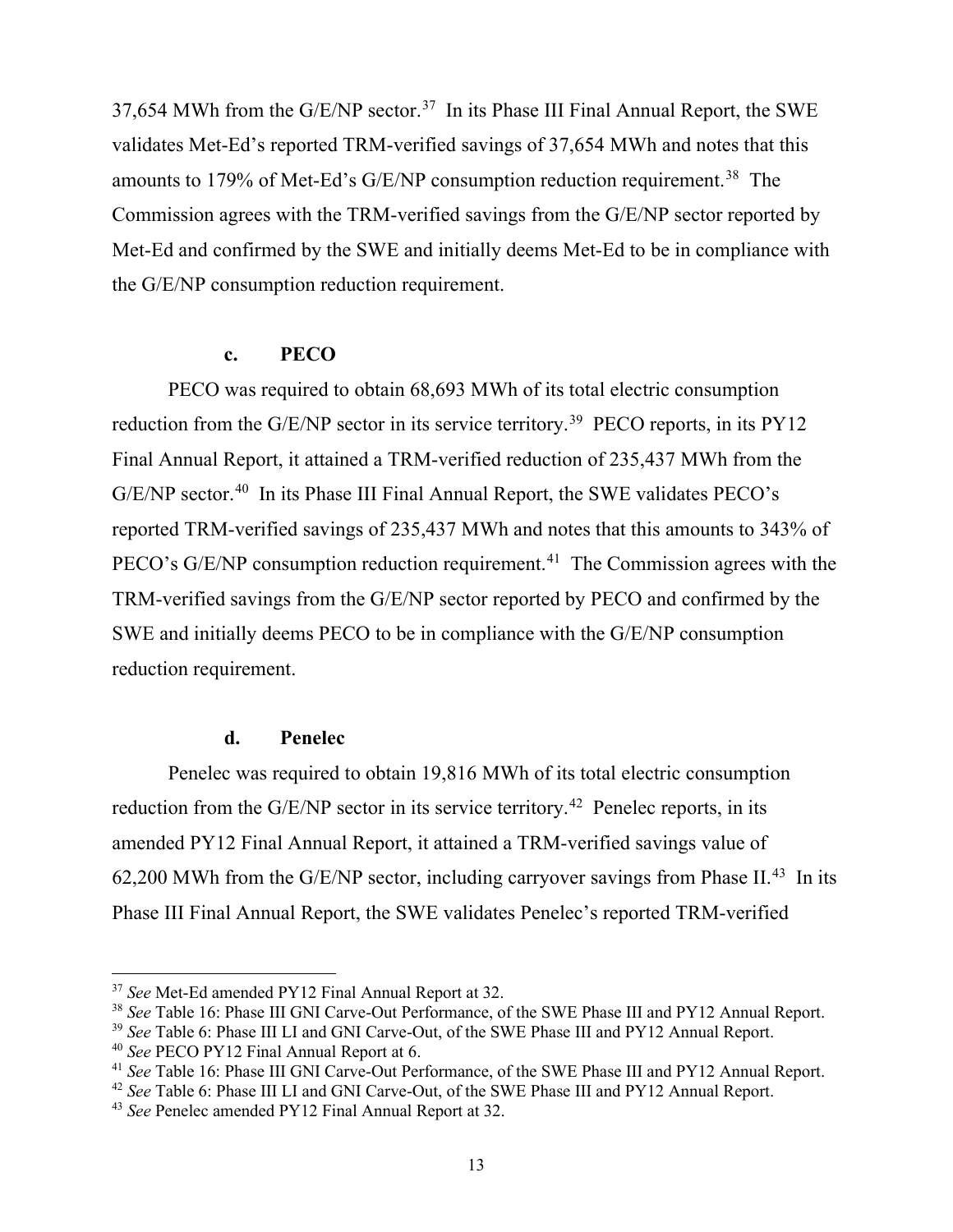savings of 62,200 MWh and notes that this amounts to 314% of Penelec's G/E/NP consumption reduction requirement. [44](#page-13-0) The Commission agrees with the TRM-verified savings from the G/E/NP sector reported by Penelec and confirmed by the SWE and initially deems Penelec to be in compliance with the G/E/NP consumption reduction requirement.

# **e. Penn Power**

Penn Power was required to obtain 5,508 MWh of its total electric consumption reduction form the G/E/NP sector in its service territory.<sup>45</sup> Penn Power reports, in its amended PY12 Final Annual Report, it attained a TRM-verified reduction of 18,530 MWh from the G/E/NP sector, including carryover savings from Phase II.<sup>[46](#page-13-2)</sup> In its Phase III Final Annual Report, the SWE validates Penn Power's reported TRM-verified savings of 18,530 MWh and notes that this amounts to 336% of Penn Power's G/E/NP consumption reduction requirement. [47](#page-13-3) The Commission agrees with the TRM-verified savings from the G/E/NP sector reported by Penn Power and confirmed by the SWE and initially deems Penn Power to be in compliance with the G/E/NP consumption reduction requirement.

# **f. PPL**

PPL was required to obtain 50,507 MWh of its total electric consumption reduction from the G/E/NP sector in its service territory.<sup>48</sup> PPL reports, in its PY12 Final Annual Report, it attained a TRM-verified savings value of 225,541 MWh from the G/E/NP sector.<sup>49</sup> In its Phase III Final Annual Report, the SWE validates PPL's reported TRM-verified savings of 225,541 MWh and notes that this amounts to 447% of PPL's

<span id="page-13-0"></span><sup>44</sup> *See* Table 16: Phase III GNI Carve-Out Performance, of the SWE Phase III and PY12 Annual Report.

<span id="page-13-1"></span><sup>45</sup> *See* Table 6: Phase III LI and GNI Carve-Out, of the SWE Phase III and PY12 Annual Report.

<span id="page-13-2"></span><sup>46</sup> *See* Penn Power amended PY12 Final Annual Report at 32.

<span id="page-13-3"></span><sup>47</sup> *See* Table 16: Phase III GNI Carve-Out Performance, of the SWE Phase III and PY12 Annual Report.

<span id="page-13-4"></span><sup>48</sup> *See* Table 6: Phase III LI and GNI Carve-Out, of the SWE Phase III and PY12 Annual Report.

<span id="page-13-5"></span><sup>49</sup> *See* PPL PY12 Final Annual Report at 12.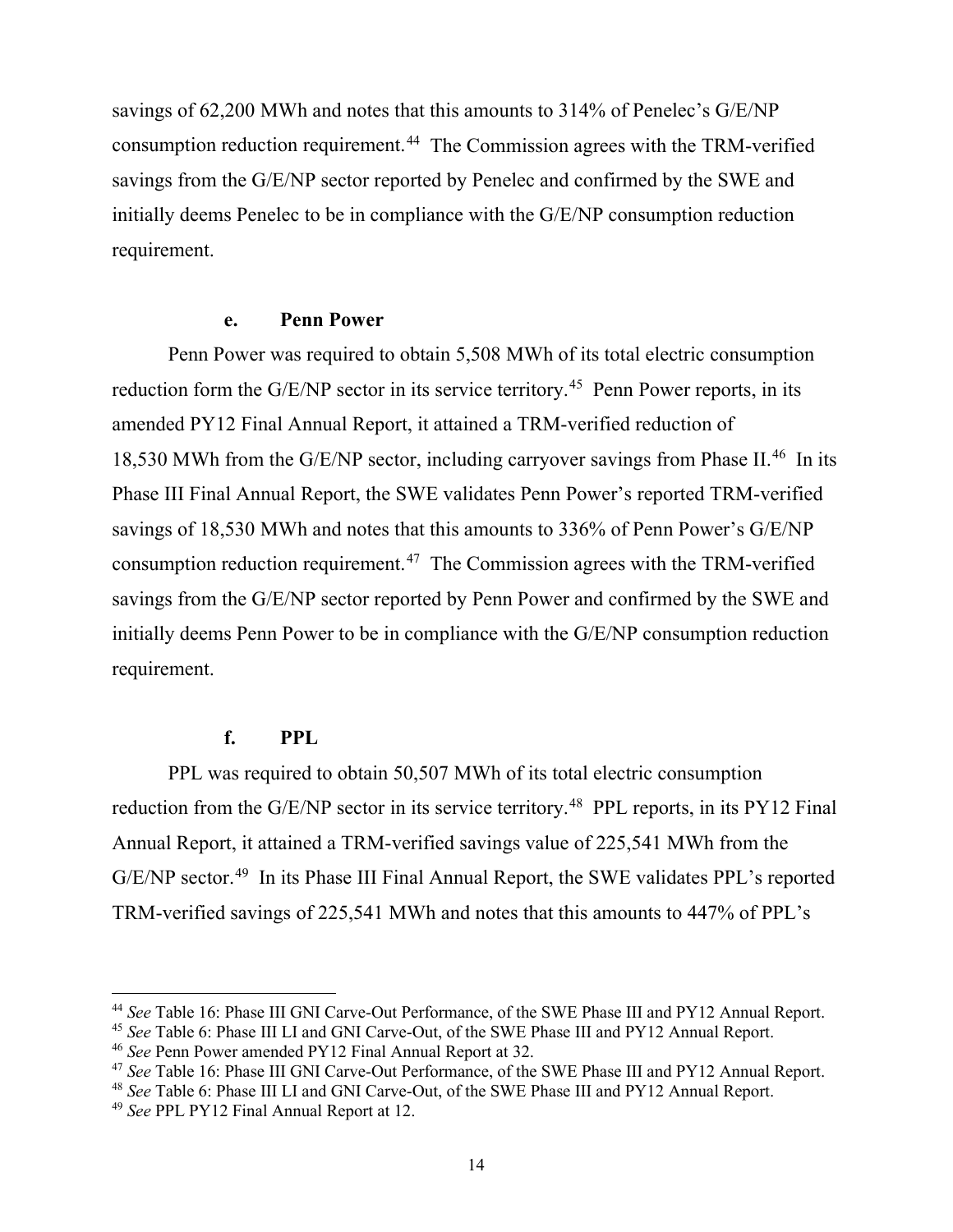$G/E/NP$  consumption reduction requirement.<sup>[50](#page-14-0)</sup> The Commission agrees with the TRM-verified savings from the G/E/NP sector reported by PPL and confirmed by the SWE and initially deems PPL to be in compliance with the G/E/NP consumption reduction requirement.

# **g. West Penn**

West Penn was required to obtain 18,935 MWh of its total electric consumption reduction form the G/E/NP sector in its service territory.<sup>51</sup> West Penn reports, in its amended PY12 Final Annual Report, it attained a TRM-verified reduction of 85,757 MWh from the G/E/NP sector.<sup>[52](#page-14-2)</sup> In its Phase III Final Annual Report, the SWE validates West Penn's reported TRM-verified savings of 85,757 MWh and notes that this amounts to 4[53](#page-14-3)% of West Penn's G/E/NP consumption reduction requirement.<sup>53</sup> The Commission agrees with the TRM-verified savings from the G/E/NP sector reported by West Penn and confirmed by the SWE and initially deems West Penn to be in compliance with the G/E/NP consumption reduction requirement.

# **4. Low-Income Carve-Out – Number of Measures**

Act 129 proscribed that, in Phases I and II, each EDC EE&C Plan must include specific energy efficiency measures for households at or below 150% of the federal poverty income guidelines (FPIG), in proportion to that sector's share of the total energy usage in the EDC's service territory. *See* 66 Pa. C.S. § 2806.1(b)(1)(i)(G). For Phase III, the Commission continues this prescription.<sup>54</sup> The Commission's determination of compliance with the low-income measure proportion requirement for each EDC follows.

<span id="page-14-0"></span><sup>50</sup> *See* Table 16: Phase III GNI Carve-Out Performance, of the SWE Phase III and PY12 Annual Report.

<span id="page-14-1"></span><sup>51</sup> *See* Table 6: Phase III LI and GNI Carve-Out, of the SWE Phase III and PY12 Annual Report.

<span id="page-14-2"></span><sup>52</sup> *See* West Penn amended PY12 Final Annual Report at 32.

<span id="page-14-3"></span><sup>53</sup> *See* Table 16: Phase III GNI Carve-Out Performance, of the SWE Phase III and PY12 Annual Report.

<span id="page-14-4"></span><sup>54</sup> *See Phase III Implementation Order* at 61-70.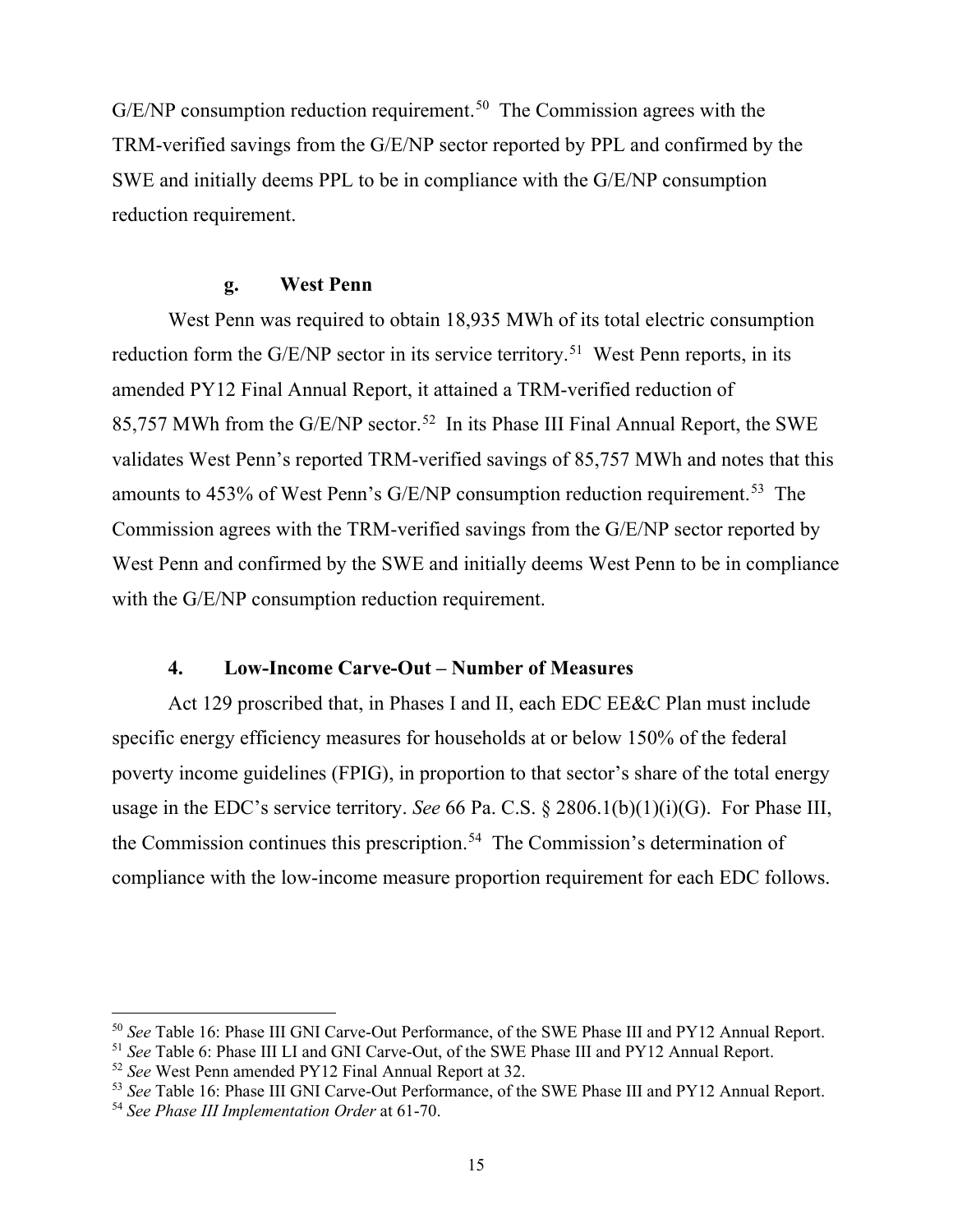#### **a. Duquesne**

Duquesne was required to offer 8.402% of its measures to the low-income sector.<sup>[55](#page-15-0)</sup> Duquesne reports, in its amended PY12 Final Annual Report, that out of 113 measures offered across all sectors, 20 are offered to low-income customers. Duquesne states that this represents 17.7% of its measures.<sup>[56](#page-15-1)</sup> In its Phase III Final Annual Report, the SWE was not able to validate Duquesne's reported 17.7%. The SWE notes that inconsistencies in matching Duquesne's reported proportionate number of measures to the TRM algorithm results in an increase from 17.7% to 26.9% of measures offered to low-income customers.<sup>[57](#page-15-2)</sup> The Commission agrees with the SWE verified and adjusted proportion of low-income offerings and initially deems Duquesne to be in compliance with the low-income measure proportion requirement.

### **b. Met-Ed**

Met-Ed was required to offer 8.787% of its measures to the low-income sector.<sup>58</sup> Met-Ed reports, in its amended PY12 Final Annual Report, that out of 158 measures offered across all sectors, 59 are offered to low-income customers. Met-Ed states that this represents  $37\%$  of its measures.<sup>[59](#page-15-4)</sup> In its Phase III Final Annual Report, the SWE was not able to validate Met-Ed's reported 37%. The SWE notes that inconsistencies in matching Met-Ed's reported proportionate number of measures to the TRM algorithm results in a decrease from 37% to 34.4% of measures offered to low-income customers. [60](#page-15-5)  The Commission agrees with the SWE verified and adjusted proportion of low-income offerings and initially deems Met-Ed to be in compliance with the low-income measure

<span id="page-15-0"></span><sup>55</sup> *See Report of the Act 129 Low-Income Working Group* at Docket No. M-2009-2146801, Table 1, at 6, that was adopted by the Commission in an April 27, 2010, Secretarial Letter at the same Docket. <sup>56</sup> *See* Duquesne amended PY12 Final Annual Report at 5.

<span id="page-15-2"></span><span id="page-15-1"></span><sup>57</sup> *See* Table 138: Phase III LI Measure Proportionality Targets and SWE Verification Results and Section A.2.4.3 (Duquesne Light), of the SWE Phase III and PY12 Annual Report.

<span id="page-15-3"></span><sup>&</sup>lt;sup>58</sup> See Report of the Act 129 Low-Income Working Group at Docket No. M-2009-2146801. Table 1, at 6, that was adopted by the Commission in an April 27, 2010, Secretarial Letter at the same Docket. <sup>59</sup> *See* Met-Ed amended PY12 Final Annual Report at 30.

<span id="page-15-5"></span><span id="page-15-4"></span><sup>60</sup> *See* Table 138: Phase III LI Measure Proportionality Targets and SWE Verification Results and Section A.2.4.3 (Duquesne Light), of the SWE Phase III and PY12 Annual Report.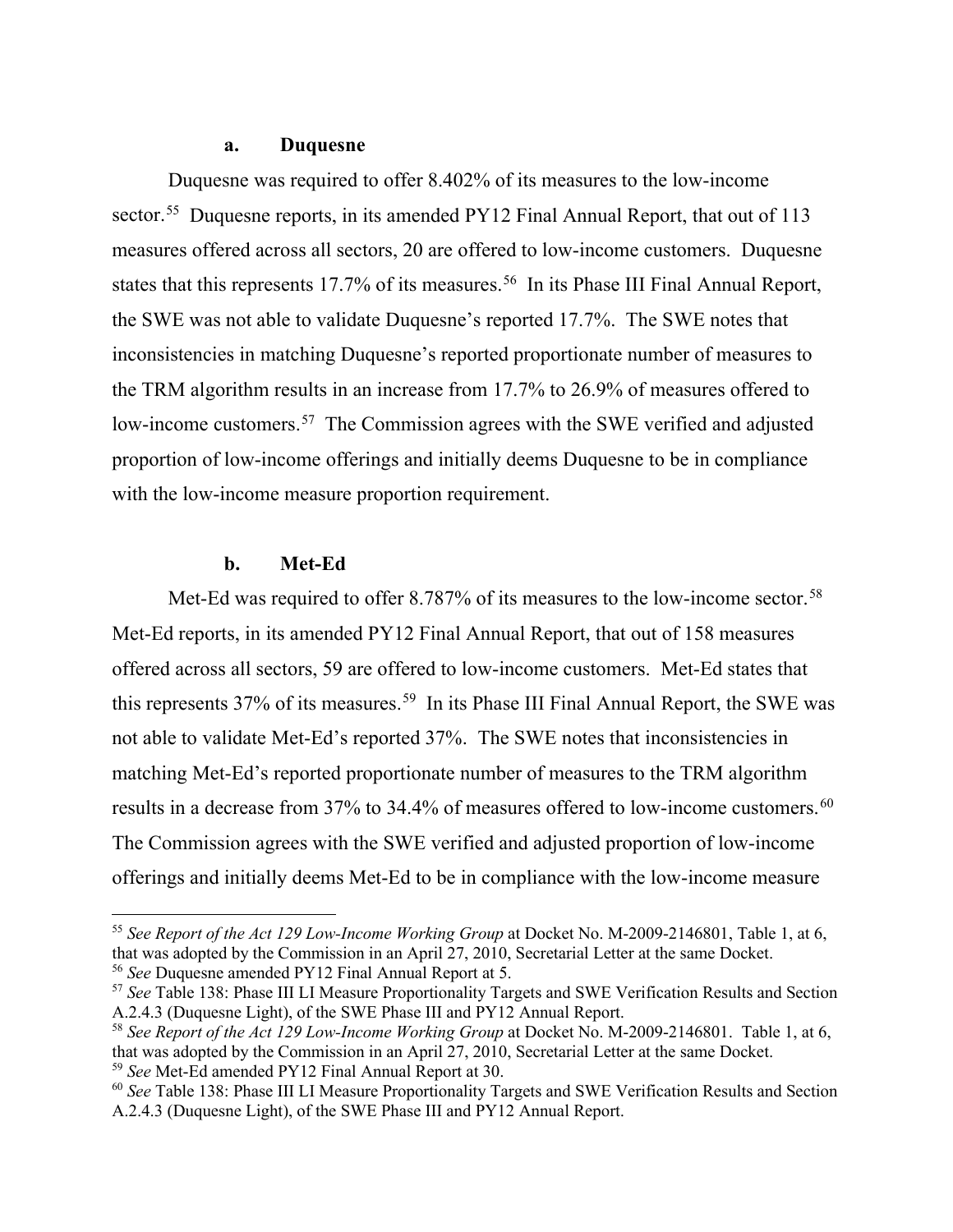proportion requirement.

# **c. PECO**

PECO was required to offer 8.799% of its measures to the low-income sector.<sup>[61](#page-16-0)</sup> PECO reports, in its PY12 Final Annual Report, that out of 269 measures offered across all sectors, 117 are offered to low-income customers. PECO states that this represents 43.5% of its measures.[62](#page-16-1) In its Phase III Final Annual Report, the SWE was not able to validate PECO's reported 43.5%. The SWE notes that inconsistencies in matching PECO's reported proportionate number of measures to the TRM algorithm results in a decrease from 43.5% to 29.1% of measures offered to low-income customers.<sup>[63](#page-16-2)</sup> The Commission agrees with the SWE verified and adjusted proportion of low-income offerings and initially deems PECO to be in compliance with the low-income measure proportion requirement.

#### **d. Penelec**

Penelec was required to offer  $10.231\%$  of its measures to the low-income sector.<sup>[64](#page-16-3)</sup> Penelec reports, in its amended PY12 Final Annual Report, that out of 158 measures offered across all sectors, 59 are offered to low-income customers. Penelec states that this represents  $37\%$  of its measures.<sup>[65](#page-16-4)</sup> In its Phase III Final Annual Report, the SWE was not able to validate Penelec's reported 37%. The SWE notes that inconsistencies in matching Penelec's reported proportionate number of measures to the TRM algorithm results in a decrease from 37% to 34.4% of measures offered to low-income customers. [66](#page-16-5)  The Commission agrees with the SWE verified and adjusted proportion of low-income

<span id="page-16-0"></span><sup>61</sup> *See Report of the Act 129 Low-Income Working Group* at Docket No. M-2009-2146801, Table 1, at 6, that was adopted by the Commission in an April 27, 2010, Secretarial Letter at the same Docket. <sup>62</sup> *See* PECO PY12 Final Annual Report at 4-5.

<span id="page-16-2"></span><span id="page-16-1"></span><sup>63</sup> *See* Table 138: Phase III LI Measure Proportionality Targets and SWE Verification Results and Section A.2.4.1 (PECO), of the SWE Phase III and PY12 Annual Report.

<span id="page-16-3"></span><sup>64</sup> *See Report of the Act 129 Low-Income Working Group* at Docket No. M-2009-2146801, Table 1, at 6, that was adopted by the Commission in an April 27, 2010, Secretarial Letter at the same Docket. <sup>65</sup> *See* Penelec amended PY12 Final Annual Report at 30.

<span id="page-16-5"></span><span id="page-16-4"></span><sup>66</sup> *See* Table 138: Phase III LI Measure Proportionality Targets and SWE Verification Results and Section A.2.4.4 (FirstEnergy Companies), of the SWE Phase III and PY12 Annual Report.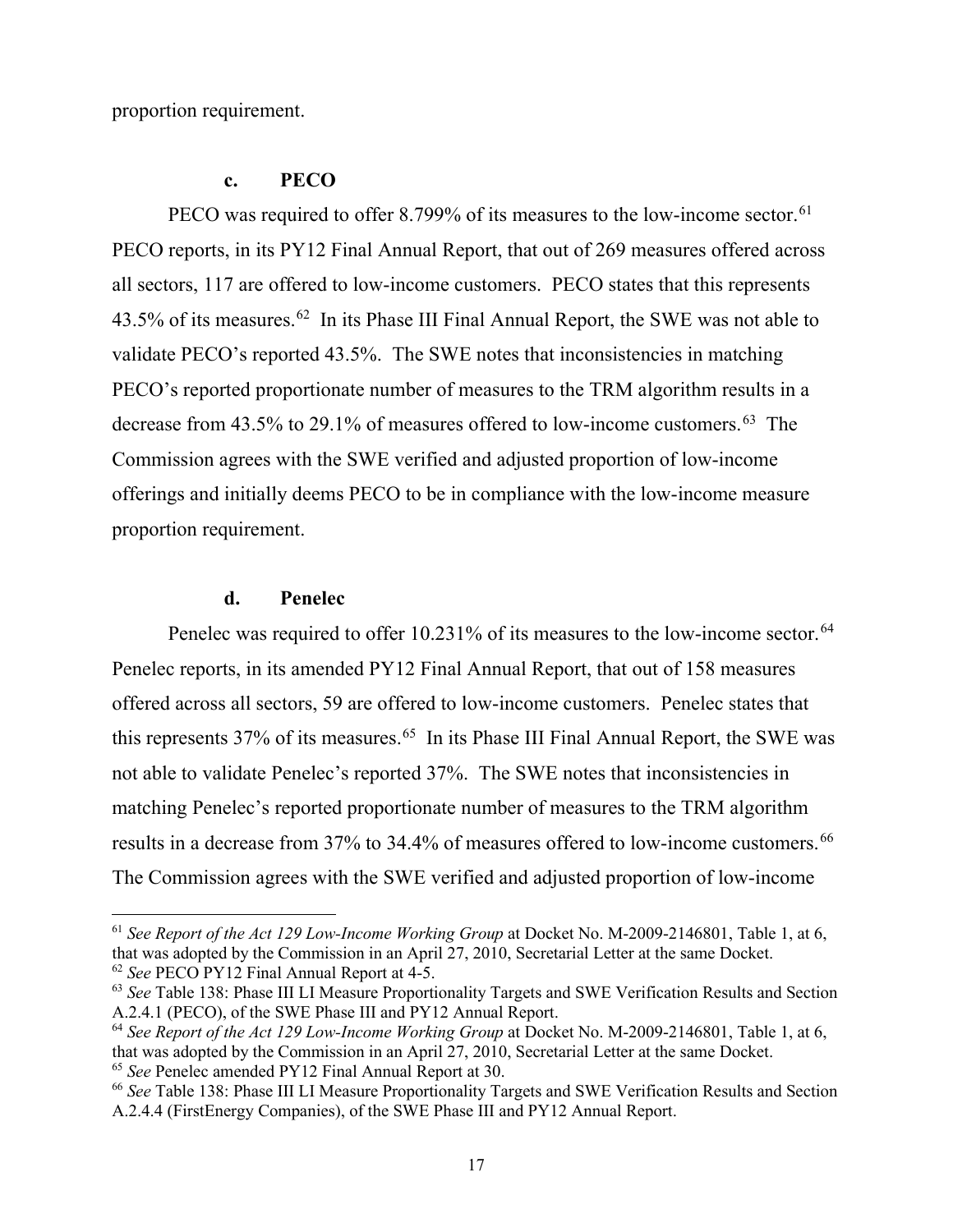offerings and initially deems Penelec to be in compliance with the low-income measure proportion requirement.

# **e. Penn Power**

Penn Power was required to offer 10.639% of its measures to the low-income sector.<sup>[67](#page-17-0)</sup> Penn Power reports, in its amended PY12 Final Annual Report, that out of 158 measures offered across all sectors, 59 are offered to low-income customers. Penn Power states that this represents 37% of its measures.<sup>[68](#page-17-1)</sup> In its Phase III Final Annual Report, the SWE was not able to validate Penn Power's reported 37%. The SWE notes that inconsistencies in matching Penn Power's reported proportionate number of measures to the TRM algorithm results in a decrease from 37% to 34.4% of measures offered to low-income customers.<sup>[69](#page-17-2)</sup> The Commission agrees with the SWE verified and adjusted proportion of low-income offerings and initially deems Penn Power to be in compliance with the low-income measure proportion requirement.

### **f. PPL**

PPL was required to offer 9.950% of its measures to the low-income sector.<sup>[70](#page-17-3)</sup> PPL reports, in its PY12 Final Annual Report, that out of 132 measures offered across all sectors, 25 are offered to low-income customers. PPL states that this represents 19% of its measures.[71](#page-17-4) In its Phase III Final Annual Report, the SWE was not able to validate PPL's reported 19%. The SWE notes that inconsistencies in matching PPL's reported proportionate number of measures to the TRM algorithm results in an increase from 19% to 24.3% of measures offered to low-income customers.<sup>72</sup> The Commission agrees with

<span id="page-17-4"></span><sup>71</sup> *See* PPL PY12 Final Annual Report at 10-11.

<span id="page-17-0"></span><sup>67</sup> *See Report of the Act 129 Low-Income Working Group* at Docket No. M-2009-2146801, Table 1, at 6, that was adopted by the Commission in an April 27, 2010, Secretarial Letter at the same Docket. <sup>68</sup> *See* Penn Power amended PY12 Final Annual Report at 30.

<span id="page-17-2"></span><span id="page-17-1"></span><sup>69</sup> *See* Table 138: Phase III LI Measure Proportionality Targets and SWE Verification Results and Section A.2.4.4 (FirstEnergy Companies), of the SWE Phase III and PY12 Annual Report.

<span id="page-17-3"></span><sup>70</sup> *See Report of the Act 129 Low-Income Working Group* at Docket No. M-20090-2146801, Table 1, at 6, that was adopted by the Commission in an April 27, 2010, Secretarial Letter at the same Docket.

<span id="page-17-5"></span><sup>72</sup> *See* Table 138: Phase III LI Measure Proportionality Targets and SWE Verification Results and Section A.2.4.4 (FirstEnergy Companies), of the SWE Phase III and PY12 Annual Report.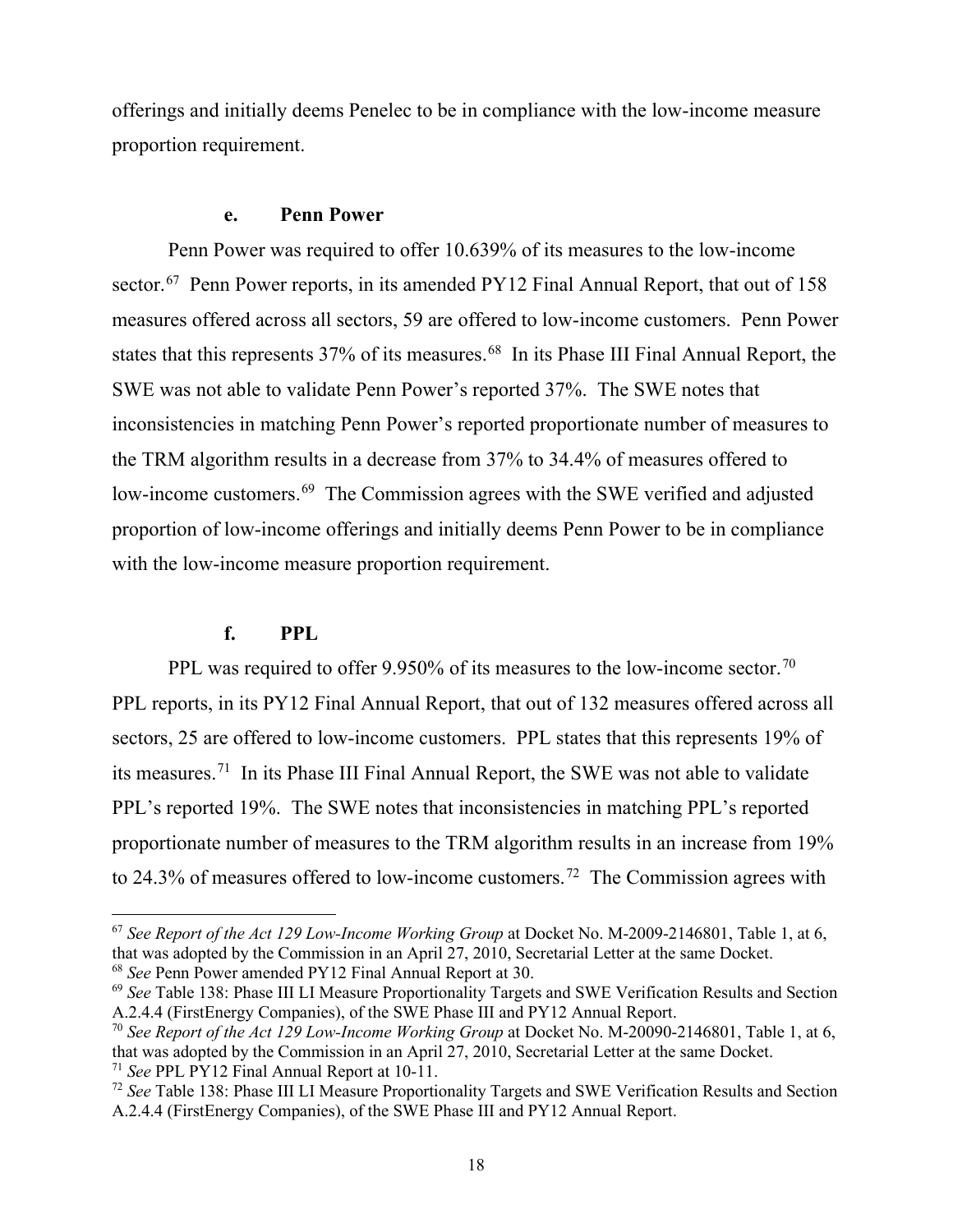the SWE verified and adjusted proportion of low-income offerings and initially deems PPL to be in compliance with the low-income measure proportion requirement.

# **g. West Penn**

West Penn was required to offer 8.794% of its measures to the low-income sector.<sup>[73](#page-18-0)</sup> West Penn reports, in its amended PY12 Final Annual Report, that out of 158 measures offered across all sectors, 59 are offered to low-income customers. West Penn states that this represents 37% of its measures.<sup>[74](#page-18-1)</sup> In its Phase III Final Annual Report, the SWE was not able to validate West Penn's reported 37%. The SWE notes that inconsistencies in matching West Penn's reported proportionate number of measures to the TRM algorithm results in a decrease from 37% to 34.4% of measures offered to lowincome customers. [75](#page-18-2) The Commission agrees with the SWE verified and adjusted proportion of low-income offerings and initially deems PPL to be in compliance with the low-income measure proportion requirement.

# **5. Low-Income Carve-Out – Consumption Reduction Requirement**

In addition to the low-income number of measures requirement, the Commission requires that each EDC obtains a minimum of 5.5% of its consumption reduction requirements from the low-income sector.<sup>[76](#page-18-3)</sup> The Commission's determination of compliance with the low-income consumption reduction carve-out for each EDC follows.

#### **a. Duquesne**

Duquesne was required to obtain 24,250 MWh of its total electric consumption reduction from the low-income sector in its service territory.<sup>77</sup> Duquesne reports, in its

<span id="page-18-0"></span><sup>73</sup> *See Report of the Act 129 Low-Income Working Group* at Docket No. M-20090-2146801, Table 1, at 6, that was adopted by the Commission in an April 27, 2010, Secretarial Letter at the same Docket.

<span id="page-18-1"></span><sup>74</sup> *See* West Penn amended PY12 Final Annual Report at 30.

<span id="page-18-2"></span><sup>75</sup> *See* Table 138: Phase III LI Measure Proportionality Targets and SWE Verification Results and Section A.2.4.4 (FirstEnergy Companies), of the SWE Phase III and PY12 Annual Report.

<span id="page-18-3"></span><sup>76</sup> *See Phase III Implementation Order* at 61-70.

<span id="page-18-4"></span><sup>77</sup> *See* Table 6: Phase III LI and GNI Carve-Out, of the SWE Phase III and PY12 Annual Report.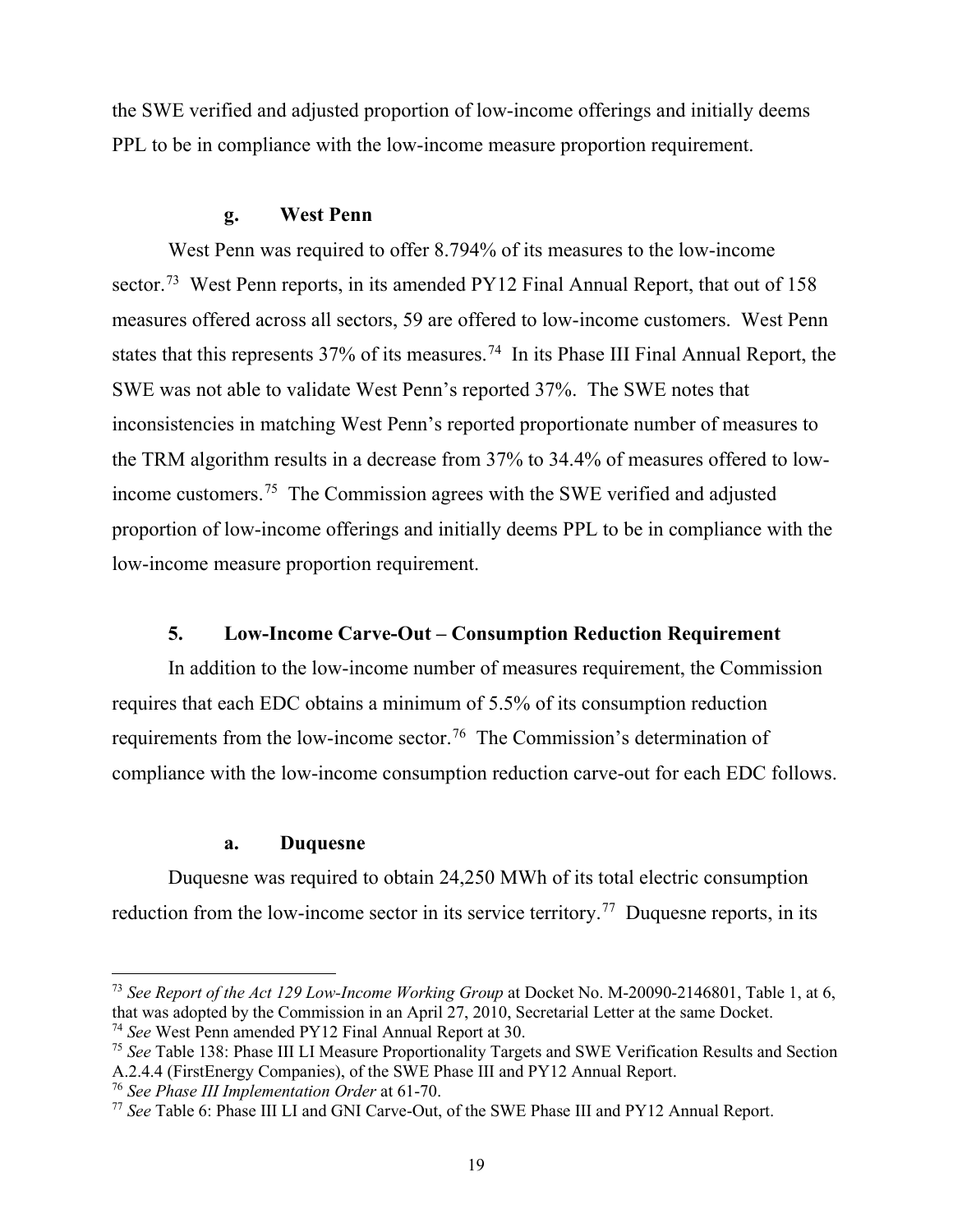amended PY12 Final Annual Report, it attained a TRM-verified reduction of 26,394 MWh from the low-income sector, including carryover savings from Phase II.<sup>[78](#page-19-0)</sup> In its Phase III Final Annual Report, the SWE validates Duquesne's reported TRM-verified savings of 26,394 MWh and notes that this amounts to 109% of Duquesne's low-income consumption reduction requirement.<sup>79</sup> The Commission agrees with the TRM-verified savings from the low-income sector reported by Duquesne and confirmed by the SWE and initially deems Duquesne to be in compliance with the low-income consumption reduction requirement.

#### **b. Met-Ed**

Met-Ed was required to obtain 32,964 MWh of its total electric consumption reduction from the low-income sector in its service territory.<sup>80</sup> Met-Ed reports, in its amended PY12 Final Annual Report, it attained a TRM-verified reduction of 47,771 MWh from the low-income sector, including carryover savings from Phase II. $81$ In its Phase III Final Annual Report, the SWE validates Met-Ed's reported TRM-verified savings of 47,771 MWh and notes that this amounts to 145% of Met-Ed's low-income consumption reduction requirement.<sup>[82](#page-19-4)</sup> The Commission agrees with the TRM-verified savings from the low-income sector reported by Met-Ed and confirmed by the SWE and initially deems Met-Ed to be in compliance with the low-income consumption reduction requirement.

#### **c. PECO**

PECO was required to obtain 107,946 MWh of its total electric consumption reduction from the low-income sector in its service territory.<sup>83</sup> PECO reports, in its PY12 Final Annual Report, it attained a TRM-verified reduction of 111,398 MWh from the

<span id="page-19-0"></span><sup>78</sup> *See* Duquesne amended PY12 Final Annual Report at 6.

<span id="page-19-1"></span><sup>79</sup> *See* Table 15: Phase III LI Carve-Out Performance, of the SWE Phase III and PY12 Annual Report.

<span id="page-19-2"></span><sup>80</sup> *See* Table 6: Phase III LI and GNI Carve-Out, of the SWE Phase III and PY12 Annual Report.

<span id="page-19-3"></span><sup>81</sup> *See* Met-Ed amended PY12 Final Annual Report at 30.

<span id="page-19-4"></span><sup>&</sup>lt;sup>82</sup> See Table 15: Phase III LI Carve-Out Performance, of the SWE Phase III and PY12 Annual Report.

<span id="page-19-5"></span><sup>83</sup> *See* Table 6: Phase III LI and GNI Carve-Out, of the SWE Phase III and PY12 Annual Report.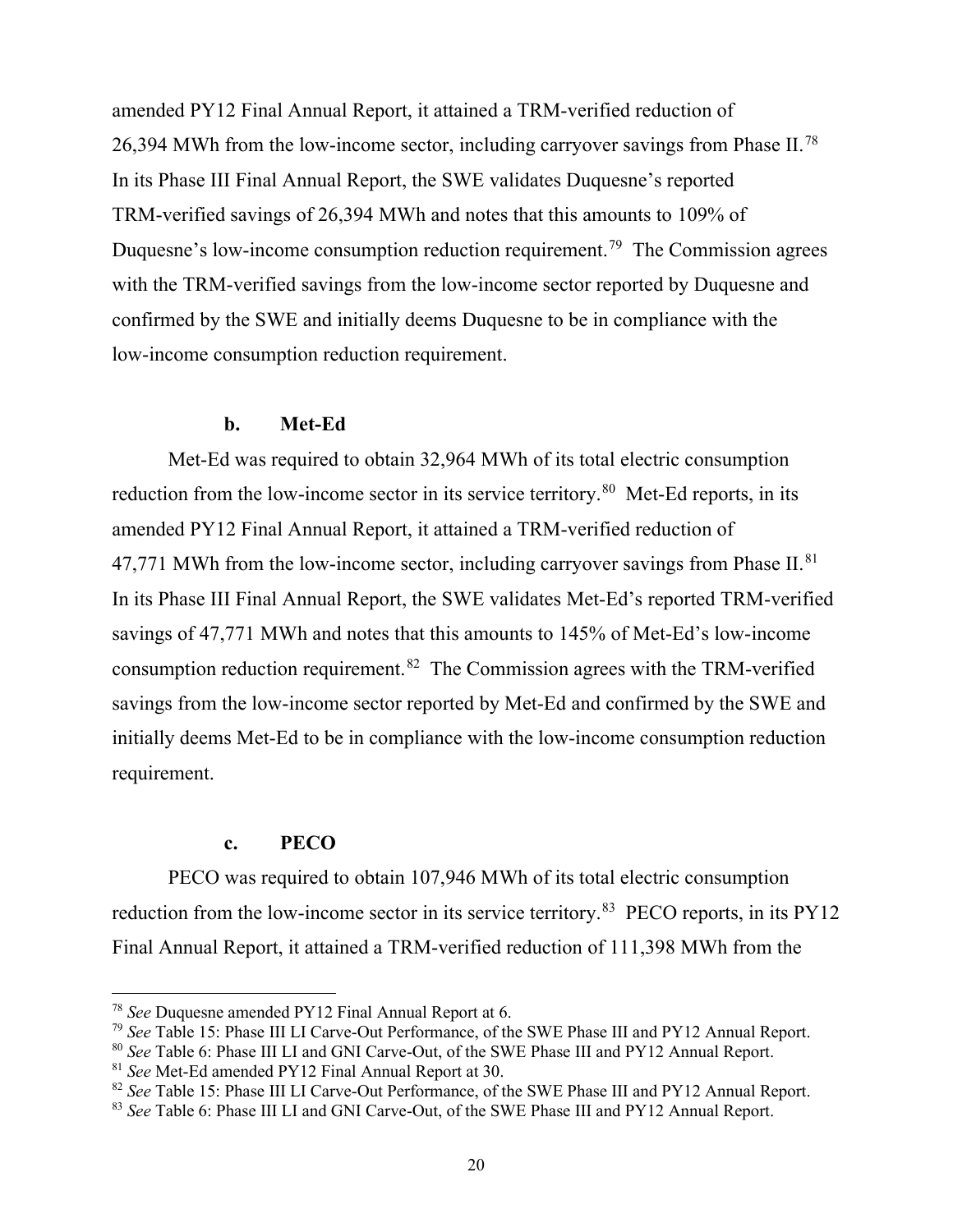low-income sector.<sup>[84](#page-20-0)</sup> In its Phase III Final Annual Report, the SWE validates PECO's reported TRM-verified savings of 111,398 MWh and notes that this amounts to 103% of PECO's low-income consumption reduction requirement.<sup>[85](#page-20-1)</sup> The Commission agrees with the TRM-verified savings from the low-income sector reported by PECO and confirmed by the SWE and initially deems PECO to be in compliance with the low-income consumption reduction requirement.

#### **d. Penelec**

Penelec was required to obtain 31,139 MWh of its total electric consumption reduction from the low-income sector in its service territory.<sup>86</sup> Penelec reports, in its amended PY12 Final Annual Report, it attained a TRM-verified reduction of 49,477 MWh from the low-income sector, including carryover savings from Phase II. $87$ In its Phase III Final Annual Report, the SWE validates Penelec's reported TRM-verified savings of 49,477 MWh and notes that this amounts to 159% of Penelec's low-income consumption reduction requirement.[88](#page-20-4) The Commission agrees with the TRM-verified savings from the low-income sector reported by Penelec and confirmed by the SWE and initially deems Penelec to be in compliance with the low-income consumption reduction requirement.

# **e. Penn Power**

Penn Power was required to obtain 8,655 MWh of its total electric consumption reduction from the low-income sector in its service territory.<sup>89</sup> Penn Power reports, in its amended PY12 Final Annual Report, it attained a TRM-verified reduction of 13,965 MWh from the low-income sector, including carryover savings from Phase II. $90$ 

<span id="page-20-0"></span><sup>84</sup> *See* PECO PY12 Final Annual Report at 5.

<span id="page-20-1"></span><sup>85</sup> *See* Table 15: Phase III LI Carve-Out Performance, of the SWE Phase III and PY12 Annual Report.

<span id="page-20-2"></span><sup>86</sup> *See* Table 6: Phase III LI and GNI Carve-Out, of the SWE Phase III and PY12 Annual Report.

<span id="page-20-3"></span><sup>87</sup> *See* Penelec amended PY12 Final Annual Report at 30.

<span id="page-20-4"></span><sup>88</sup> *See* Table 15: Phase III LI Carve-Out Performance, of the SWE Phase III and PY12 Annual Report.

<span id="page-20-5"></span><sup>89</sup> *See* Table 6: Phase III LI and GNI Carve-Out, of the SWE Phase III and PY12 Annual Report.

<span id="page-20-6"></span><sup>90</sup> *See* Penn Power amended PY12 Final Annual Report at 30.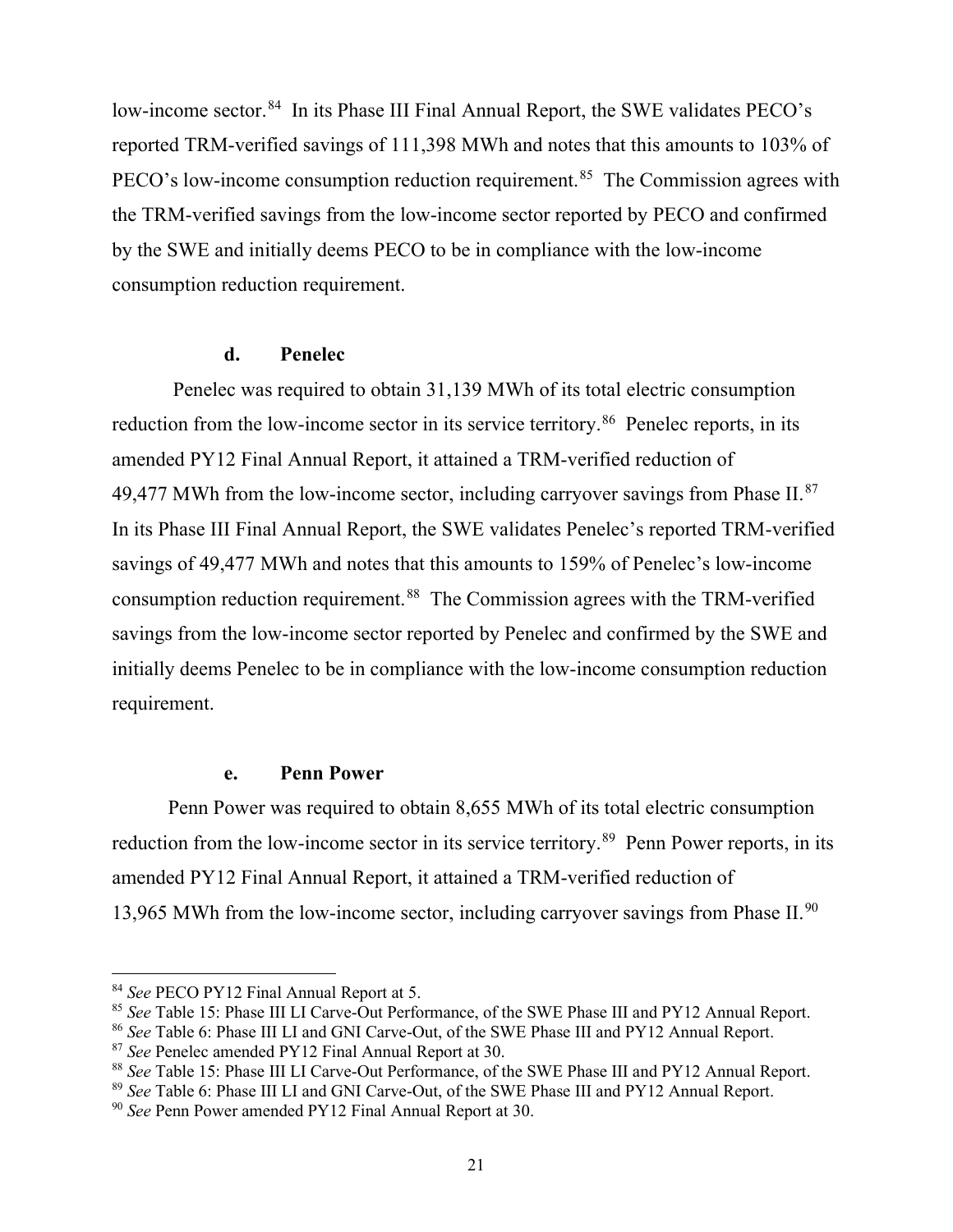In its Phase III Final Annual Report, the SWE validates Penn Power's reported TRM-verified savings of 13,965 MWh and notes that this amounts to 161% of Penn Power's low-income consumption reduction requirement.<sup>[91](#page-21-0)</sup> The Commission agrees with the TRM-verified savings from the low-income sector reported by Penn Power and confirmed by the SWE and initially deems Penn Power to be in compliance with the low-income consumption reduction requirement.

### **f. PPL**

PPL was required to obtain 79,367 MWh of its total electric consumption reduction from the low-income sector in its service territory.<sup>92</sup> PPL reports, in its PY12 Final Annual Report, it attained a TRM-verified reduction of 110,456 MWh from the low-income sector.<sup>[93](#page-21-2)</sup> In its Phase III Final Annual Report, the SWE validates PPL's reported TRM-verified savings of 110,456 MWh and notes that this amounts to 139% of PPL's low-income consumption reduction requirement.<sup>[94](#page-21-3)</sup> The Commission agrees with the TRM-verified savings from the low-income sector reported by PPL and confirmed by the SWE and initially deems PPL to be in compliance with the low-income consumption reduction requirement.

# **g. West Penn**

West Penn was required to obtain 29,754 MWh of its total electric consumption reduction from the low-income sector in its service territory.<sup>95</sup> West Penn reports, in its amended PY12 Final Annual Report, it attained a TRM-verified reduction of 41,378 MWh from the low-income sector, including carryover savings from Phase II. $96$ In its Phase III Final Annual Report, the SWE validates West Penn's reported TRMverified savings of 41,378 MWh and notes that this amounts to 139% of West Penn's

<span id="page-21-0"></span><sup>91</sup> *See* Table 15: Phase III LI Carve-Out Performance, of the SWE Phase III and PY12 Annual Report.

<span id="page-21-1"></span><sup>92</sup> *See* Table 6: Phase III LI and GNI Carve-Out, of the SWE Phase III and PY12 Annual Report.

<span id="page-21-2"></span><sup>93</sup> *See* PPL PY12 Final Annual Report at 11.

<span id="page-21-3"></span><sup>94</sup> *See* Table 15: Phase III LI Carve-Out Performance, of the SWE Phase III and PY12 Annual Report.

<span id="page-21-4"></span><sup>95</sup> *See* Table 6: Phase III LI and GNI Carve-Out, of the SWE Phase III and PY12 Annual Report.

<span id="page-21-5"></span><sup>96</sup> *See* West Penn amended PY12 Final Annual Report at 30.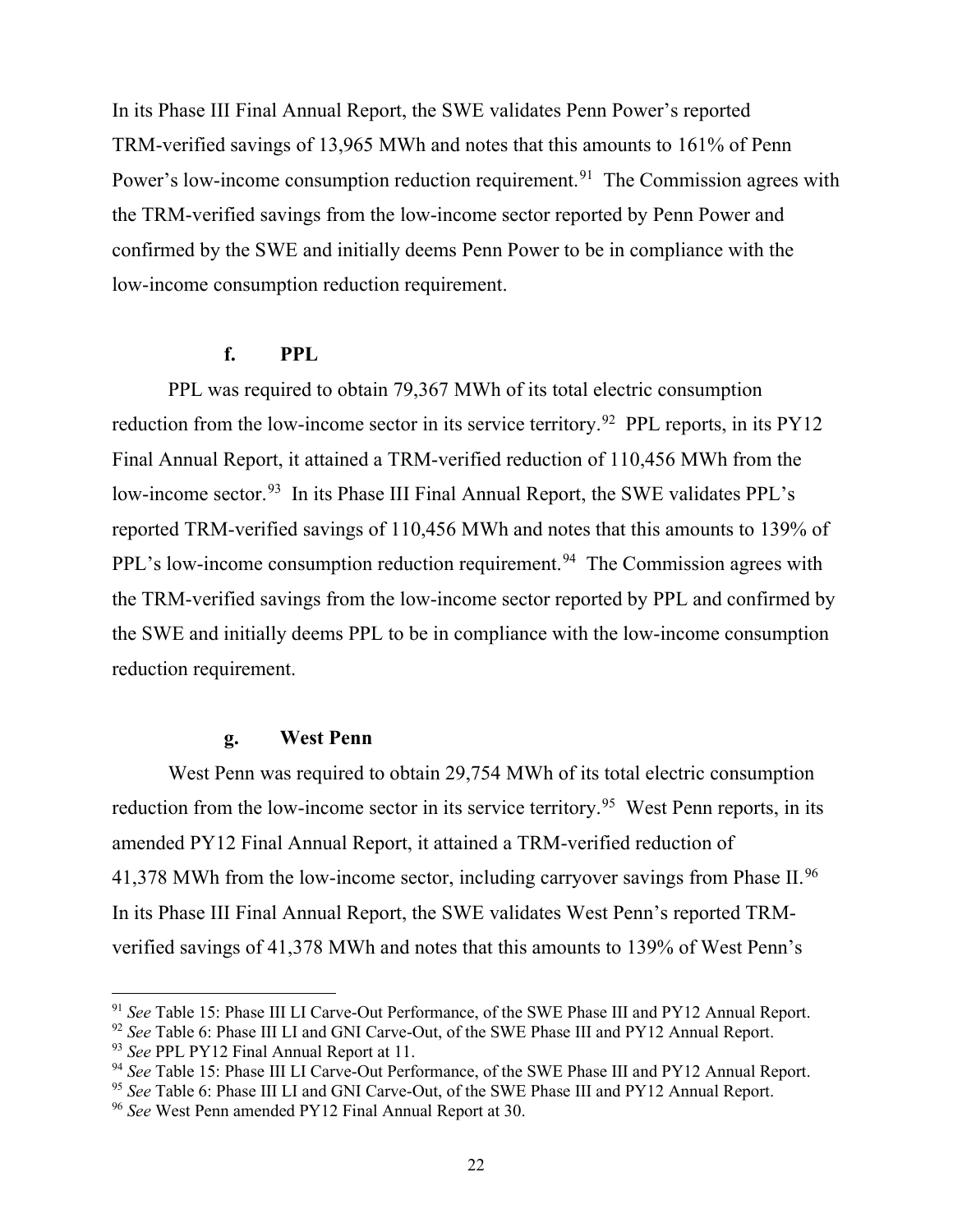low-income consumption reduction requirement.<sup>[97](#page-22-0)</sup> The Commission agrees with the TRM-verified savings from the low-income sector reported by West Penn and confirmed by the SWE and initially deems West Penn to be in compliance with the low-income consumption reduction requirement.

## **6. May 31, 2020 – Peak Demand Reduction Requirement**

In addition to the May 31, 2021 electric consumption reduction requirements, the EDCs were also required to reduce peak demand. The EDCs were required to initiate demand response events when certain conditions were met. As outlined in the table on page 4, the average per-event peak demand reduction requirements varied by EDC.<sup>[98](#page-22-1)</sup> EDCs were not required to obtain peak demand reductions in the first program year of Phase III  $(PY8)^{99}$  $(PY8)^{99}$  $(PY8)^{99}$  and the requirements for the final program year of Phase III  $(PY12)$ were subsequently deemed to be voluntary due to the COVID-19 pandemic.<sup>100</sup> Therefore, compliance is based on achieving the per-event average peak demand reductions for all Phase III DR events called through May 31, 2020. The Commission's determination of compliance with the peak demand reduction requirement for each EDC, through May 31, 2020, follows.

### **a. Duquesne**

Duquesne was required to initiate demand response events when certain conditions were met, and to reduce demand by an average of 42 megawatts (MW) during DR event hours.<sup>101</sup> Duquesne reports, in its amended PY12 Final Annual Report, that it called DR events as required and it attained an average reduction of 55.16 MW.<sup>102</sup> In its Phase III Final Annual Report, the SWE validates Duquesne's reported average peak demand reductions of 55.2 MW and notes that this amounts to 131% of Duquesne's average peak

<span id="page-22-0"></span><sup>97</sup> *See* Table 15: Phase III LI Carve-Out Performance, of the SWE Phase III and PY12 Annual Report.

<span id="page-22-1"></span><sup>98</sup> *See Phase III Implementation Order* at 15-44.

<span id="page-22-2"></span><sup>99</sup> *See Phase III Implementation Order* at 35.

<span id="page-22-3"></span><sup>100</sup> *See Phase III Modification Order* at 6-9.

<span id="page-22-4"></span><sup>101</sup> *See* Table 68: Phase III DR Reduction Targets, of the SWE Phase III and PY12 Annual Report.

<span id="page-22-5"></span><sup>102</sup> *See* Duquesne amended PY12 Final Annual Report at 8.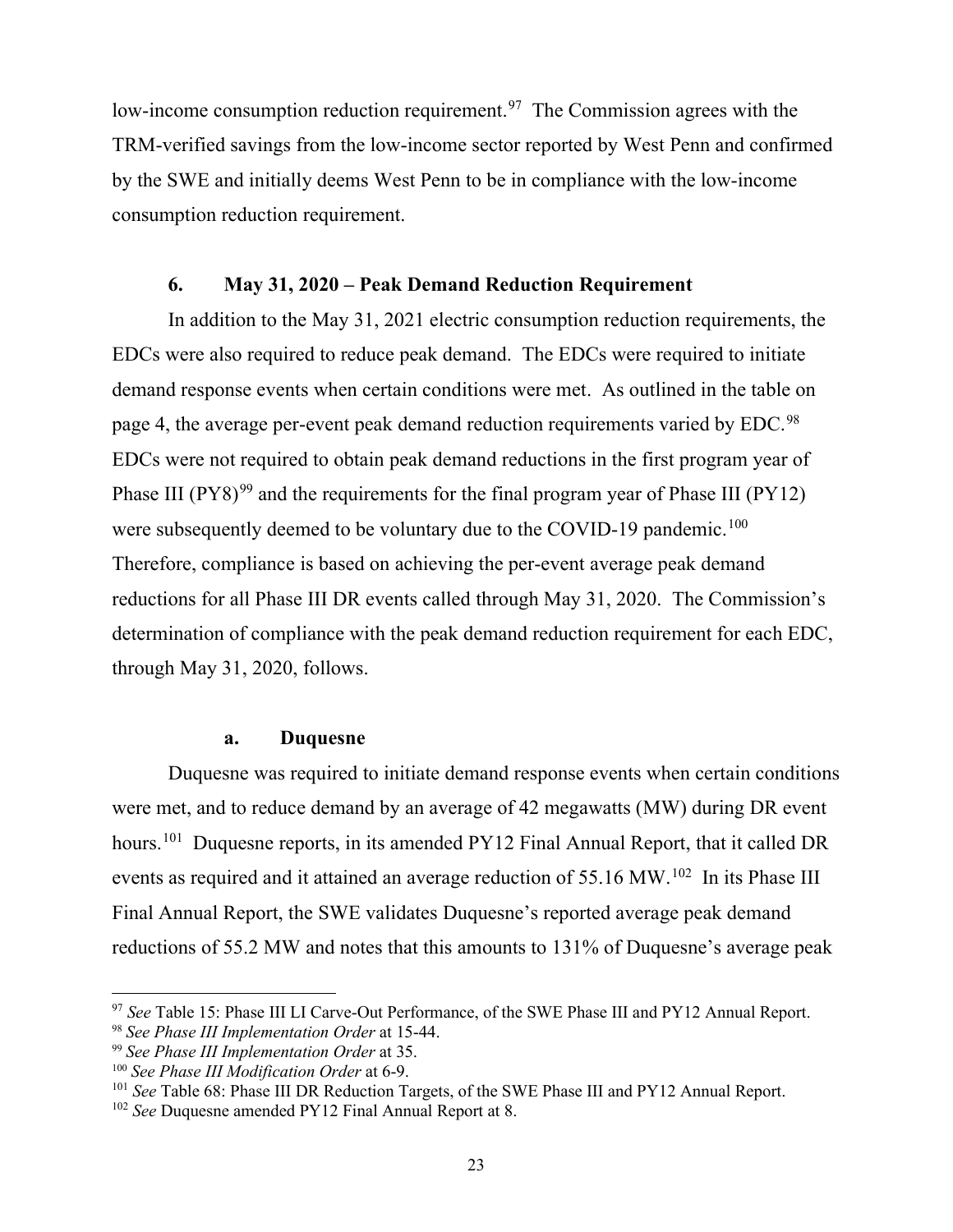demand reduction requirement.<sup>[103](#page-23-0)</sup> The Commission agrees with the peak demand reductions reported by Duquesne and confirmed by the SWE and initially deems Duquesne to be in compliance with its Phase III dispatchable demand response requirement.

#### **b. Met-Ed**

Met-Ed was required to initiate demand response events when certain conditions were met, and to reduce demand by an average of 49 MW during DR event hours.<sup>104</sup> Met-Ed reports, in its amended PY12 Final Annual Report, that it called DR events as required and it attained an average reduction of 53.0 MW.[105](#page-23-2) In its Phase III Final Annual Report, the SWE validates Met-Ed's reported average peak demand reductions of 53.0 MW and notes that this amounts to 108% of Met-Ed's average peak demand reduction requirement.<sup>106</sup> The Commission agrees with the peak demand reductions reported by Met-Ed and confirmed by the SWE and initially deems Met-Ed to be in compliance with its Phase III dispatchable demand response requirement.

#### **c. PECO**

PECO was required to initiate demand response events when certain conditions were met, and to reduce demand by an average of 161 MW during DR event hours.<sup>[107](#page-23-4)</sup> PECO reports, in its PY12 Final Annual Report, that it called DR events as required and it attained an average reduction of 167.13 MW.<sup>[108](#page-23-5)</sup> In its Phase III Final Annual Report, the SWE validates PECO's reported average peak demand reductions of 167.1 MW and notes that this amounts to 104% of PECO's peak demand reduction requirement.<sup>109</sup> The Commission agrees with the peak demand reductions reported by PECO and confirmed

<span id="page-23-0"></span><sup>&</sup>lt;sup>103</sup> *See* Table 69: Phase III DR Performance, of the SWE Phase III and PY12 Annual Report.

<span id="page-23-1"></span><sup>104</sup> *See* Table 68: Phase III DR Reduction Targets, of the SWE Phase III and PY12 Annual Report.

<span id="page-23-2"></span><sup>105</sup> *See* Met-Ed amended PY12 Final Annual Report at 34.

<span id="page-23-3"></span><sup>106</sup> *See* Table 69: Phase III DR Performance, of the SWE Phase III and PY12 Annual Report.

<span id="page-23-4"></span><sup>107</sup> *See* Table 68: Phase III DR Reduction Targets, of the SWE Phase III and PY12 Annual Report.

<span id="page-23-5"></span><sup>108</sup> *See* PECO PY12 Final Annual Report at 8.

<span id="page-23-6"></span><sup>109</sup> *See* Table 69: Phase III DR Performance, of the SWE Phase III and PY12 Annual Report.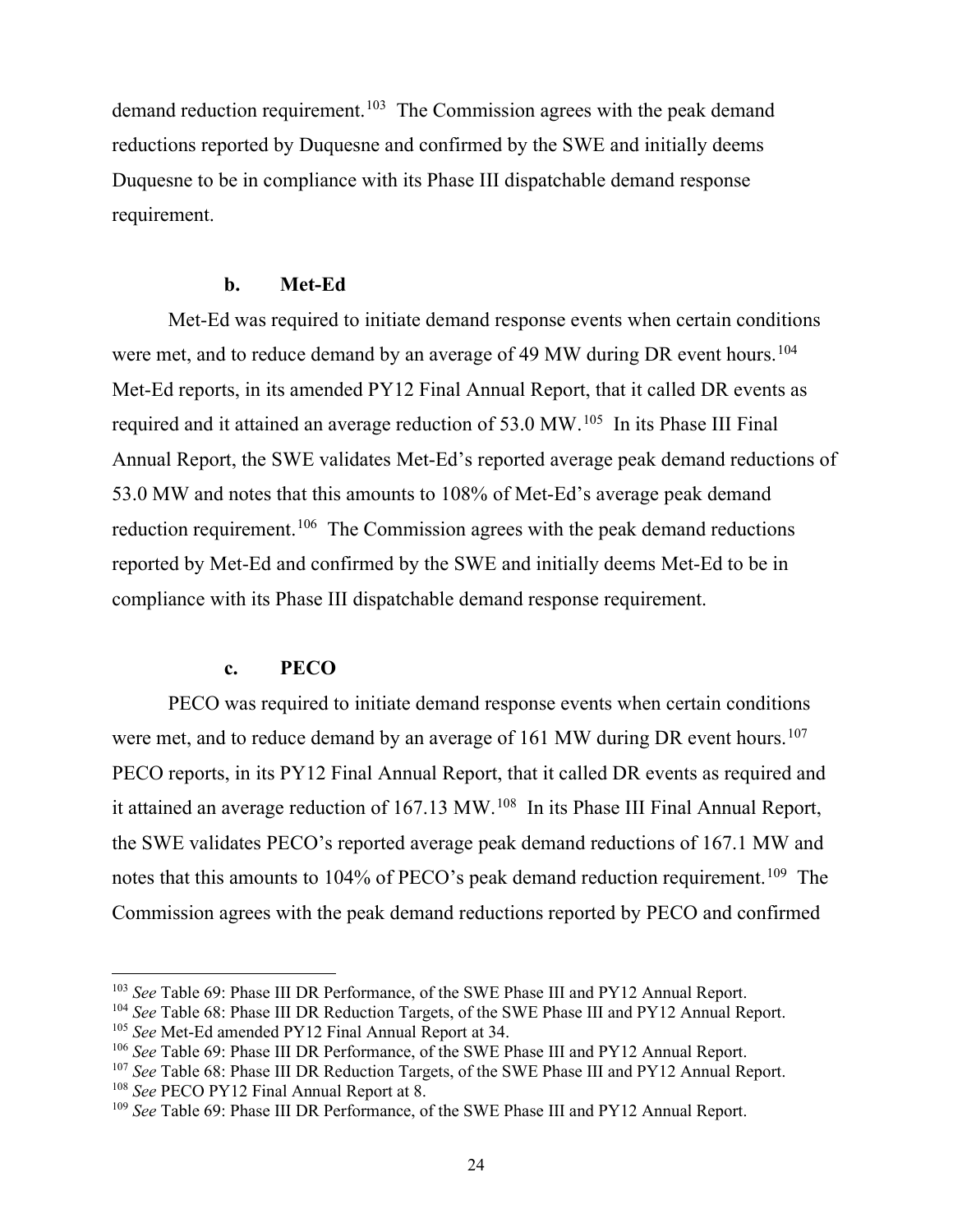by the SWE and initially deems PECO to be in compliance with its Phase III dispatchable demand response requirement.

# **d. Penelec**

Penelec was not required to and subsequently did not develop a DR program to reduce peak demand in its service territory for Phase III. However, Penelec had the option to voluntarily include a DR program in its EE&C Plan, but only if Penelec could show that it would still be able to meet its electric consumption reduction requirements.<sup>[110](#page-24-0)</sup>

#### **e. Penn Power**

Penn Power was required to initiate demand response events when certain conditions were met, and to reduce demand by an average of 17 MW during DR event hours.<sup>111</sup> Penn Power reports, in its amended PY12 Final Annual Report, that it called DR events as required and it attained an average reduction of 39.9 MW.<sup>112</sup> In its Phase III Final Annual Report, the SWE validates Penn Power's reported average peak demand reductions of 39.9 MW and notes that this amounts to 235% of Penn Power's peak demand reduction requirement.<sup>[113](#page-24-3)</sup> The Commission agrees with the peak demand reductions reported by Penn Power and confirmed by the SWE and initially deems Penn Power to be in compliance with its Phase III dispatchable demand response requirement.

### **f. PPL**

PPL was required to initiate demand response events when certain conditions were met, and to reduce demand by an average of 92 MW during DR event hours.<sup>[114](#page-24-4)</sup> PPL reports, in its PY12 Final Annual Report, that it called DR events as required and it

<span id="page-24-0"></span><sup>110</sup> *See Phase III Implementation Order* at 44-45.

<span id="page-24-1"></span><sup>111</sup> *See* Table 68: Phase III DR Reduction Targets, of the SWE Phase III and PY12 Annual Report.

<span id="page-24-2"></span><sup>112</sup> *See* Penn Power amended PY12 Final Annual Report at 34.

<span id="page-24-3"></span><sup>113</sup> *See* Table 69: Phase III DR Performance, of the SWE Phase III and PY12 Annual Report.

<span id="page-24-4"></span><sup>114</sup> *See* Table 68: Phase III DR Reduction Targets, of the SWE Phase III and PY12 Annual Report.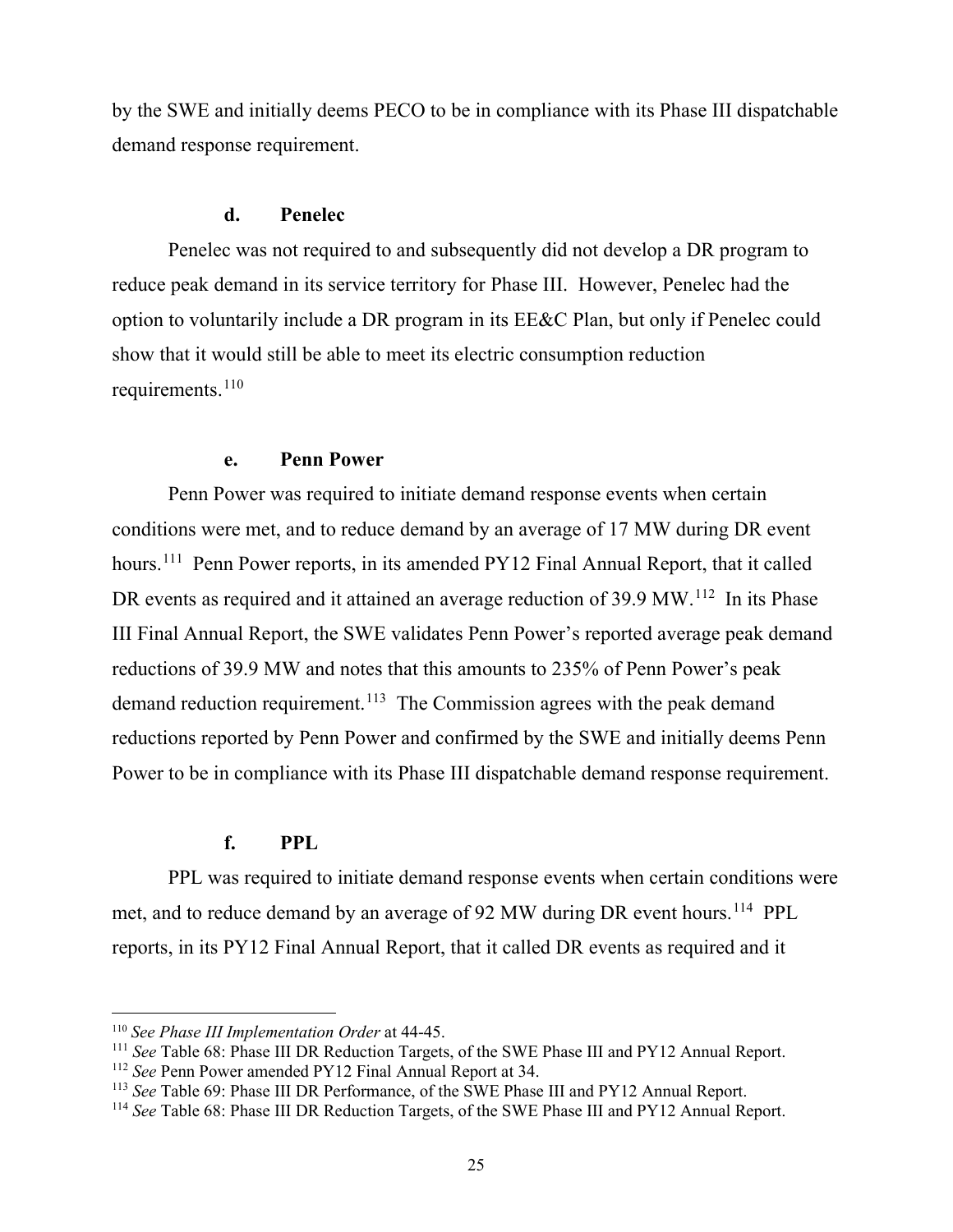attained an average reduction of 112.8 MW.[115](#page-25-0) In its Phase III Final Annual Report, the SWE validates PPL's reported average peak demand reductions of 112.8 MW and notes that this amounts to 123% of PPL's peak demand reduction requirement.<sup>[116](#page-25-1)</sup> The Commission agrees with the peak demand reductions reported by PPL and confirmed by the SWE and initially deems PPL to be in compliance with its Phase III dispatchable demand response requirement.

### **g. West Penn**

West Penn was required to initiate demand response events when certain conditions were met, and to reduce demand by an average of 64 MW during DR event hours.<sup>117</sup> West Penn reports, in its amended PY12 Final Annual Report, that it called DR events as required and it attained an average reduction of 112.4 MW.<sup>118</sup> In its Phase III Final Annual Report, the SWE validates West Penn's reported average peak demand reductions of 112.4 MW and notes that this amounts to 176% of West Penn's peak demand reduction requirement.<sup>[119](#page-25-4)</sup> The Commission agrees with the peak demand reductions reported by West Penn and confirmed by the SWE and initially deems West Penn to be in compliance with its Phase III dispatchable demand response requirement.

# **7. May 31, 2020 – 85% Peak Demand Reduction Requirement**

In addition to the May 31, 2020 primary peak demand reduction requirement, the Commission required that the EDCs achieve at least 85% of the peak demand reduction requirement in each DR event.<sup>120</sup> EDCs were not required to obtain peak demand reductions in the first program year of Phase III  $(PY8)^{121}$  $(PY8)^{121}$  $(PY8)^{121}$  and the requirements for the

<span id="page-25-0"></span><sup>115</sup> *See* PPL PY12 Final Annual Report at 13.

<span id="page-25-1"></span><sup>116</sup> *See* Table 69: Phase III DR Performance, of the SWE Phase III and PY12 Annual Report.

<span id="page-25-2"></span><sup>117</sup> *See* Table 68: Phase III DR Reduction Targets, of the SWE Phase III and PY12 Annual Report.

<span id="page-25-3"></span><sup>118</sup> *See* West Penn amended PY12 Final Annual Report at 34.

<span id="page-25-4"></span><sup>119</sup> *See* Table 69: Phase III DR Performance, of the SWE Phase III and PY12 Annual Report.

<span id="page-25-5"></span><sup>120</sup> *See Phase III Clarification Order* at 8-10.

<span id="page-25-6"></span><sup>121</sup> *See Phase III Implementation Order* at 35.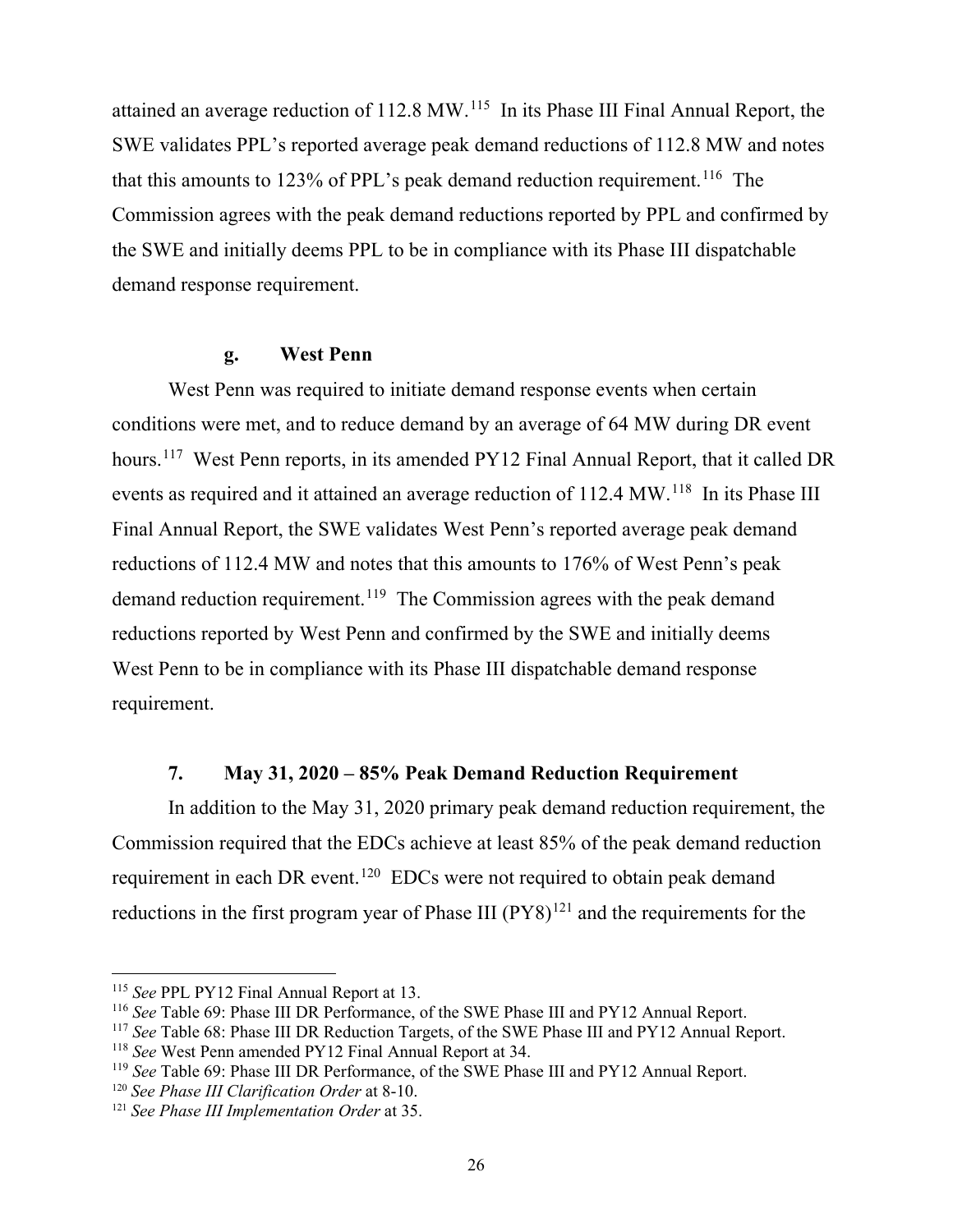final program year of Phase III (PY12) were subsequently deemed to be voluntary due to the COVID-19 pandemic.<sup>[122](#page-26-0)</sup> Therefore, compliance is based on average peak demand reductions for all Phase III DR events through May 31, 2020. During the second, third and fourth program year of Phase III (PY9, PY10, and PY11) thirteen DR events were initiated (June 13, 2017, July 20, 2017, July 21, 2017, July 2, 2018, July 3, 2018, August 6, 2018, August 28, 2018, September 4, 2018, September 5, 2018, July 17, 2019, July 18, 2019, July 19, 2019, and August 19, 2019). The Commission's determination of compliance with the 85% peak demand reduction requirement for each EDC, through May 31, 2020, follows.

#### **a. Duquesne**

Duquesne was required to achieve, by May 31, 2020, at least 85% of its 42 MW primary peak demand reduction requirement, which translates to a minimum of 35.7 MW for each DR event. Duquesne reports, in its amended PY12 Final Annual Report, it achieved a minimum of 35.7 MW in each DR event as of May 31, 2020.<sup>[123](#page-26-1)</sup> In its Phase III Final Annual Report, the SWE validates Duquesne's reported minimum peak demand reduction of 35.7 MW for each DR event and notes that Duquesne met or exceeded the 85% per event peak demand reduction target as of May 31, 2020.<sup>[124](#page-26-2)</sup> The Commission agrees with the peak demand reductions reported by Duquesne and confirmed by the SWE and initially deems Duquesne to be in compliance with the May 31, 2020, 85% peak demand reduction requirement.

#### **b. Met-Ed**

Met-Ed was required to achieve, by May 31, 2020, at least 85% of its 49 MW primary peak demand reduction requirement, which translates to a minimum of 41.7 MW for each DR event. Met-Ed reports, in its amended PY12 Final Annual Report, it

<span id="page-26-0"></span><sup>122</sup> *See Phase III Modification Order* at 6-9.

<span id="page-26-1"></span><sup>123</sup> *See* Duquesne amended PY12 Final Annual Report at 8-9.

<span id="page-26-2"></span><sup>124</sup> *See* Figure 29: Duquesne Event DR Performance, of the SWE Phase III and PY12 Annual Report.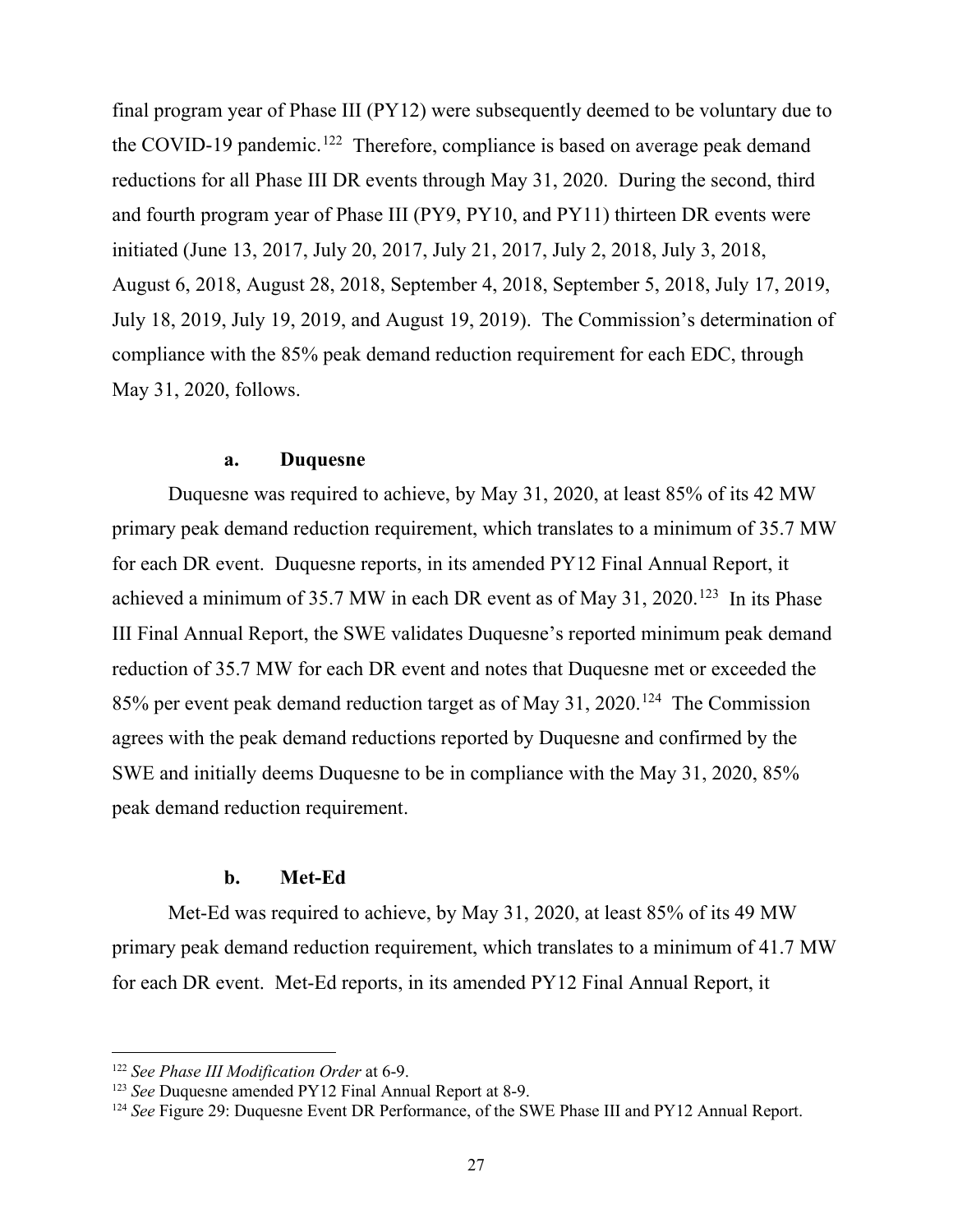achieved a minimum of 41.7 MW in each DR event as of May 31, 2020.<sup>[125](#page-27-0)</sup> In its Phase III Final Annual Report, the SWE validates Met-Ed's reported minimum peak demand reduction of 41.7 MW for each DR event and notes that Met-Ed met or exceeded the 85% per event peak demand reduction target as of May 31, 2020.<sup>[126](#page-27-1)</sup> The Commission agrees with the peak demand reductions reported by Met-Ed and confirmed by the SWE and initially deems Met-Ed to be in compliance with the May 31, 2020, 85% peak demand reduction requirement.

#### **c. PECO**

PECO was required to achieve, by May 31, 2020, at least 85% of its 161 MW primary peak demand reduction requirement, which translates to a minimum of 136.85 MW for each DR event. PECO reports, in its PY12 Final Annual Report, it achieved a minimum of 136.85 MW for twelve of thirteen DR events as of May 31, 2020. The DR event initiated on July 18, 2019 missed the 85% minimum peak demand reduction requirement.<sup>127</sup> In its Phase III Final Annual Report, the SWE validates PECO's reported minimum peak demand reduction of 136.85 MW for only twelve of thirteen DR events as of May 31, 2020; the event on July 18, 2019 missed the 85% per event peak demand reduction target with a SWE verified peak demand reduction of 133.7 MW.<sup>[128](#page-27-3)</sup> The Commission agrees with the peak demand reductions reported by PECO and confirmed by the SWE and initially deems PECO not to be compliance with the May 31, 2020, 85% peak demand reduction requirement. As such, the Commission refers this issue of whether PECO is in compliance with Section 2806.1(d)(2) of Act 129, 66 Pa. C.S. § 2806.1(d)(2), and whether PECO is subject to the penalties contained in Chapter 33 of the Public Utility Code, 66 Pa. C.S. § 3301(a) to the Bureau of Investigation and Enforcement for the initiation of an appropriate proceeding.[129](#page-27-4) If a

<span id="page-27-0"></span><sup>125</sup> *See* Met-Ed amended PY12 Final Annual Report at 37.

<span id="page-27-1"></span><sup>126</sup> *See* Figure 30: Met-Ed Event DR Performance, of the SWE Phase III and PY12 Annual Report.

<span id="page-27-2"></span><sup>127</sup> *See* PECO PY12 Final Annual Report at 9.

<span id="page-27-3"></span><sup>128</sup> *See* Figure 27: PECO Event DR Performance, of the SWE Phase III and PY12 Annual Report.

<span id="page-27-4"></span><sup>129</sup> *See Phase III Implementation Order* at 36; *Phase III Clarification Order* at 8-10.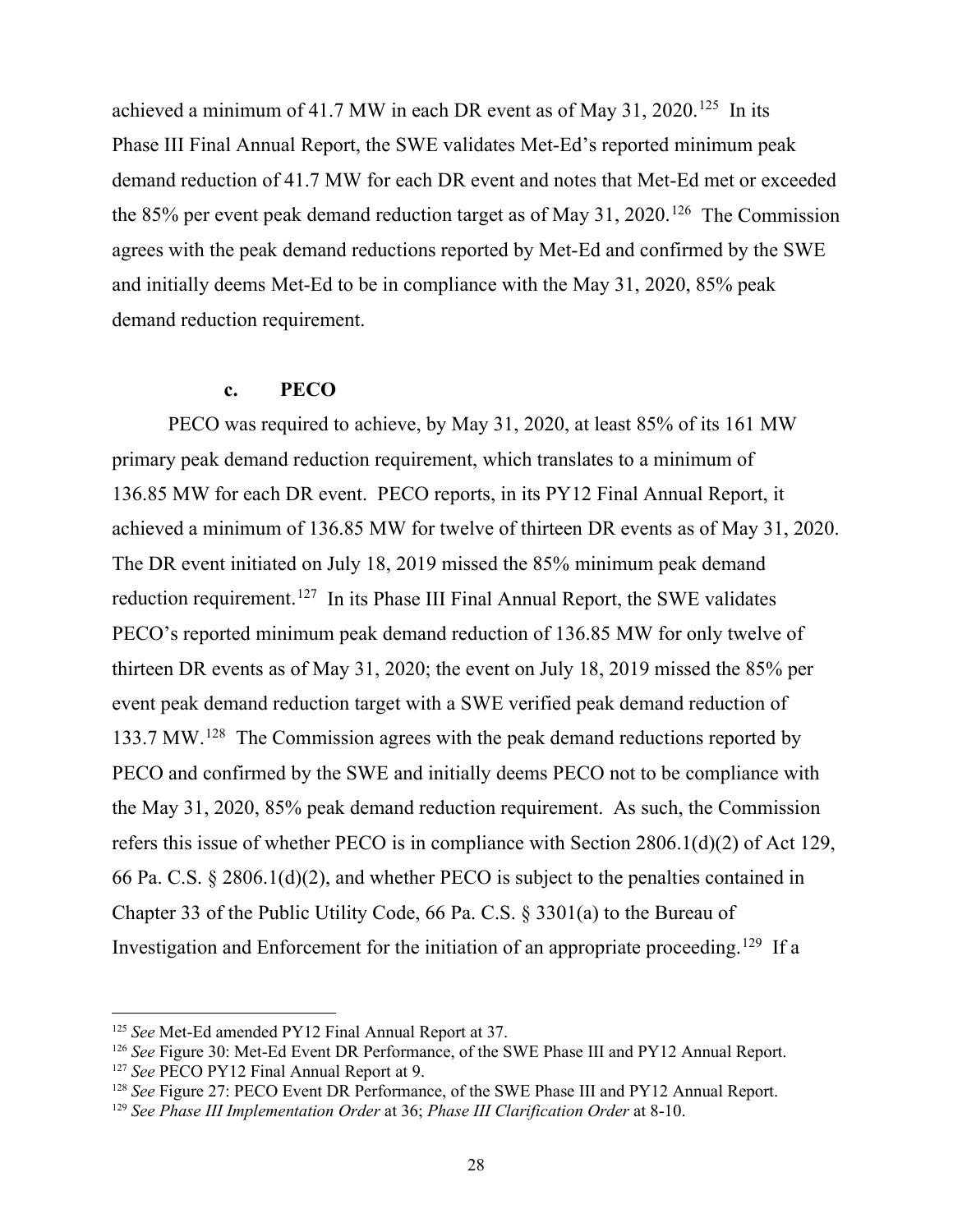Petition challenging this initial determination is filed within 20 days of the entry date of this Order, any action initiated by the Bureau of Investigation and Enforcement shall be consolidated with the proceeding brought challenging the initial determination.<sup>[130](#page-28-0)</sup>

# **d. Penelec**

Penelec was not required to develop a DR program to reduce peak demand in its service territory for Phase III.<sup>[131](#page-28-1)</sup>

### **e. Penn Power**

Penn Power was required to achieve, by May 31, 2020, at least 85% of its 17 MW primary peak demand reduction requirement, which translates to a minimum of 14.5 MW for each DR event. Penn Power reports, in its amended PY12 Final Annual Report, it achieved a minimum of 14.5 MW in each DR event as of May 31, 2020.[132](#page-28-2) In its Phase III Final Annual Report, the SWE validates Penn Power's reported minimum peak demand reduction of 14.5 MW for each DR event and notes that Penn Power met or exceeded the 85% per event peak demand reduction target as of May 31, 2020.<sup>[133](#page-28-3)</sup> The Commission agrees with the peak demand reductions reported by Penn Power and confirmed by the SWE and initially deems Penn Power to be in compliance with the May 31, 2020, 85% peak demand reduction requirement.

# **f. PPL**

PPL was required to achieve, by May 31, 2020, at least 85% of its 92 MW primary peak demand reduction requirement, which translates to a minimum of 78.2 MW for each DR event. PPL reports, in its PY12 Final Annual Report, it achieved a minimum of

<span id="page-28-0"></span><sup>&</sup>lt;sup>130</sup> If no petition challenging the initial determination is filed, the proceeding initiated by the Bureau of Investigation and Enforcement shall be limited to determining the amount of the penalty under Chapter 33 of the Public Utility Code, 66 Pa. C.S. § 3301(a).

<span id="page-28-1"></span><sup>131</sup> *See Phase III Implementation Order* at 44-45.

<span id="page-28-2"></span><sup>132</sup> *See* Penn Power amended PY12 Final Annual Report at 38.

<span id="page-28-3"></span><sup>133</sup> *See* Figure 31: Penn Power Event DR Performance, of the SWE Phase III and PY12 Annual Report.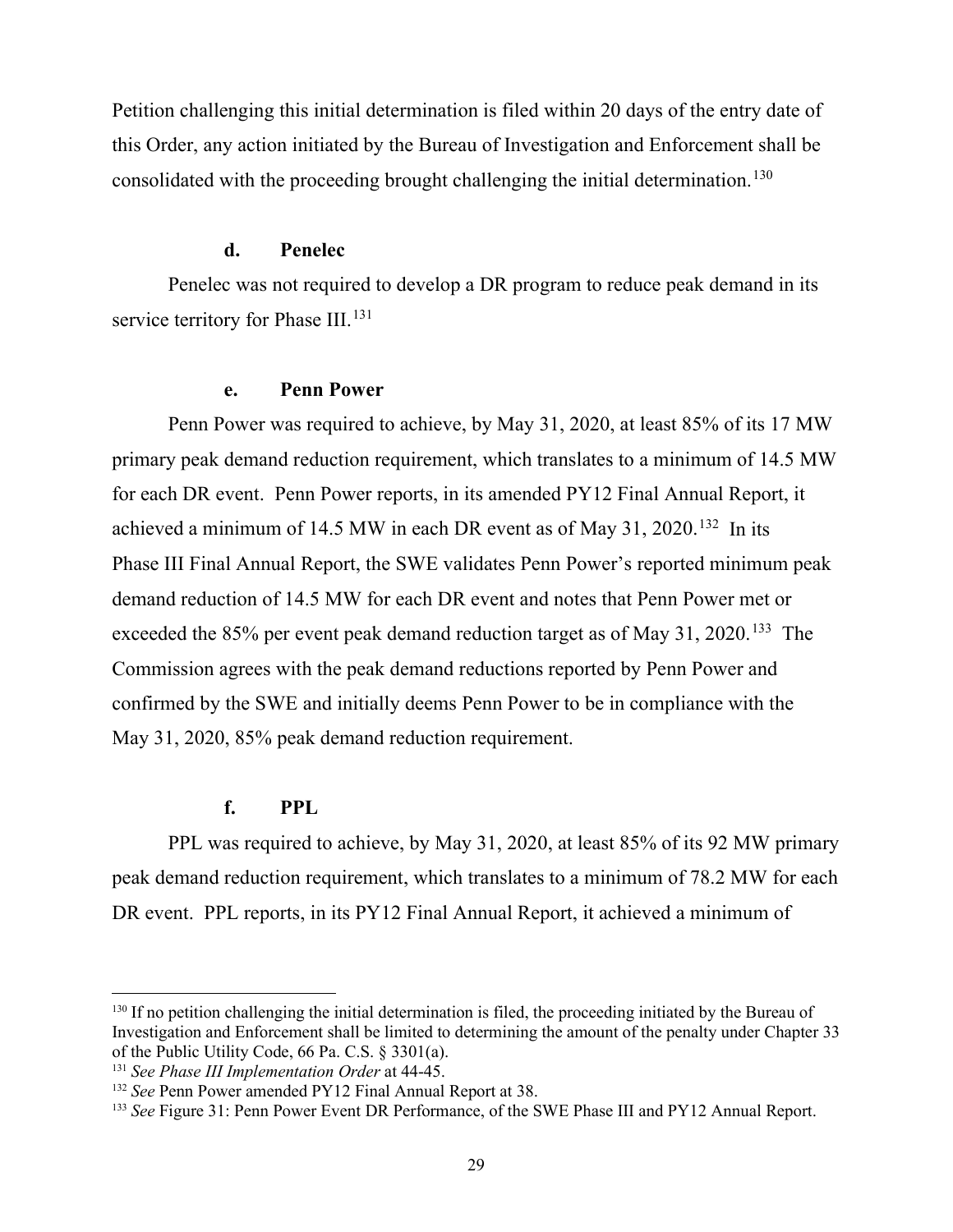78.2 MW in each DR event as of May 31, 2020.[134](#page-29-0) In its Phase III Final Annual Report, the SWE validates PPL's reported minimum peak demand reduction of 78.2 MW for each DR event and notes that PPL met or exceeded the 85% per event peak demand reduction target as of May 31, 2020.<sup>135</sup> The Commission agrees with the peak demand reductions reported by PPL and confirmed by the SWE and initially deems PPL to be in compliance with the May 31, 2020, 85% peak demand reduction requirement.

### **g. West Penn**

West Penn was required to achieve, by May 31, 2020, at least 85% of its 64 MW primary peak demand reduction requirement, which translates to a minimum of 54.4 MW for each DR event. West Penn reports, in its amended PY12 Final Annual Report, it achieved a minimum of 54.4 MW for twelve of thirteen DR events as of May 31, 2020. The event initiated on July 21, 2017 missed the 85% minimum peak demand reduction requirement.[136](#page-29-2) In its Phase III Final Annual Report, the SWE validates West Penn's reported minimum peak demand reduction of 54.4 MW for only twelve of thirteen DR events as of May 31, 2020; the event on July 21, 2017 missed the 85% per event peak demand reduction target with a SWE verified peak demand reduction of 47.7 MW. [137](#page-29-3)  The Commission agrees with the peak demand reductions reported by West Penn and confirmed by the SWE and initially deems West Penn not to be compliance with the May 31, 2020, 85% peak demand reduction requirement. As such, the Commission refers this issue of whether West Penn is in compliance with Section 2806.1(d)(2) of Act 129, 66 Pa. C.S. § 2806.1(d)(2), and whether West Penn is subject to the penalties contained in Chapter 33 of the Public Utility Code, 66 Pa. C.S. § 3301(a) to the Bureau of Investigation and Enforcement for the initiation of an appropriate proceeding.<sup>138</sup> If a Petition challenging this initial determination is filed within 20 days of the entry date of

<span id="page-29-0"></span><sup>134</sup> *See* PPL PY12 Final Annual Report at 14.

<span id="page-29-1"></span><sup>&</sup>lt;sup>135</sup> See Figure 28: PPL Event DR Performance, of the SWE Phase III and PY12 Annual Report.

<span id="page-29-2"></span><sup>136</sup> *See* West Penn amended PY12 Final Annual Report at 39.

<span id="page-29-3"></span><sup>137</sup> *See* Figure 32: West Penn Event DR Performance, of the SWE Phase III and PY12 Annual Report.

<span id="page-29-4"></span><sup>138</sup> *See Phase III Implementation Order* at 36; *Phase III Clarification Order* at 8-10.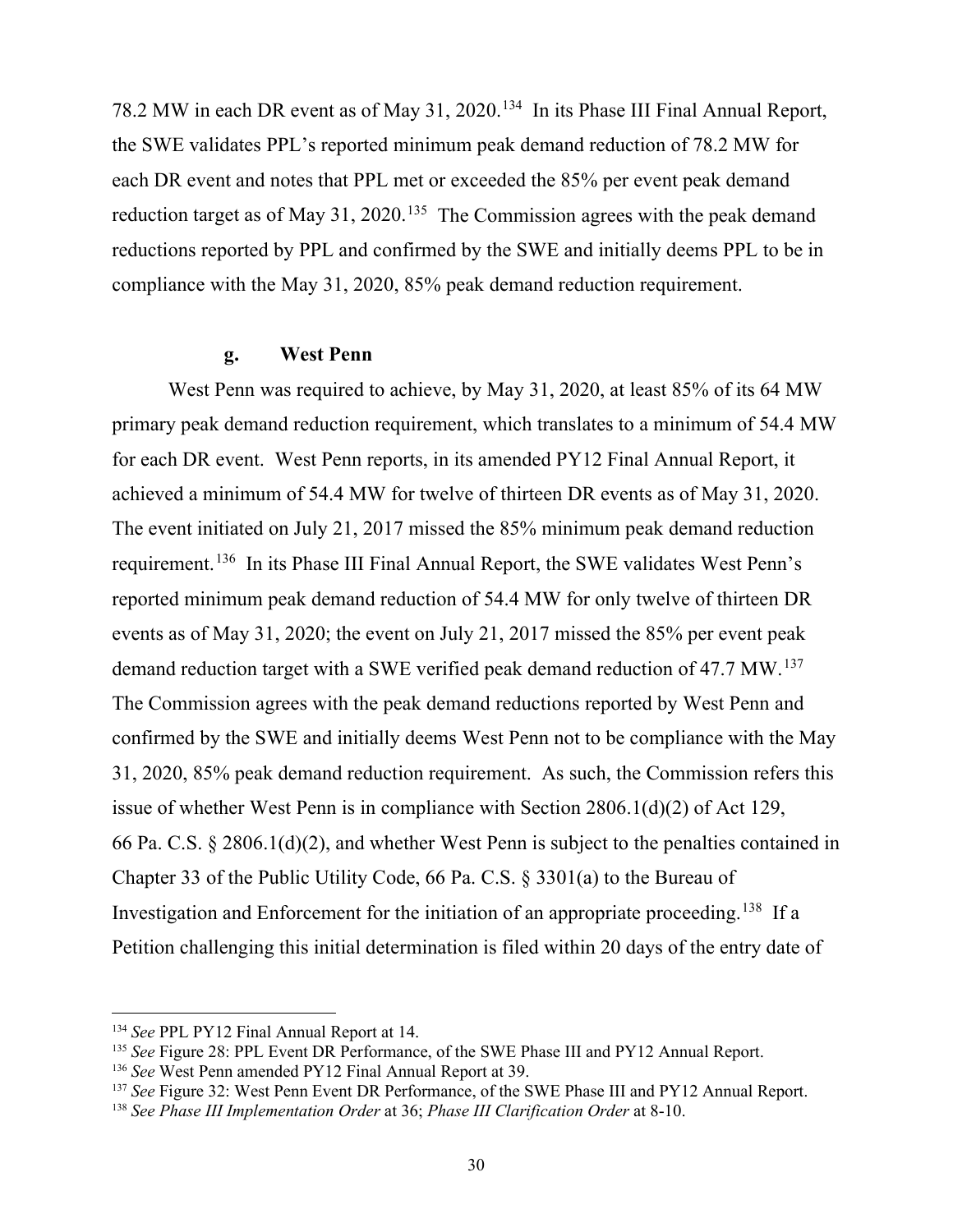this Order, any action initiated by the Bureau of Investigation and Enforcement shall be consolidated with the proceeding brought challenging the initial determination.<sup>[139](#page-30-0)</sup>

# **8. Challenges To The Phase III Results**

If any party desires to contest the facts the Commission relied upon in making its determinations of compliance contained herein, they have 20 days, from the date this order is entered, to file a petition in accordance with Section 5.41 of the Commission's Regulations, 52 Pa. Code § 5.41. Such petitions are to reference Docket Nos. M-2014-2424864 and the applicable EDC EE&C plan Phase III Docket. The party contesting the Commission's initial compliance determination shall have the burden of proof in accordance with 66 Pa. C.S. §§ 315 and 332(a). If no parties file a petition within 20 days of the date this order is entered, the Commission's initial compliance determinations for each EDC will be considered final.

### **B. Accumulated Savings In Excess Of Reduction Requirements**

In its *Phase III Implementation Order*, the Commission recognized the importance of the continued implementation of cost-effective Phase II programs until the beginning of Phase III. However, the Commission expressed concerns that continued carryover of all excess savings from phase to phase will lead to a scenario in which an EDC meets most, if not all, of its reduction target simply with carryover savings. Therefore, EDCs are allowed to bank only those savings attained in Phase III that are in excess of their Phase III targets for application towards Phase IV targets.<sup>140</sup> Because the Commission did not set specific G/E/NP consumption reduction requirements for Phase IV, there will be no G/E/NP reduction requirement excess carryover savings.<sup>[141](#page-30-2)</sup>

<span id="page-30-0"></span><sup>&</sup>lt;sup>139</sup> If no petition challenging the initial determination is filed, the proceeding initiated by the Bureau of Investigation and Enforcement shall be limited to determining the amount of the penalty under Chapter 33 of the Public Utility Code, 66 Pa. C.S. § 3301(a).

<span id="page-30-1"></span><sup>140</sup> *See Phase III Implementation Order* at 83-86.

<span id="page-30-2"></span><sup>141</sup> *See Phase IV Implementation Order* at 37-43.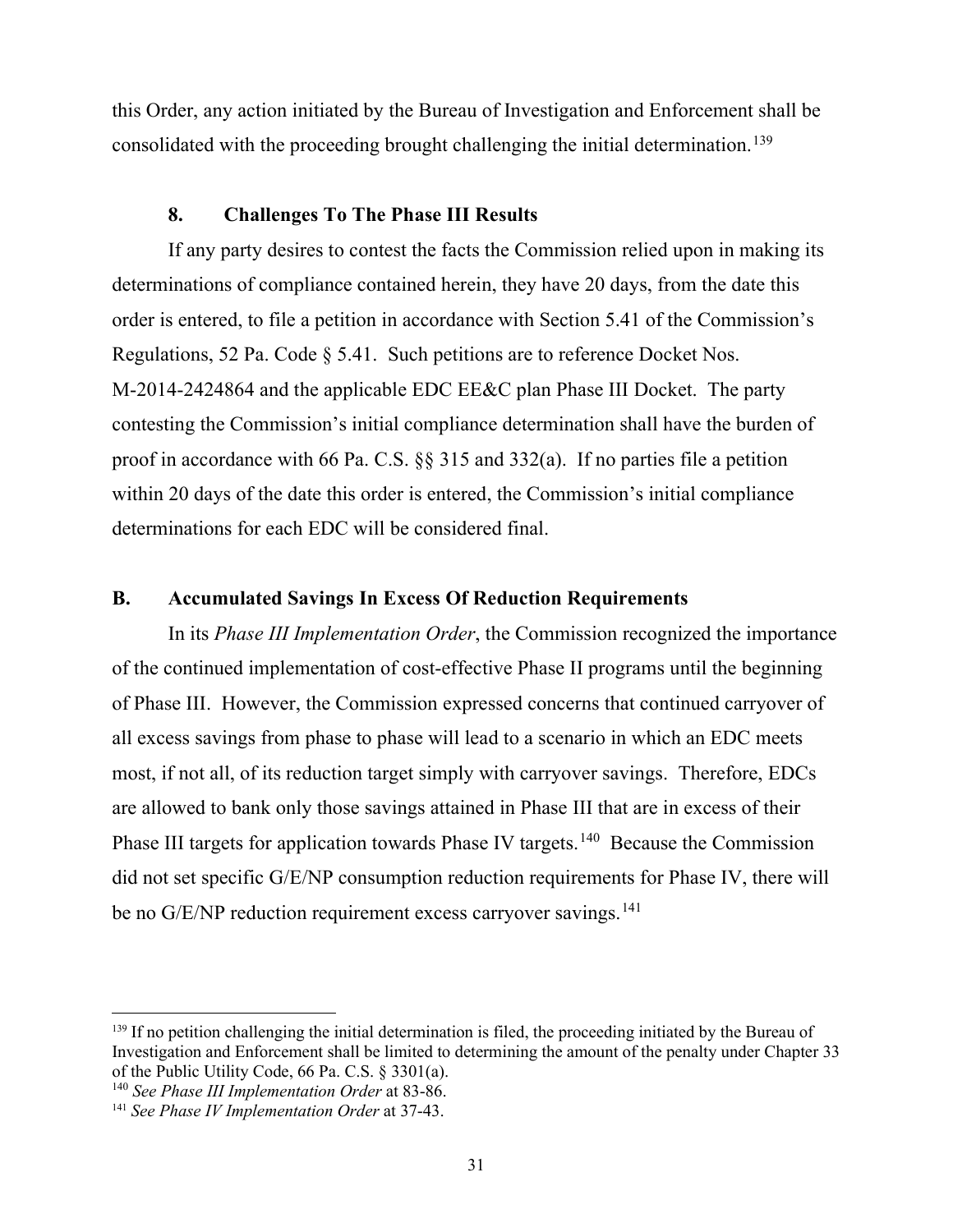# **1. Carryover And Excess Savings**

The EDCs, in their PY12 Final Annual Reports, have provided the amount of carryover and excess savings resulting from the Phase III EE&C Program. The Commission's initial determination regarding the accuracy of these values for each EDC follows.

#### **a. Duquesne**

In its amended PY12 Final Annual Report, Duquesne reports it attained the portfolio-level TRM-verified electric consumption carryover savings of 28,137 MWh; however, it was not able to attain excess savings from the low-income reduction requirement.<sup>142</sup> In its Phase III Final Annual Report, the SWE validates Duquesne's portfolio-level carryover of electric consumption savings of 28,137 MWh and that Duquesne is not able to carry over low-income reduction requirement excess savings.<sup>[143](#page-31-1),</sup> <sup>[144](#page-31-2)</sup> The Commission agrees with the TRM-verified carryover and excess savings reported by Duquesne, confirmed by the SWE, and initially accepts a portfolio-level carryover total of 28,137 MWh to be credited against Duquesne's Phase IV portfoliolevel electric consumption reduction requirement.

# **b. Met-Ed**

In its amended PY12 Final Annual Report, Met-Ed reports it attained the portfolio-level TRM-verified electric consumption carryover savings amount of 147,303 MWh and low-income reduction requirement excess savings of 9,782 MWh. [145](#page-31-3)  In its Phase III Final Annual Report, the SWE validates Met-Ed's portfolio-level carryover of electric consumption savings in the amount of 147,303 MWh and the

<span id="page-31-0"></span><sup>142</sup> *See* Duquesne amended PY12 Final Annual Report at 5.

<span id="page-31-1"></span><sup>143</sup> *See* Table 25: Estimated Phase III Carryover by EDC, of the SWE Phase III and PY12 Annual Report.

<span id="page-31-2"></span><sup>144</sup> *See* Table 27: Estimated Phase III LI Carryover by EDC, of the SWE Phase III and PY12 Annual Report.

<span id="page-31-3"></span><sup>&</sup>lt;sup>145</sup> See Met-Ed amended PY12 Final Annual Report at 29 and 31.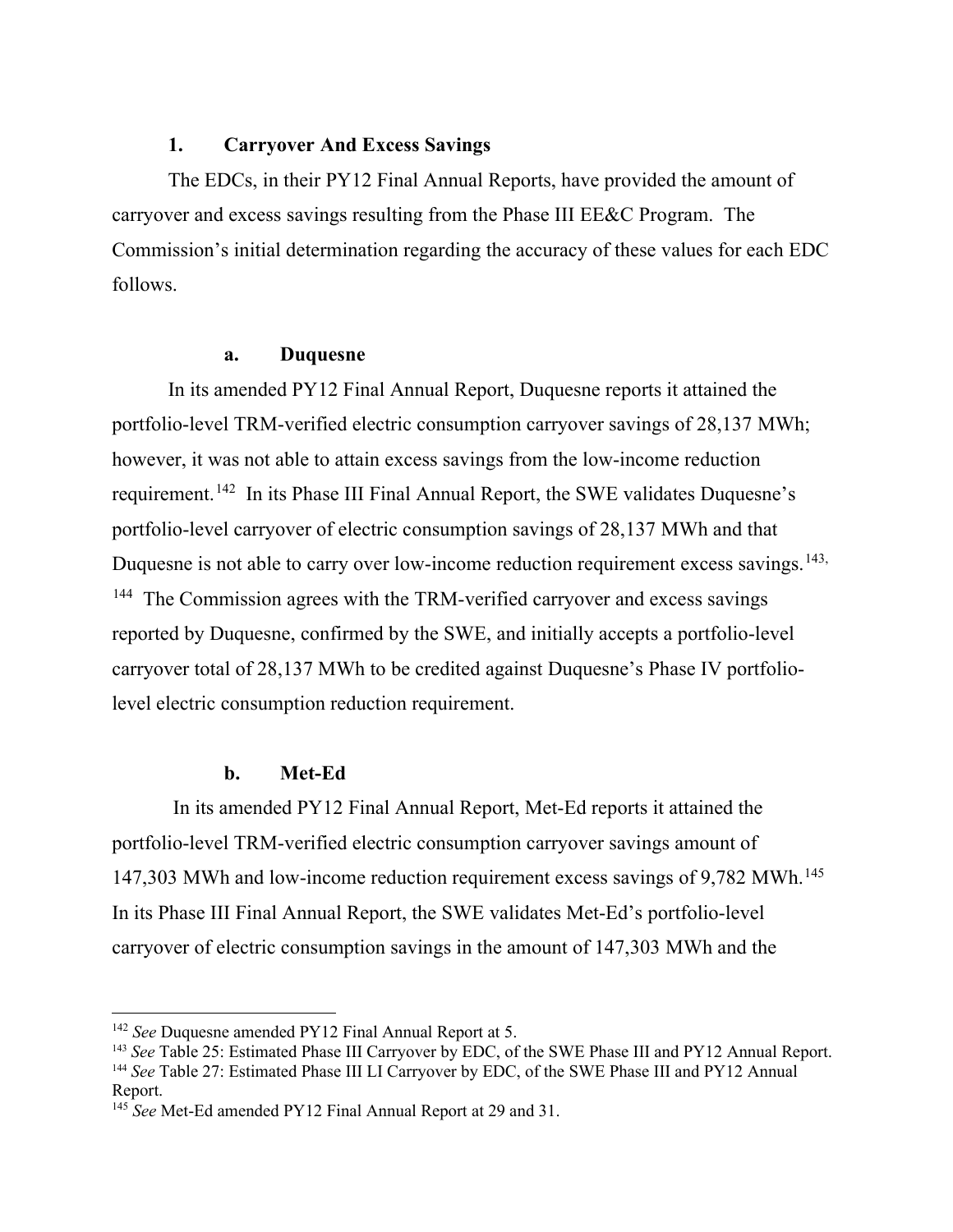low-income reduction requirement excess savings of 9,782 MWh.<sup>[146,](#page-32-0) 147</sup> The Commission agrees with the TRM-verified carryover and excess savings reported by Met-Ed, confirmed by the SWE, and initially accepts a portfolio-level carryover total of 147,303 MWh to be credited against Met-Ed's Phase IV portfolio-level electric consumption reduction requirement and an excess savings total of 9,782 MWh to be credited against Met-Ed's Phase IV low-income reduction requirement.

### **c. PECO**

In its PY12 Final Annual Report, PECO reports it attained the portfolio-level TRM-verified electric consumption carryover savings amount of 104,953 MWh and low-income reduction requirement excess savings of 3,452 MWh.<sup>148</sup> In its Phase III Final Annual Report, the SWE validates PECO's low-income reduction requirement excess savings of 3,452 MWh.<sup>[149](#page-32-3)</sup> However, the SWE was not able to verify PECO's portfolio-level electric consumption carryover savings of 104,953 MWh. The SWE notes, the correction of an error found in PECO's estimation of savings, increased the TRM-verified electric consumption reduction savings total to 2,068,877 MWh, therefore PECO's verified portfolio-level electric consumption carryover savings total increased from 104,953 MWh to 106,218 MWh.[150](#page-32-4) The Commission agrees with the SWE verified and adjusted portfolio-level electric consumption carryover savings and initially accepts an excess savings total of 106,218 MWh to be credited against PECO's Phase IV portfolio-level electric consumption reduction requirement. Furthermore, the Commission agrees with the TRM-verified low-income reduction excess savings reported by PECO, confirmed by the SWE, and initially accepts an excess savings total of 3,452 MWh to be credited against PECO's Phase IV low-income reduction requirement.

<span id="page-32-1"></span><span id="page-32-0"></span><sup>146</sup> *See* Table 25: Estimated Phase III Carryover by EDC, of the SWE Phase III and PY12 Annual Report. <sup>147</sup> *See* Table 27: Estimated Phase III LI Carryover by EDC, of the SWE Phase III and PY12 Annual Report.

<span id="page-32-2"></span><sup>148</sup> *See* PECO PY12 Final Annual Report at 4 and 5.

<span id="page-32-4"></span><span id="page-32-3"></span><sup>149</sup> *See* Table 25: Estimated Phase III Carryover by EDC, of the SWE Phase III and PY12 Annual Report. <sup>150</sup> *See* Table 27: Estimated Phase III LI Carryover by EDC, of the SWE Phase III and PY12 Annual Report.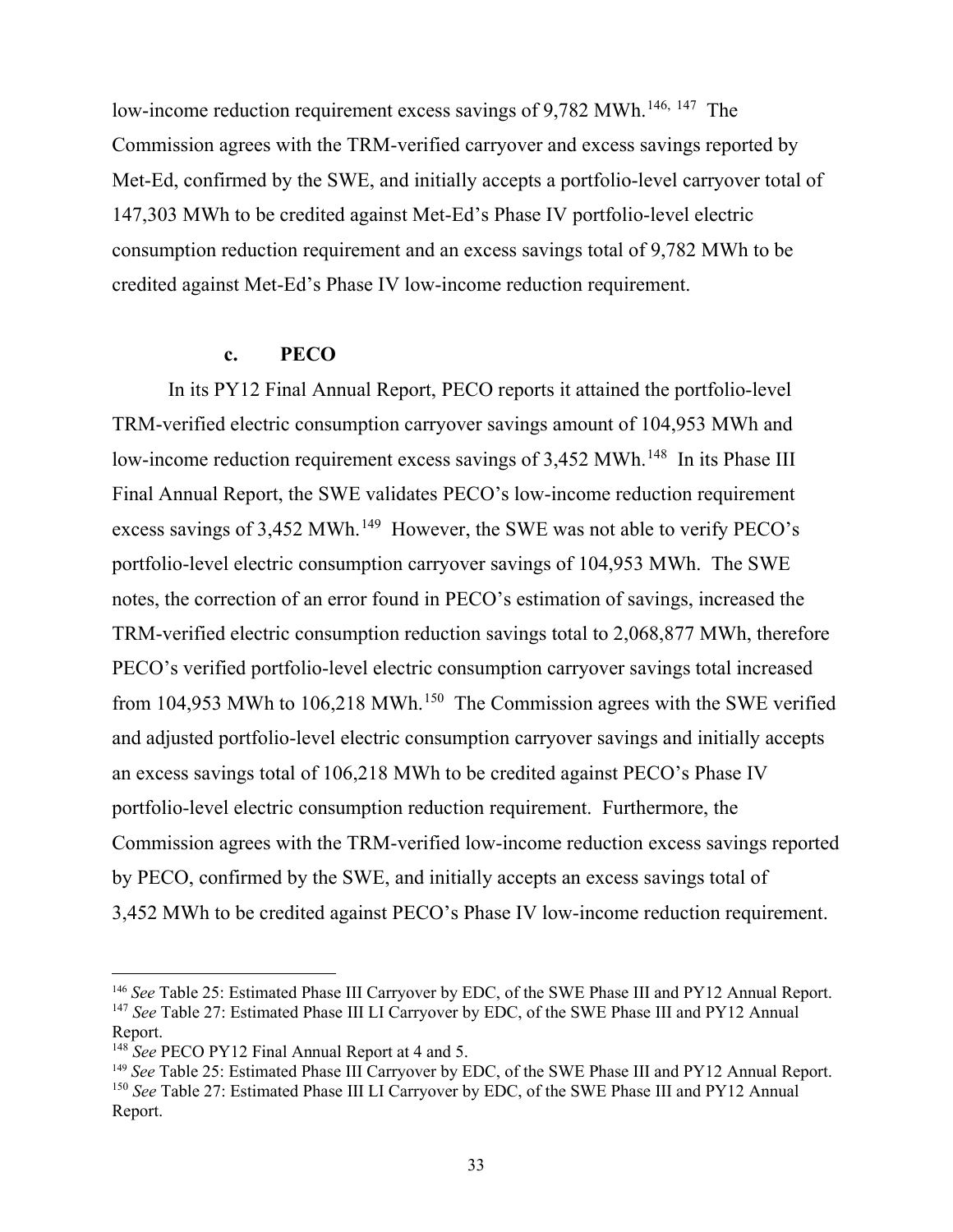### **d. Penelec**

In its amended PY12 Final Annual Report, Penelec reports it attained the portfolio-level TRM-verified electric consumption carryover savings amount of 130,025 MWh and low-income reduction requirement excess savings of 10,466 MWh.[151](#page-33-0) In its Phase III Final Annual Report, the SWE validates Penelec's portfolio-level carryover of electric consumption savings in the amount of 130,025 MWh and the low-income reduction requirement excess savings of 10,466 MWh.<sup>[152](#page-33-1), [153](#page-33-2)</sup> The Commission agrees with the TRM-verified carryover and excess savings reported by Penelec, confirmed by the SWE, and initially accepts a portfolio-level carryover savings total of 130,025 MWh to be credited against Penelec's Phase IV portfolio-level electric consumption reduction requirement and an excess savings total of 10,466 MWh to be credited against Penelec's Phase IV low-income reduction requirement.

#### **e. Penn Power**

In its amended PY12 Final Annual Report, Penn Power reports it attained the portfolio-level TRM-verified electric consumption carryover savings amount of 66,577 MWh and low-income reduction requirement excess savings of 3,504 MWh.[154](#page-33-3) In its Phase III Final Annual Report, the SWE validates Penn Power's portfolio-level electric consumption carryover savings amount of 66,577 MWh and the low-income reduction requirement excess savings of 3,504 MWh.<sup>[155](#page-33-4), [156](#page-33-5)</sup> The Commission agrees with the TRM-verified carryover and excess savings reported by Penn Power, confirmed by the SWE, and initially accepts a portfolio-level carryover savings total of 66,577 MWh to be credited against Penn Power's Phase IV portfolio-level electric consumption

<span id="page-33-0"></span><sup>151</sup> *See* Penelec amended PY12 Final Annual Report at 29 and 31.

<span id="page-33-2"></span><span id="page-33-1"></span><sup>&</sup>lt;sup>152</sup> See Table 25: Estimated Phase III Carryover by EDC, of the SWE Phase III and PY12 Annual Report. <sup>153</sup> See Table 27: Estimated Phase III LI Carryover by EDC, of the SWE Phase III and PY12 Annual Report.

<span id="page-33-3"></span><sup>154</sup> *See* Penn Power amended PY12 Final Annual Report at 29 and 31.

<span id="page-33-5"></span><span id="page-33-4"></span><sup>155</sup> *See* Table 25: Estimated Phase III Carryover by EDC, of the SWE Phase III and PY12 Annual Report. <sup>156</sup> *See* Table 27: Estimated Phase III LI Carryover by EDC, of the SWE Phase III and PY12 Annual Report.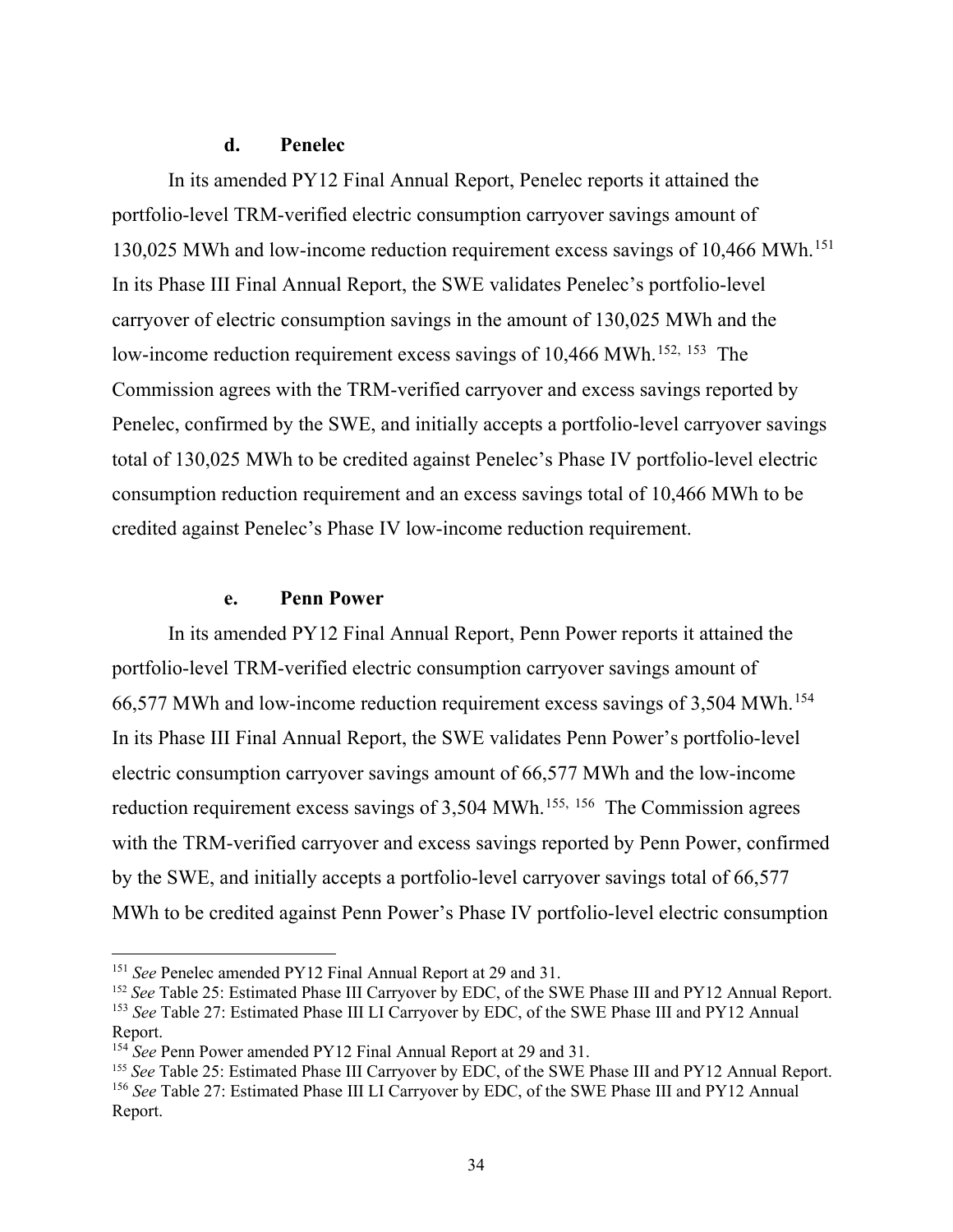reduction requirement and an excess savings total of 3,505 MWh to be credited against Penn Power's Phase IV low-income reduction requirement.

# **f. PPL**

In its PY12 Final Annual Report, PPL reports it attained the portfolio-level TRMverified electric consumption carryover savings amount of 306,276 MWh and low-income reduction requirement excess savings of 31,089 MWh.<sup>[157](#page-34-0)</sup> In its Phase III Final Annual Report, the SWE validates PPL's low-income reduction requirement excess savings of 31,089 MWh.<sup>[158](#page-34-1)</sup> However, the SWE was not able to verify PPL's portfolio-level electric consumption carryover savings of 306,276 MWh. The SWE notes, that the correction of an error found in PPL's estimation of savings, decreased the TRM-verified electric consumption reduction savings total to 1,749,310 MWh, therefore PPL's verified portfolio-level electric consumption carryover savings total decreased from 306,276 MWh to 306,275 MWh.[159](#page-34-2) The Commission agrees with the SWE verified and adjusted portfolio-level electric consumption carryover savings and initially accepts an excess savings total of 306,275 MWh to be credited against PPL's Phase IV portfoliolevel electric consumption reduction requirement. Furthermore, the Commission agrees with the TRM-verified low-income reduction excess savings reported by PPL, confirmed by the SWE, and initially accepts an excess savings total of 31,089 MWh to be credited against PPL's Phase IV low-income reduction requirement.

### **g. West Penn**

In its amended PY12 Final Annual Report, West Penn reports it attained the portfolio-level TRM-verified electric consumption carryover savings amount of 168,480 MWh and low-income reduction requirement excess savings of 8,270 MWh.[160](#page-34-3) 

<span id="page-34-0"></span><sup>157</sup> *See* PPL PY12 Final Annual Report at 10-11.

<span id="page-34-1"></span><sup>158</sup> *See* Table 25: Estimated Phase III Carryover by EDC, of the SWE Phase III and PY12 Annual Report.

<span id="page-34-2"></span><sup>159</sup> *See* Table 27: Estimated Phase III LI Carryover by EDC, of the SWE Phase III and PY12 Annual Report.

<span id="page-34-3"></span><sup>160</sup> *See* West Penn amended PY12 Final Annual Report at 29 and 31.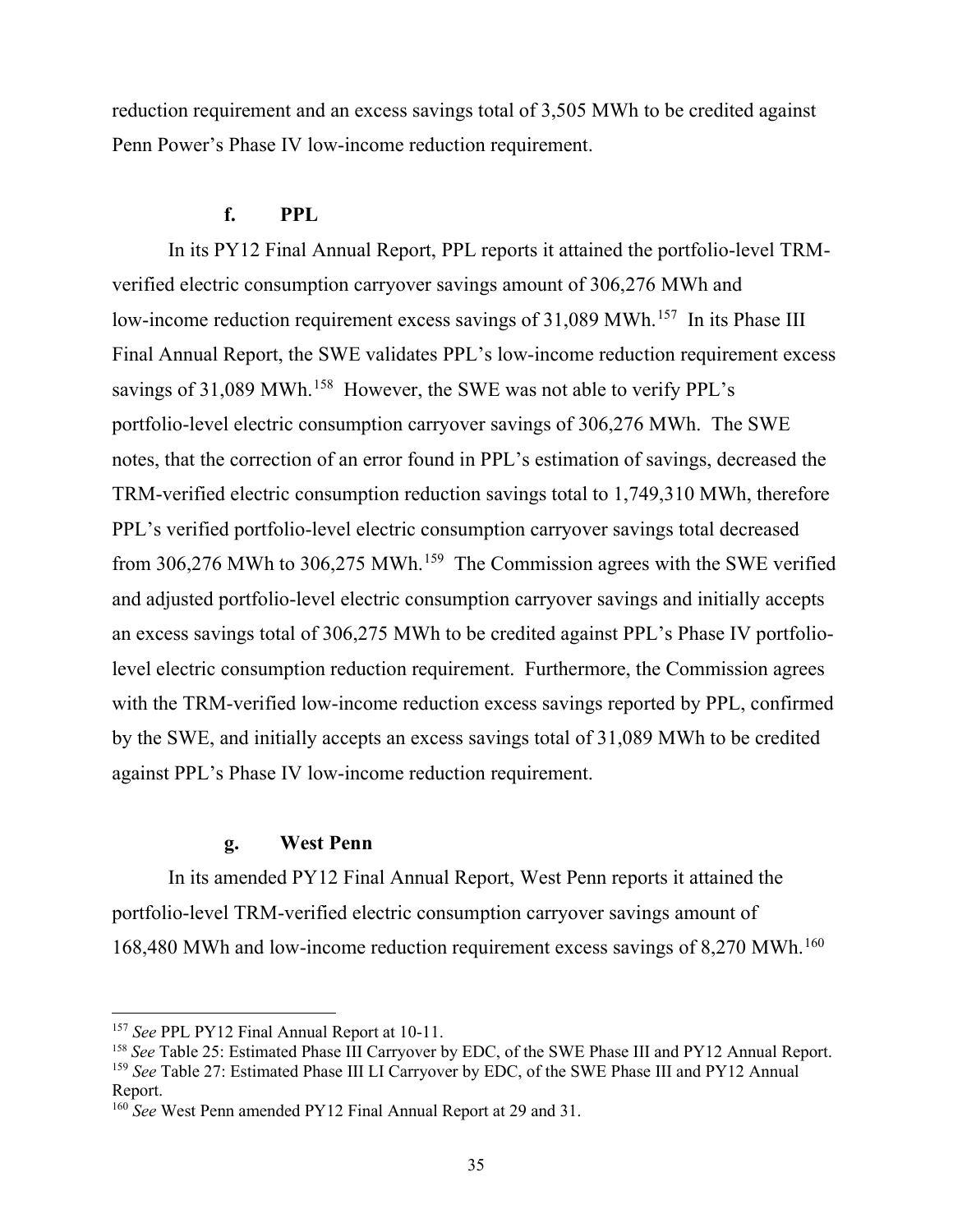In its Phase III Final Annual Report, the SWE validates West Penn's portfolio-level carryover of electric consumption savings in the amount of 168,480 MWh and the low-income reduction requirement excess savings of 8,270 MWh.<sup>[161,](#page-35-0) 162</sup> The Commission agrees with the TRM-verified carryover and excess savings reported by West Penn, confirmed by the SWE, and initially accepts a portfolio-level carryover total of 168,480 MWh to be credited against West Penn's Phase IV portfolio-level electric consumption reduction requirement and an excess savings total of 8,270 MWh to be credited against West Penn's Phase IV low-income reduction requirement.

### **2. Phase IV Savings**

As indicated above, the Commission initially accepts each EDC's megawatt-hour carryover and excess savings total that was confirmed by the SWE as of the SWE's Phase III Final Annual Report date. The Commission will credit this megawatt-hour amount appropriately against each EDC's Phase IV electric consumption reduction requirements.

Should any party desire to contest the facts the Commission relied upon in making its initial determinations of carryover and excess savings resulting from the Phase III EE&C Program contained herein, they have 20 days, from the date this order is entered, to file a petition in accordance with Section 5.41 of the Commission's Regulations, 52 Pa. Code § 5.41. Such petitions are to reference Docket Nos. M-2014-2424864 and the applicable EDC EE&C plan Phase III Docket. The party contesting the Commission's initial determinations of carryover and excess savings resulting from the Phase III EE&C Program shall have the burden of proof in accordance with 66 Pa. C.S. §§ 315 and 332(a). If no parties file a petition within 20 days of the date this order is entered, the Commission's initial determinations of carryover and excess savings resulting from the Phase III EE&C Program for each EDC will be considered final.

<span id="page-35-1"></span><span id="page-35-0"></span><sup>161</sup> *See* Table 25: Estimated Phase III Carryover by EDC, of the SWE Phase III and PY12 Annual Report. <sup>162</sup> *See* Table 27: Estimated Phase III LI Carryover by EDC, of the SWE Phase III and PY12 Annual Report.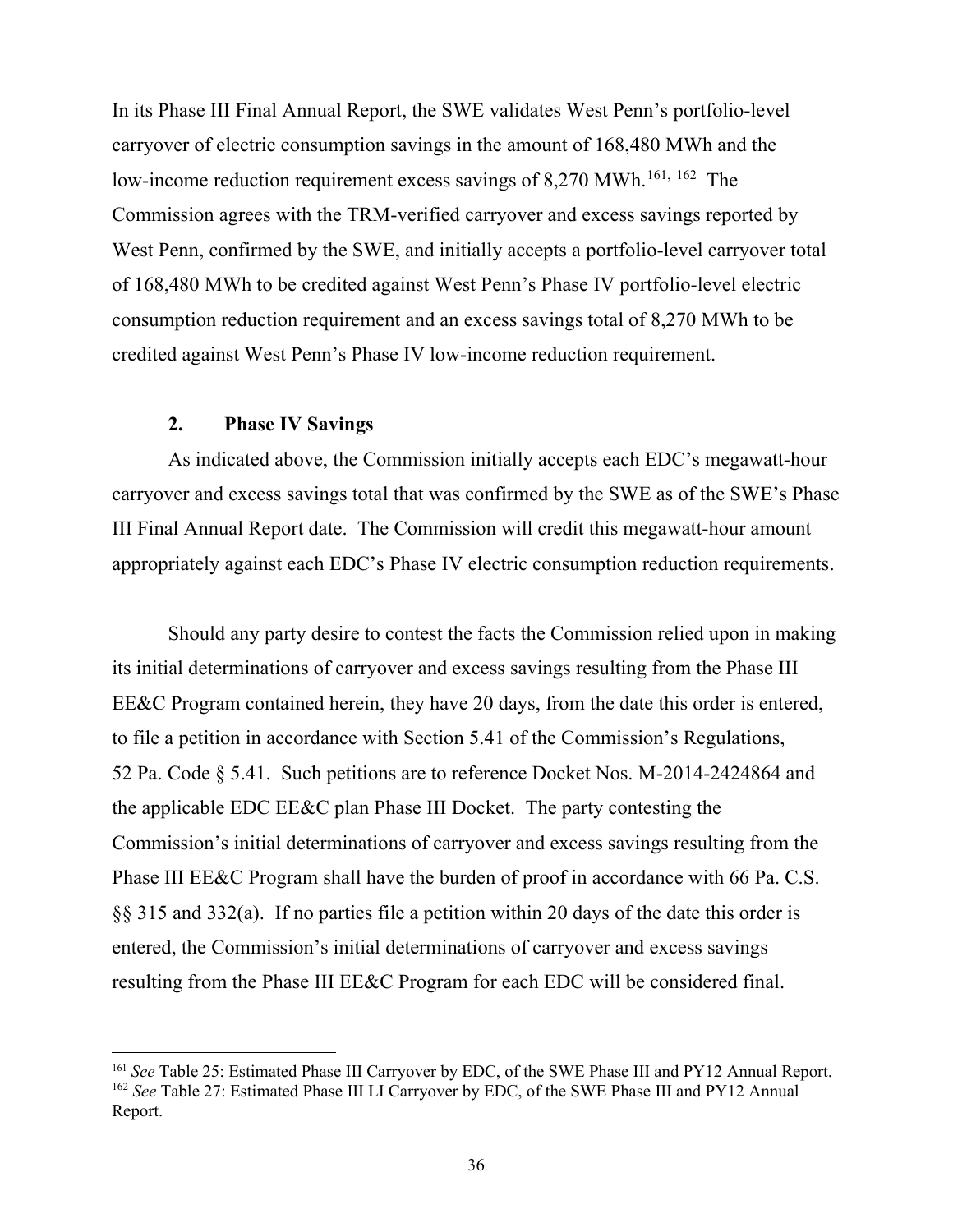#### **CONCLUSION**

With this Order, the Commission releases the Statewide Evaluator's Phase III Final Annual Report. The Commission also provides its determinations regarding EDC compliance with the mandates of Act 129 and regarding the level of accumulated savings from Phase III that may be applied to Phase IV consumption reduction requirements. **THEREFORE,**

#### **IT IS ORDERED:**

1. That the Statewide Evaluator's Phase III Final Annual Report be released to the public.

2. That a copy of this Order shall be served upon the Office of Consumer Advocate, the Office of Small Business Advocate, the Commission's Bureau of Investigation and Enforcement, and the jurisdictional electric distribution companies subject to the Energy Efficiency and Conservation Program requirements.

3. That the Commission initially deems Duquesne Light Company, Metropolitan Edison Company, PECO Energy Company, Pennsylvania Electric Company, Pennsylvania Power Company, PPL Electric Utilities Corporation, and West Penn Power Company are in compliance with the May 31, 2021, electric consumption reduction requirement in Section 2806.1(c)(3) of the Pennsylvania Public Utility Code, 66 Pa. C.S.  $\S 2806.1(c)(3)$ . This initial determination will be deemed final unless a Petition is filed contesting this determination within 20 days of the date this Order is entered. Such petitions shall reference Docket Nos. M-2014-2424864 and the applicable electric distribution company Phase III energy efficiency and conservation plan docket.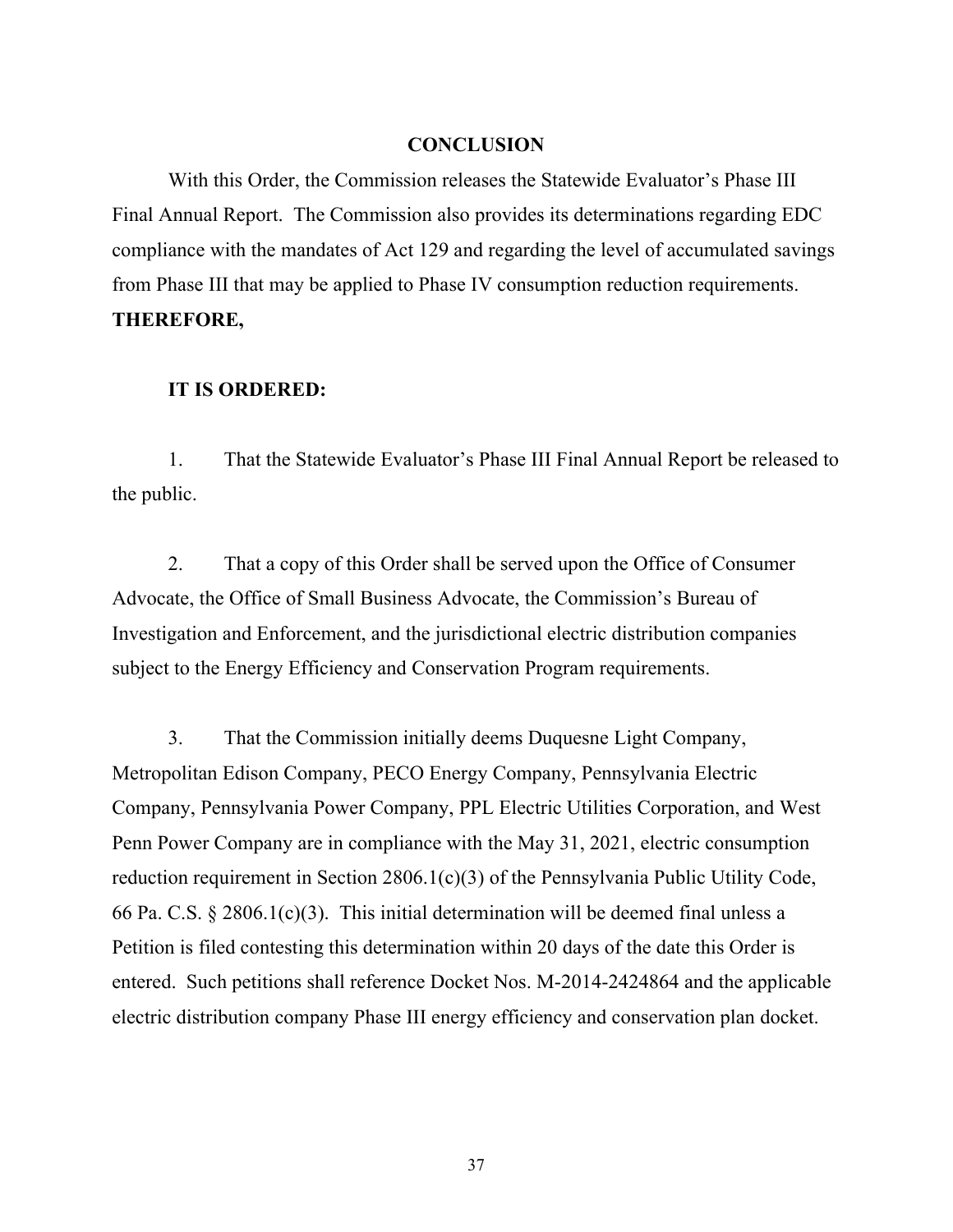4. That the Commission initially deems Duquesne Light Company, Metropolitan Edison Company, PECO Energy Company, Pennsylvania Electric Company, Pennsylvania Power Company, PPL Electric Utilities Corporation and West Penn Power Company are in compliance with the requirement to obtain a minimum of three-and-one-half percent of the required reductions in electric consumption from units of federal, state and local government, including municipalities, school districts, institutions of higher education and nonprofit entities in Section  $2806.1(b)(1)(i)(B)$  of the Pennsylvania Public Utility Code, 66 Pa. C.S. § 2806.1(b)(1)(i)(B). This initial determination will be deemed final unless a Petition is filed contesting this determination within 20 days of the date this Order is entered. Such petitions shall reference Docket Nos. M-2014-2424864 and the applicable electric distribution company Phase III energy efficiency and conservation plan docket.

5. That the Commission initially deems Duquesne Light Company, Metropolitan Edison Company, PECO Energy Company, Pennsylvania Electric Company, Pennsylvania Power Company, PPL Electric Utilities Corporation and West Penn Power Company are in compliance with the requirement to include specific energy efficiency measures for households at or below 150% of the federal poverty income guidelines in proportion to those households' share of the total energy usage in Section  $2806.1(b)(1)(i)(G)$  of the Pennsylvania Public Utility Code, 66 Pa. C.S.  $\S 2806.1(b)(1)(i)(G)$ . This initial determination will be deemed final unless a Petition is filed contesting this determination within 20 days of the date this Order is entered. Such petitions shall reference Docket Nos. M-2014-2424864 and the applicable electric distribution company Phase III energy efficiency and conservation plan docket.

6. That the Commission initially deems Duquesne Light Company, Metropolitan Edison Company, PECO Energy Company, Pennsylvania Electric Company, Pennsylvania Power Company, PPL Electric Utilities Corporation and West Penn Power Company are in compliance with the requirement to obtain a minimum of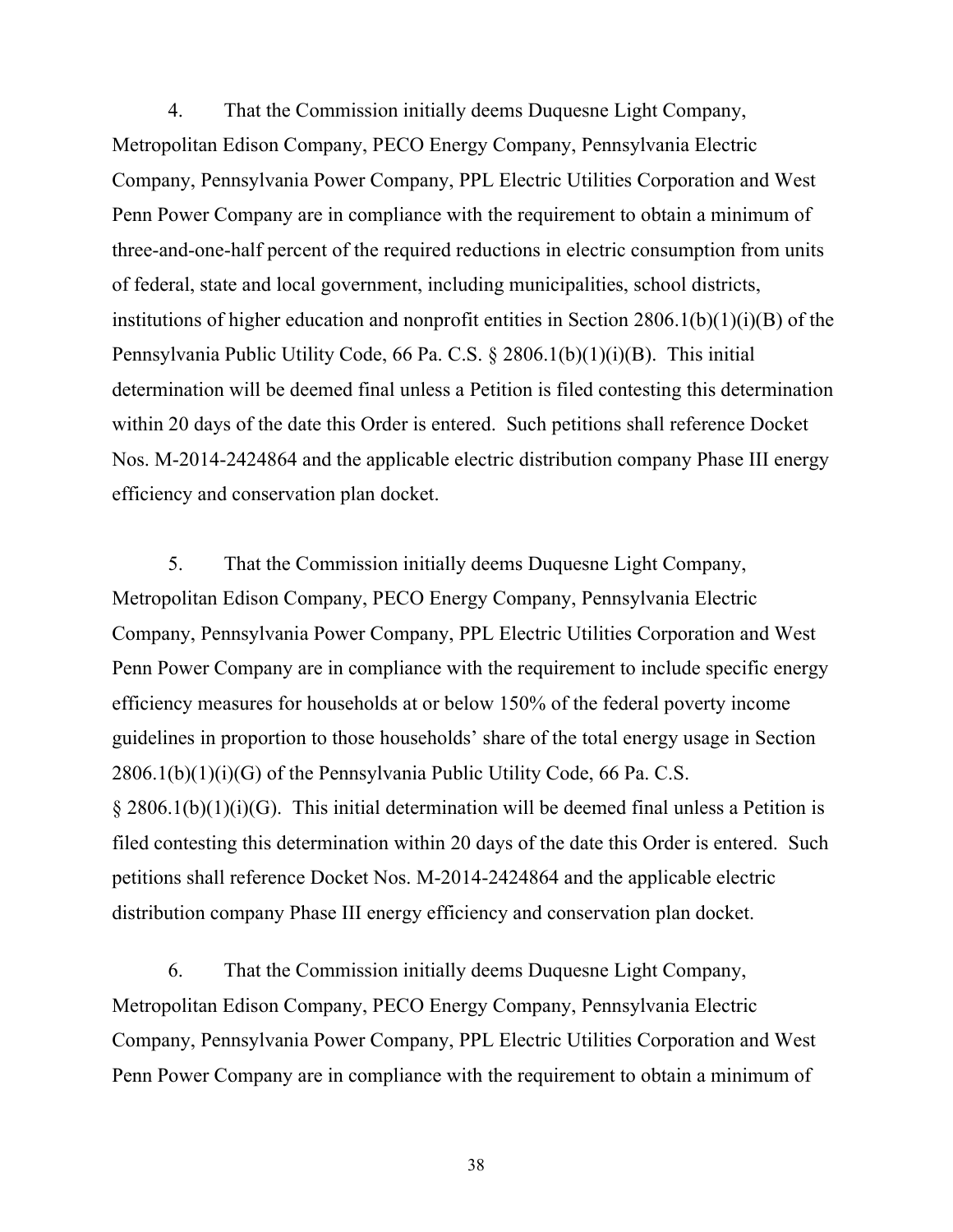five-and-one-half percent of its consumption reduction requirements from households at or below 150% of the federal poverty income guidelines. This initial determination will be deemed final unless a Petition is filed contesting this determination within 20 days of the date this Order is entered. Such petitions shall reference Docket Nos. M-2014-2424864 and the applicable electric distribution company Phase III energy efficiency and conservation plan docket.

7. That the Commission initially deems Duquesne Light Company, Metropolitan Edison Company, PECO Energy Company, Pennsylvania Electric Company, Pennsylvania Power Company, PPL Electric Utilities Corporation and West Penn Power Company are in compliance with the May 31, 2020, peak demand reduction requirement in Section 2806.1(d)(2) of the Pennsylvania Public Utility Code, 66 Pa. C.S.  $\S 2806.1(d)(2)$ . This initial determination will be deemed final unless a Petition is filed contesting this determination within 20 days of the date this Order is entered. Such petitions shall reference Docket Nos. M-2014-2424864 and the applicable electric distribution company Phase III energy efficiency and conservation plan docket.

8. That the Commission initially deems Duquesne Light Company, Metropolitan Edison Company, Pennsylvania Electric Company, Pennsylvania Power Company, and PPL Electric Utilities Corporation are in compliance with the May 31, 2020, 85% peak demand reduction requirement per event in Section 2806.1(d)(2) of the Pennsylvania Public Utility Code, 66 Pa. C.S. § 2806.1(d)(2). This initial determination will be deemed final unless a Petition is filed contesting this determination within 20 days of the date this Order is entered. Such petitions shall reference Docket Nos. M-2014-2424864 and the applicable electric distribution company Phase III energy efficiency and conservation plan docket.

9. That the Commission initially deems that PECO Energy Company and West Penn Power Company are not in compliance with the May 31, 2020, 85% peak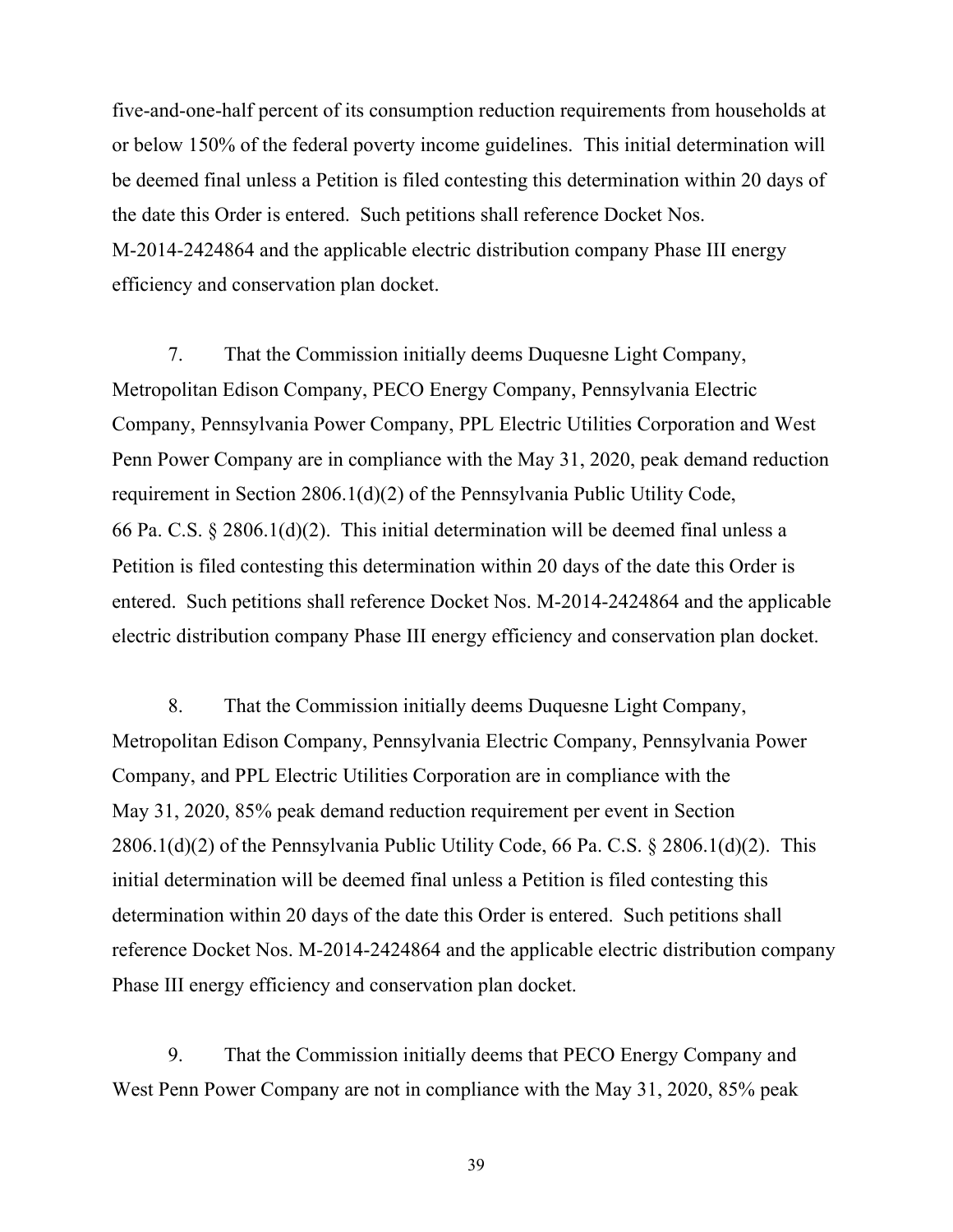demand reduction requirement in Section 2806.1(d)(2) of the Pennsylvania Public Utility Code, 66 Pa. C.S. § 2806.1(d)(2). This initial determination will be deemed final unless a Petition is filed contesting this determination within 20 days of the date this Order is entered. Such petitions shall reference Docket Nos. M-2014-2424864 and the applicable electric distribution company Phase III energy efficiency and conservation plan docket. This issue whether PECO Energy Company and West Penn Power Company are in compliance with Section 2806.1(d)(2) of the Pennsylvania Public Utility Code, 66 Pa. C.S. § 2806.1(d)(2), and whether PECO Energy Company and West Penn Power Company are subject to penalties contained in Section Chapter 33 of the Public Utility Code, 66 Pa. C.S. § 3301(a) is referred to the Commission's Bureau of Investigation and Enforcement for the initiation of an appropriate proceeding. If a Petition challenging this initial determination is filed within 20 days of the entry date of this Order, any action initiated by the Bureau of Investigation and Enforcement shall be consolidated with the proceeding brought challenging the initial determination.

10. That the verified Phase III carryover and excess savings validated by the Statewide Evaluator, as noted its Phase III Final Annual Report for Duquesne Light Company, Metropolitan Edison Company, PECO Energy Company, Pennsylvania Electric Company, Pennsylvania Power Company, PPL Electric Utilities Corporation, and West Penn Power Company as stated in this Order shall be credited against each electric distribution company's Phase IV electric consumption and low-income reduction requirements.

11. That this Order and the Statewide Evaluator's Phase III Final Annual Report be published on the Commission's public website at [http://www.puc.pa.gov/filing\\_resources/issues\\_laws\\_regulations/act\\_129\\_information/en](http://www.puc.pa.gov/filing_resources/issues_laws_regulations/act_129_information/energy_efficiency_and_conservation_ee_c_program.aspx) ergy efficiency and conservation ee c program.aspx.